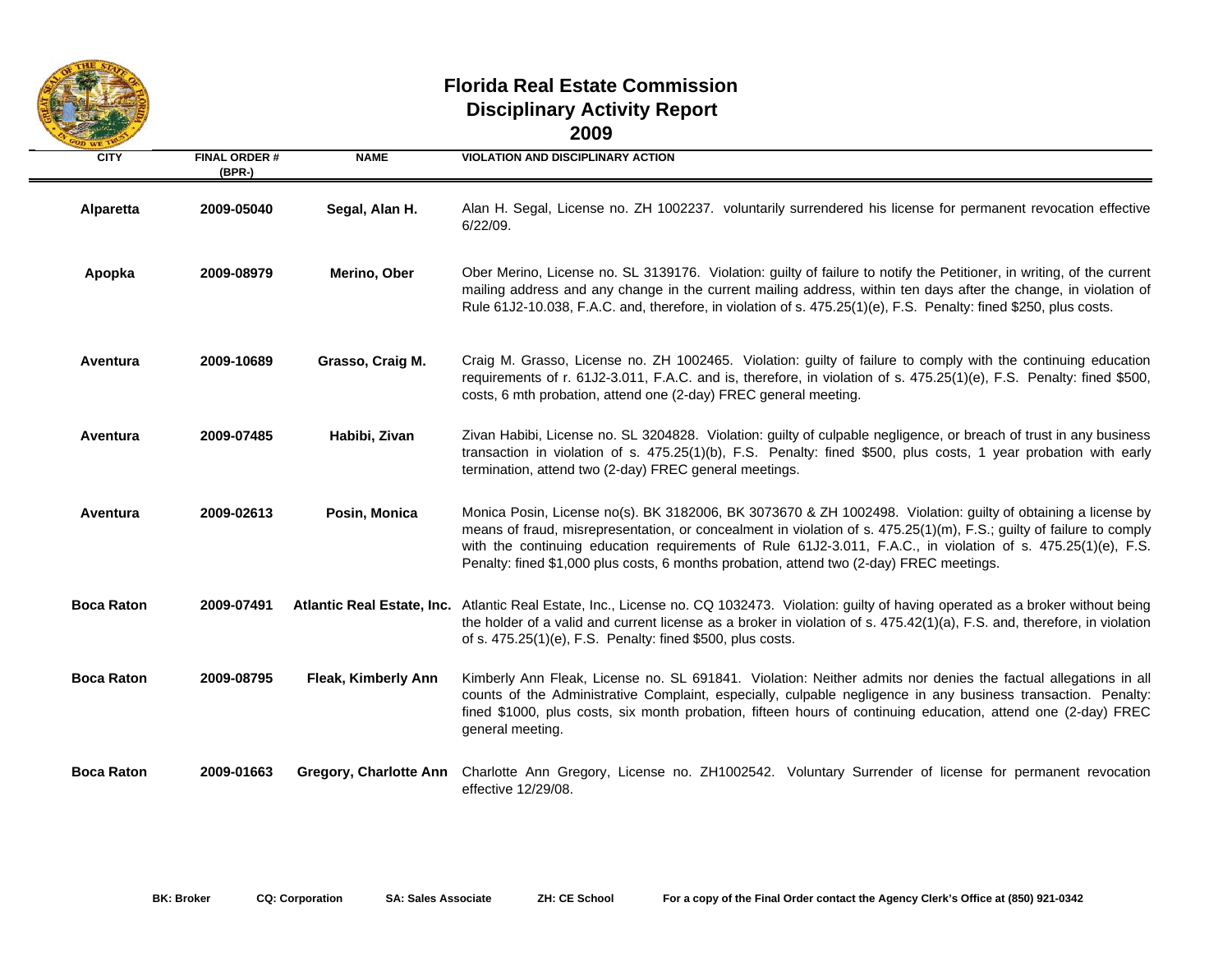| <b>CITY</b>           | <b>FINAL ORDER#</b><br>$(BPR-)$ | <b>NAME</b>                  | <b>VIOLATION AND DISCIPLINARY ACTION</b>                                                                                                                                                                                                                                                                                                                                                                                                                                                                                                                                                                                                                                                                                                                                                                             |
|-----------------------|---------------------------------|------------------------------|----------------------------------------------------------------------------------------------------------------------------------------------------------------------------------------------------------------------------------------------------------------------------------------------------------------------------------------------------------------------------------------------------------------------------------------------------------------------------------------------------------------------------------------------------------------------------------------------------------------------------------------------------------------------------------------------------------------------------------------------------------------------------------------------------------------------|
| <b>Boca Raton</b>     | 2009-04157                      | Leonardo, Julio Enrique      | Julio Enrique Leonardo, License no. BK579246. Violation: aiding, assisting, procuring, employing, or advertising<br>any unlicensed person or entity to practice a profession contrary to Chapter 455, 475 or the rules of the Petitioner<br>in violation of s. 455.227(1)(j), F.S. Penalty: \$500 fine, plus costs, 6 months probation, attend one (2-day) FREC<br>general meeting.                                                                                                                                                                                                                                                                                                                                                                                                                                  |
| <b>Boca Raton</b>     | 2009-05650                      | Nur, Eric                    | Eric E. Nur, License no. BK537056. Violation: guilty of having violated a lawful order of the FREC in violation of<br>s. 475.42(1)(e), F.S. and therefore, in violation of 475.25(1)(e), F.S. Penalty: reprimanded, 6 month probation,<br>costs, attend one (2-day) FREC general meeting.                                                                                                                                                                                                                                                                                                                                                                                                                                                                                                                            |
| <b>Boca Raton</b>     | 2008057097                      | Pellegrini, Vincent          | Vincent Pellegrini, License no. BK3208287 & 655745. Violation: guilty of failure to make written request to the title<br>company or attorney to provide verification of receipt of the deposit within three business days after deposit was<br>due, and failure, within ten business days of the date any written request for verification of the deposit was made,<br>to provide Seller's broker with either a copy of the written notice that Respondent did not receive verification or if<br>no verification is received by Respondent, written notice that Respondent did not receive verification of the<br>deposit in violation of r.61J2-14.008(2)(b), F.A.C. and, therefore, in violation of s.475.25(1)(e), F.S. Penalty: fined<br>\$1000, costs, 1 yr probation, attend one (2-day) FREC general meeting. |
| <b>Boca Raton</b>     | 2009-02608                      | Poe, Virginia                | Virginia Poe, License no. SL 677825. Violation: guilty of having operated as a broker while licensed as a sales<br>associate in violation of s. 475.42(1)(b), F.S, in violation of s. 475.25(1)(e), F.S.; guilty of having collected any<br>money in connection with any real estate brokerage transaction except in the name of the employer and with the<br>express consent of the employer and is guilty of commencing or maintaining any action for a commission or<br>compensation against any person except his registered employer in violation of s. 475.42(1)(d), F.S., in violation<br>of s. 475.25(1)(e), F.S. Penalty: revoked plus costs.                                                                                                                                                               |
| <b>Boca Raton</b>     | 2009-05854                      | Poe, Virginia                | Virginia Poe, License no. SL 677825. Violation: guilty of having operated as a broker while licensed as a sales<br>associate in violation of s. 475.42(1)(b), F.S. and, therefore, in violation of s. 475.25(1)(e), F.S.; guilty of having<br>collected any money in connection with any real estate brokerage transaction except in the name of the employer<br>and with the express consent of the employer and is guilty of commencing or maintaining any action for a<br>commission or compensation against any person except his registered employer in violation of s. 475.42(1)(d),<br>F.S. and, therefore, in violation of s. 475.25(1)(e), F. S. Penalty: fined \$500, plus costs, 30 day suspension,<br>salesperson's pre-licensure course.                                                                |
| <b>Bonita Springs</b> | 2009-08964                      | <b>Barton, Ryan Dynamite</b> | Ryan Dynamite Barton, License no. SL 688800. Violation: two counts of obtaining a license by means of fraud,<br>misrepresentation, or concealment in violation of s. 475.25(1)(m), F.S., two counts of failing to comply with the<br>requirements of Rule 61J2-2.027(2), F.A.C. and, therefore, is in violation of s. 475.25(1)(e), F.S. Penalty: fined<br>\$1000, plus costs, ninety day suspension, six month probation, attend three (2-day) FREC general meetings.                                                                                                                                                                                                                                                                                                                                               |
| <b>Boynton Beach</b>  | 2009-02990                      | Barbieri, Michael            | Michael Barbieri, License no. SL 3021032. Violation: guilty of having violated a lawful order of the FREC, in<br>violation of s. $475.42(1)(e)$ , F.S. and s. $475.25(1)(e)$ , F.S. Penalty: revoked effective $4/23/09$ .                                                                                                                                                                                                                                                                                                                                                                                                                                                                                                                                                                                           |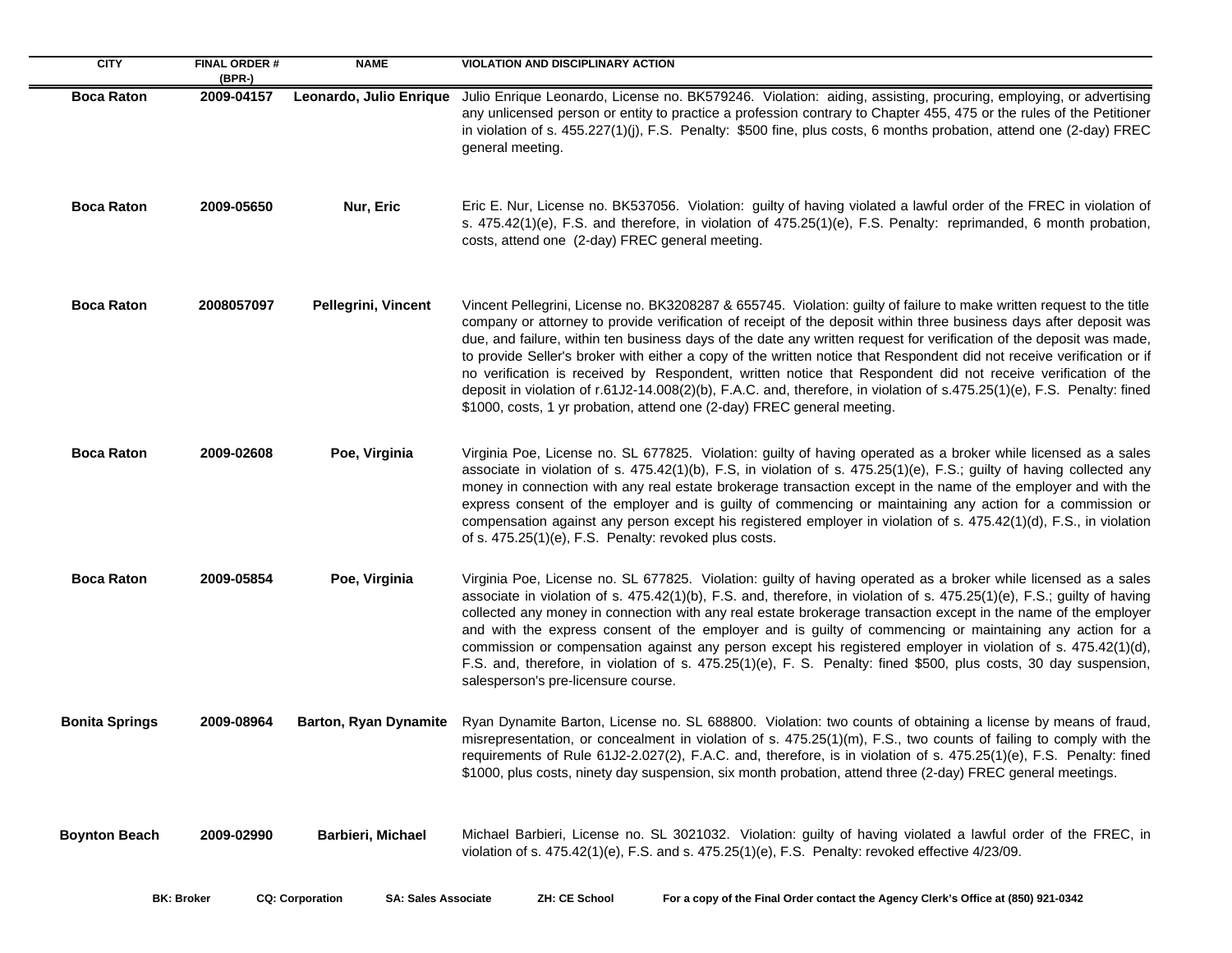| <b>CITY</b>       | <b>FINAL ORDER #</b><br>$(BPR-)$ | <b>NAME</b>                               | <b>VIOLATION AND DISCIPLINARY ACTION</b>                                                                                                                                                                                                                                                                                                                                                                                                                                                                                                                                                                                                                                                                                                                                                                                                                                                                                                                                                                                                                                                                |
|-------------------|----------------------------------|-------------------------------------------|---------------------------------------------------------------------------------------------------------------------------------------------------------------------------------------------------------------------------------------------------------------------------------------------------------------------------------------------------------------------------------------------------------------------------------------------------------------------------------------------------------------------------------------------------------------------------------------------------------------------------------------------------------------------------------------------------------------------------------------------------------------------------------------------------------------------------------------------------------------------------------------------------------------------------------------------------------------------------------------------------------------------------------------------------------------------------------------------------------|
| <b>Cape Coral</b> | 2009-04970                       |                                           | Ferrell Homes Realty, Inc. Ferrell Homes Realty, Inc., License no. CQ 1007919, Violation: guilty of failure to account or deliver funds in<br>violation of s.475.25(1)(d)1, F.S. Penalty: fined \$2000, costs, 5 yr suspension.                                                                                                                                                                                                                                                                                                                                                                                                                                                                                                                                                                                                                                                                                                                                                                                                                                                                         |
| <b>Cape Coral</b> | 2009-10918                       | Garr, Kristina                            | Kristina Garr, License no. SL 3194210. Violation: guilty of having operated as a broker while licensed as a sales<br>associate in violation of s. 475.42(1)(b), F.S. and, therefore, in violation of s. 475.25(1)(e), F.S.; guilty of having<br>operated as a broker under a trade name without causing the same to be noted in the records of the Commission<br>and placed on her license or so operate as a member of a partnership or as a corporation or as an officer or<br>manager thereof, without the partnership or corporation being the holder of a valid and current registration in<br>violation of s. $475.42(1)(k)$ , F.S. and, therefore, in violation of s. $475.25(1)(e)$ , F.S. Penalty: fined \$500, costs, 1 yr<br>probation, attend one (2-day) FREC general meeting.                                                                                                                                                                                                                                                                                                             |
| <b>Cape Coral</b> | 2009-08792                       | <b>Maine, Steven Michael</b>              | Steven Michael Maine, License no. ZH 1002437. Violation: failed to comply with the continuing education<br>requirements of Rule 61J2-3.011, F.A.C. and in violation of s. 475.25(1)(e), F.S. Penalty: fined \$1000, plus costs,<br>90 days probation, attend one (2-day) FREC general meeting.                                                                                                                                                                                                                                                                                                                                                                                                                                                                                                                                                                                                                                                                                                                                                                                                          |
| <b>Cape Coral</b> | 2009-08732                       | <b>McDonough, Shawn</b><br><b>Michael</b> | Shawn M. McDonough, License no. BK 3051671. Violation: two counts of failure to account or deliver funds in<br>violation of s. 475.25(1)(d)1, F.S.; two counts of aiding, assisting, procuring, employing, or advising any<br>unlicensed person or entity to practice a profession contrary to Chapter 455, 475 or the rules of the Petitioner in<br>violation of s. 455.227(1)(j), F. S.; three counts of having obstructed or hindered in any manner the enforcement<br>of Chapter 475, F.S. or the performance of any lawful duty by any person acting under the authority of Chapter<br>475, F. S. and, therefore, in violation of s. 475.42(1)(i), F.S. and, therefore, in violation of s. 475.25(1)(e), F. S.;<br>three counts of failure to preserve and make available to the Petitioner, all books, records, and supporting<br>documents and failed to keep an accurate account of all trust fund transactions in violation of Rule 61J2-<br>14.012(1), F.A.C. and s. 475.5015, F.S., and therefore, in violation of s. 475.25(1)(e), F.S. Penalty: revoked<br>effective 10/22/09, plus costs. |
| <b>Cape Coral</b> | 2009-04156                       | <b>McNeal, George</b>                     | George McNeal, License no. SL3018214. Violation: violated a lawful order of the FREC in violation of ss.<br>475.42(1)(e) and 475.25(1)(e), Fla. Stat. Penalty: Revoked effective 6/1/09 plus costs.                                                                                                                                                                                                                                                                                                                                                                                                                                                                                                                                                                                                                                                                                                                                                                                                                                                                                                     |
| <b>Cape Coral</b> | 2009-02998                       | <b>Shockness, Pauline</b>                 | Pauline Shockness, License no. ZH 1002313. Voluntary Surrender of license for permanent revocation effective<br>4/23/09.                                                                                                                                                                                                                                                                                                                                                                                                                                                                                                                                                                                                                                                                                                                                                                                                                                                                                                                                                                                |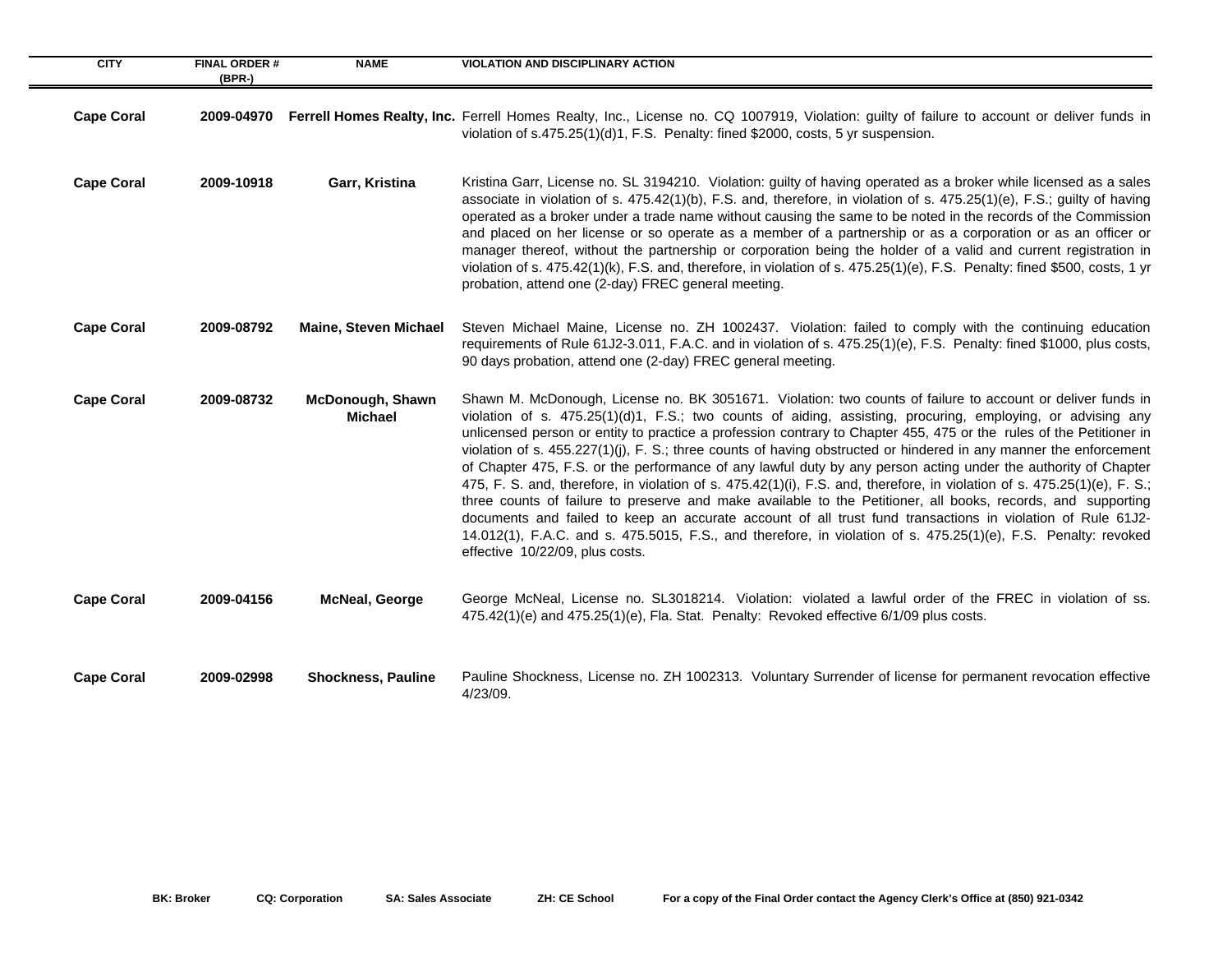| <b>CITY</b>          | <b>FINAL ORDER#</b><br>(BPR-) | <b>NAME</b>                  | <b>VIOLATION AND DISCIPLINARY ACTION</b>                                                                                                                                                                                                                                                                                                                                                                                                                                                                                                                                                                                                                                                                                                                                                                   |
|----------------------|-------------------------------|------------------------------|------------------------------------------------------------------------------------------------------------------------------------------------------------------------------------------------------------------------------------------------------------------------------------------------------------------------------------------------------------------------------------------------------------------------------------------------------------------------------------------------------------------------------------------------------------------------------------------------------------------------------------------------------------------------------------------------------------------------------------------------------------------------------------------------------------|
| <b>Cedar Key</b>     | 2009-05857                    |                              | Christopher, David Scott David C. Scott, License no. SL706489. Violation: guilty of having violated a lawful order of the FREC in violation<br>of s. 475.42(1)(e), F.S. and, therefore, in violation of s. 475.25(1)(e), F.S., guilty of having been convicted or found<br>guilty of, or entered a plea of nolo contendere to; regardless of adjudication, a crime which directly relates to the<br>activities of a licensed real estate sales associate or that involves moral turpitude or fraudulent of dishonest<br>dealing in violation of s. 475.25(1)(f), F.S., guilt of not having informed the FREC in writing within thirty (30) days<br>of having pled guilty or having been convicted of a felony and, therefore, in violation of s. 475.25(1)(p), F.S.<br>Penalty: revoked effective 7/16/09. |
| <b>Clearwater</b>    | 2009-04967                    | Lepzinski, Mark L.           | Mark Lawrence Lepzinski, License no. SL 3204783. Violation: voluntarily surrendered his license for permanent<br>revocation effective 6/18/09.                                                                                                                                                                                                                                                                                                                                                                                                                                                                                                                                                                                                                                                             |
| <b>Clermont</b>      | 2009-01470                    | Neese, Mark Richard          | Mark Richard Neese, License no. BK 676952. Violation: guilty of having been convicted or found guilty of, or<br>entered a plea of nolo contendere to, regardless of adjudication, a crime which directly relates to the activities of a<br>licensed real estate sales associate or that involves moral turpitude or fraudulent or dishonest dealing in violation<br>of s. 475.25(1)(f), F.S.; guilty of not having informed the FREC in writing within thirty (30) days of having pled<br>guilty or having been convicted of a felony in violation of s. 475.,25(1)(p), F.S. Penalty: fined \$250 plus costs, 12<br>months probation, attend two (2-day) FREC general meetings.                                                                                                                            |
| Cocoa                | 2007-06391 &<br>2009-01989    | <b>Sturtevant, Rick Dean</b> | Rick Dean Sturtevant, License no. BK3078550. guilty of failing to comply with the requirements of Rule 61J2-<br>2.027(2), F.A.C., in violation of s. 472.25(1)(e), F.S. Penalty: fined \$500 plus costs; 6mos probation; attend one<br>(2-day) FREC general meeting.                                                                                                                                                                                                                                                                                                                                                                                                                                                                                                                                       |
| <b>Coconut Grove</b> | 2009-01975                    | Smith, Fred Stanton          | Fred Stanton Smith, License no. ZH 1001425. Violation: guilty of failing to comply with the continuing education<br>requirements of Rule 61J2-3.011, F.A.C and s. 475.25(1)(e), F.S. Penalty: \$1,000 fine plus costs, 6 month<br>probation, attend two (2-day) FREC general meetings.                                                                                                                                                                                                                                                                                                                                                                                                                                                                                                                     |
| <b>Cooper City</b>   | 2009-02984                    | <b>Esterson, Clifford</b>    | Clifford Esterson, License no. SL 25322. Violation: guilty of having operated as a sales associate without being<br>the holder of a valid and current license as a sales associate, in violation of s. 475.42(1)(a), F.S., in violation of s.<br>475.25(1)(e), F.S. Penalty: fined \$250 plus pay a \$500 citation and costs, 12 months probation, attend one (2-<br>day) FREC meeting.                                                                                                                                                                                                                                                                                                                                                                                                                    |
| <b>Coral Gables</b>  | 2009-02790                    | Baitinger, David G.          | David G. Baitinger, License no. BK 3017608. Violation: guilty of failure to comply with the continuing education<br>requirement of Rule 61J2-3.011, F.A.C., and is, therefore, in violation of s. 475.25(1)(e), F.S. Penalty: fined \$500,<br>plus costs, 6 months probation, attend two (2-day) FREC meetings.                                                                                                                                                                                                                                                                                                                                                                                                                                                                                            |
| <b>Crystal River</b> | 2009-04972                    | Cook, Heather L.             | Heather L. Cook, License no. SL 3151348. Violation: voluntary surrender of license for permanent revocation<br>effective 6/18/09.                                                                                                                                                                                                                                                                                                                                                                                                                                                                                                                                                                                                                                                                          |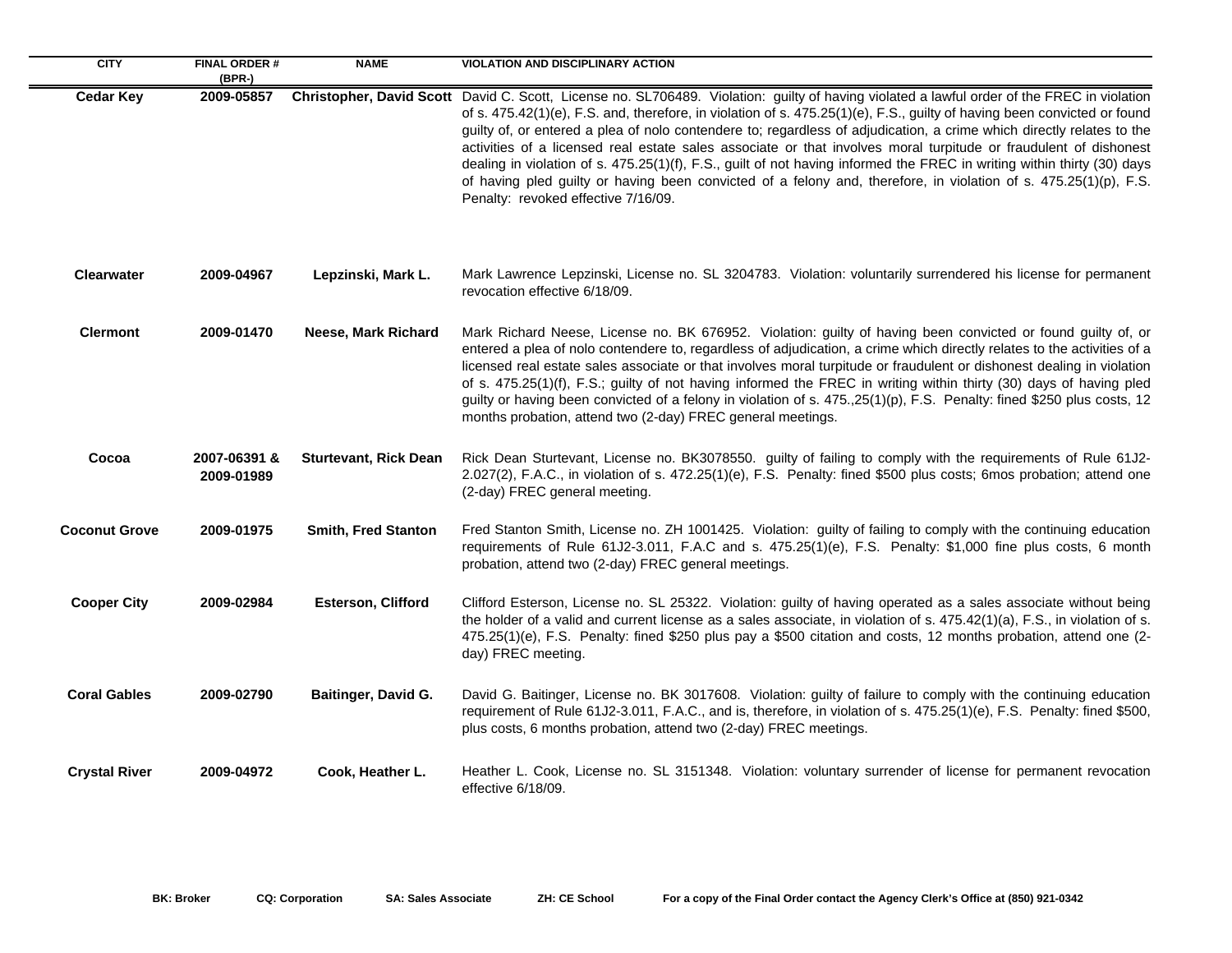| <b>CITY</b>         | <b>FINAL ORDER#</b><br>(BPR-) | <b>NAME</b>                    | <b>VIOLATION AND DISCIPLINARY ACTION</b>                                                                                                                                                                                                                                                                                                                                                                                                                                                                                                                                                                                                                                                                                        |
|---------------------|-------------------------------|--------------------------------|---------------------------------------------------------------------------------------------------------------------------------------------------------------------------------------------------------------------------------------------------------------------------------------------------------------------------------------------------------------------------------------------------------------------------------------------------------------------------------------------------------------------------------------------------------------------------------------------------------------------------------------------------------------------------------------------------------------------------------|
| Dania               | 2009-08980                    | Meyer, Gary R.                 | Gary R. Meyer, License no. SL 629603. Violation: guilty of having violated a lawful order of the Florida Real<br>Estate Commission in violation of s. 475.42(1)(e), F.S. and, therefore, in violation of s. 475.25(1)(e), F.S. Penalty:<br>fined \$250, plus costs.                                                                                                                                                                                                                                                                                                                                                                                                                                                             |
| <b>Davenport</b>    | 2009-08739                    | Barhatkov, Andrey              | Andrey Barhatkov, License no. SL 660647, Violation: guilty of aiding, assisting, procuring, employing or advising<br>any unlicensed person or entity to practice a profession contrary to Chapter 455, 475 or the rules of the Petitioner<br>in violation of s. 455.227(1)(j) and 475(1)(a), F.S. Penalty: fined \$2000, plus costs, 1 year suspension, 1 year<br>probation, ethics class, attend two (2-day) FREC general meetings.                                                                                                                                                                                                                                                                                            |
| <b>Davenport</b>    | 2009-04925                    | Streeter, Simeon A.            | Simeon A. Streeter, License no. SL3094591. Violation: guilty of having operated as a broker while licensed as a<br>sales associate in violation of s. 475.42(1)(b), F.S.; guilty of having advertised property or services in a manner<br>which is fraudulent, false, deceptive, or misleading in form or content in violation of Rule 61J2-10.025, F.A.C. and<br>s. 475.25(1)(c), F.S.; guilty of aiding, assisting, procuring, employing, or advising any unlicensed person or entity<br>to practice the profession contrary to Chapter 455, 475 or the rules of the Petitioner in violation of s. 455.227(1)(j),<br>F.S. Penalty: fined \$1000.00, plus costs, 1 year probation, attend three (2-day) FREC general meetings. |
| Dayton              | 2009-01986                    | <b>Phillips, James Edward</b>  | James Edward Phillips, License no. SL 688893. Voluntary Surrender of license for permanent revocation<br>effective 1/16/09                                                                                                                                                                                                                                                                                                                                                                                                                                                                                                                                                                                                      |
| Dayton              | 2009-01987                    | Phillips, Patricia Ellen       | Patricia Ellen Phillips, License no. SL688723. Voluntary Surrender of license for permanent revocation effective<br>1/16/09.                                                                                                                                                                                                                                                                                                                                                                                                                                                                                                                                                                                                    |
| <b>Delray Beach</b> | 2009-01984                    | Mills, Gary Mark               | Gary Mark Mills, License no. BK 682628. Voluntary Surrender of license for permanent revocation effective<br>2/17/09.                                                                                                                                                                                                                                                                                                                                                                                                                                                                                                                                                                                                           |
| <b>Delray Beach</b> | 2009-10717                    | <b>Wainer, Serge</b>           | Serge Wainer, License no. SL 672110. Violation: guilty of having had registration suspended, revoked, or<br>otherwise acted against in any jurisdiction in violation of s.475.25(1)(s), F.S. Penalty: fined \$500, costs 12 mth<br>probation, attend one (2-day) FREC general meeting.                                                                                                                                                                                                                                                                                                                                                                                                                                          |
| <b>East Point</b>   | 2009-01982                    | <b>Boatwright, Anna Claire</b> | Anna Claire Boatwright, License no. SL 3105592. Voluntary Surrender of license for permanent revocation<br>effective 2/17/09.                                                                                                                                                                                                                                                                                                                                                                                                                                                                                                                                                                                                   |
| <b>Estero</b>       | 2009-02985                    | Dunham, Renee T.               | Renee T. Dunham, License no. SL 3084583. Violation: guilty of having been convicted or found guilty of, or<br>entered a plea of nolo contendere to, regardless of adjudication, a crime which directly relates to the activities of a<br>licensed real estate sales associate or that involves moral turpitude or fraudulent or dishonest dealing in violation<br>of s. 475.25(1)(f), F.S. Penalty: fined \$500 plus costs, 6 months probation, attend two (2-day) FREC general<br>meetings.                                                                                                                                                                                                                                    |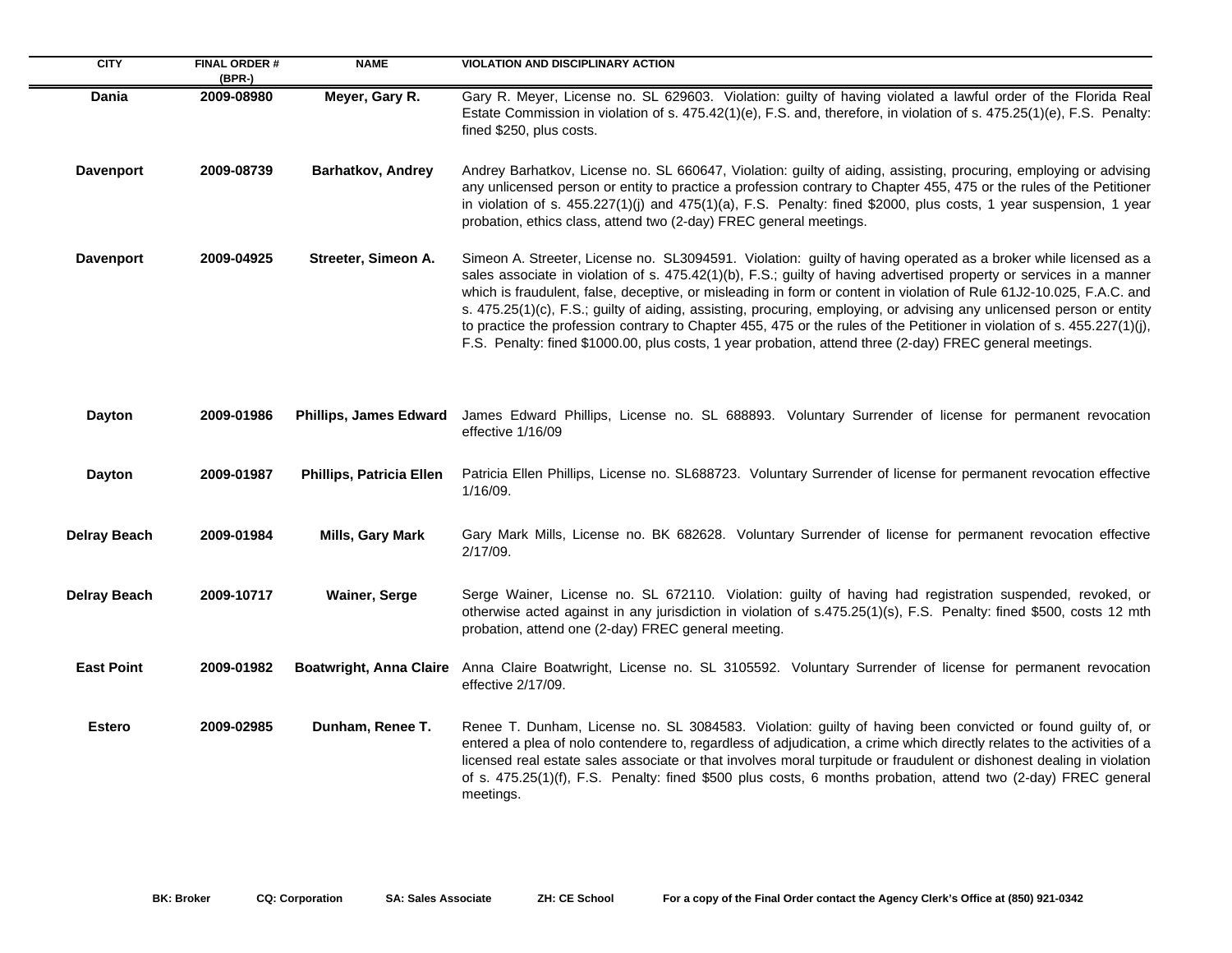| <b>CITY</b>            | <b>FINAL ORDER#</b><br>(BPR-) | <b>NAME</b>                                          | <b>VIOLATION AND DISCIPLINARY ACTION</b>                                                                                                                                                                                                                                                                                                                                                                                                                                                                                                                                                                                                                                                                                                                                                                                                                                                                                                                                                                |
|------------------------|-------------------------------|------------------------------------------------------|---------------------------------------------------------------------------------------------------------------------------------------------------------------------------------------------------------------------------------------------------------------------------------------------------------------------------------------------------------------------------------------------------------------------------------------------------------------------------------------------------------------------------------------------------------------------------------------------------------------------------------------------------------------------------------------------------------------------------------------------------------------------------------------------------------------------------------------------------------------------------------------------------------------------------------------------------------------------------------------------------------|
| <b>Estero</b>          | 2009-01476                    | <b>Gillard, Arnold Robert</b>                        | Arnold Robert Gillard, License no. SL 3205323. Violation: guilty of obtaining a license by means of fraud,<br>misrepresentation, or concealment in violation of s. 475.25(1)(m), F.S.; guilty of failing to comply with the<br>requirements of Rule 61J2-2.027(2), F.A.C. and s. 475.25(1)(e), F.S. Penalty: 60 day suspension, pay costs, 12<br>months probation, attend two (2-day) FREC general meetings.                                                                                                                                                                                                                                                                                                                                                                                                                                                                                                                                                                                            |
| <b>Fort Lauderdale</b> | 2009-01072                    | Galloway, Donna Marie                                | Donna Marie Galloway, License no. BK522949. Violation: guilty of failure to account or deliver funds in violation<br>of s. 475.25(1)(d), F.S., guilty of failure to prepare the required written monthly escrow statement reconciliations,<br>in violation of Rule 61J2-14.012(2) and (3), F.A.C., in violation of s. 475.25(1)(e), F.S., guilty of failure to<br>immediately deposit trust funds, in violation of Rule 61J2-14.010, F.A.C., in violation of s. 475.25(1)(e), F.S.<br>Penalty: fined \$2,000 plus costs, 12 months probation, attend two (2-day) FREC meetings.                                                                                                                                                                                                                                                                                                                                                                                                                         |
| <b>Fort Lauderdale</b> | 2009-05860                    | Genovese, Michael E.                                 | Michael E. Genovese, License no. SL3044764. Violation: 5 counts of having operated as a broker while<br>licensed as a sales associate in violation of s. $475.42(1)(b)$ , F.S. and, therefore in violation of s. $475.25(1)(e)$ ,<br>F.S., 5 counts of guilty of having collected any money in connection with any real estate brokerage transaction<br>except in the name of the employer and with the express consent of the employer and is guilty of commencing or<br>maintaining any action for a commission or compensation against any person except his registered employer in<br>violation of s. 475.42(1)(d), F.S. and, therefore, in violation of s. 475.25(1)(e), F.S., guilty of failure to notify the<br>Petitioner, in writing, of the current mailing address and any change in the current mailing address, within ten days<br>after the change, in violation of Rule 61J2-10.038, F.A.C. and, therefore, in violation of s. 475.25(1)(e), F.S.<br>Penalty: revoked effective 7/16/09. |
| <b>Fort Lauderdale</b> | 2009-01468                    | <b>Pinnacle Real Estate</b><br>Services, LLC         | Pinnacle Real Estate Services, LLC., License no. BK 1015807. Violation: guilty of failure to account and deliver<br>funds, in violation of s. 475.25(1)(d)1, F.S. Penalty: fined \$3,000 plus costs.                                                                                                                                                                                                                                                                                                                                                                                                                                                                                                                                                                                                                                                                                                                                                                                                    |
| <b>Fort Lauderdale</b> | 2009-03158                    | Schrank, Joey W.                                     | Joey W. Schrank, License no. ZH 34171. Voluntary Surrender of license for permanent revocation effective<br>4/30/09.                                                                                                                                                                                                                                                                                                                                                                                                                                                                                                                                                                                                                                                                                                                                                                                                                                                                                    |
| <b>Fort Lauderdale</b> | 2009-01069                    | Verdi, Andrew                                        | Andrew Verdi, License no. SL 572569. Violation: guilty of having violated a lawful order of the Florida Real Estate<br>Commission, in violation of s. 475.42(1)(e), F.S., in violation of s. 475.25(1)(e), F.S. Penalty: fined \$1,000, plus<br>costs, 1 year probation, attend two (2-day) FREC general meetings.                                                                                                                                                                                                                                                                                                                                                                                                                                                                                                                                                                                                                                                                                      |
| <b>Fort Lauderdale</b> | 2007-06396                    | <b>Zidian, Charles Peter</b>                         | Charles Peter Zidian, License no. BK 3075323. Violation: guilty of fraud, misrepresentation, concealment, false<br>promises, false pretenses, dishonest dealing by trick, scheme or device, culpable negligence, or breach of trust in<br>any business transaction in violation of s. 475.25(1)(b), F.S.; guilty of failure to account or deliver funds in violation<br>of s. 475.25(1)(d)1, F.S. Notice of Appeal filed 2/15/08. Appeal dismissed 11/18/09. Penalty: revoked effective<br>$1/16/08$ , plus costs.                                                                                                                                                                                                                                                                                                                                                                                                                                                                                      |
| <b>Fort Myers</b>      | 2009-10688                    | Barry, Sheri                                         | Sheri R. Barry. License No. BK375978. Violation: guilty of having been convicted or found guilty of, or entered a<br>plea of nolo contendere to, regardless of adjudication, a crime which involves moral turpitude or fraudulent or<br>dishonest dealing in violation of s. 475.25(1)(f), F. S.; guilty of being confined in a state or federal prison thereby<br>being in violation of s. 475.25(1)(n), F.S. Penalty: revoked effective 12/22/09, costs.                                                                                                                                                                                                                                                                                                                                                                                                                                                                                                                                              |
| <b>BK: Broker</b>      |                               | <b>CQ: Corporation</b><br><b>SA: Sales Associate</b> | ZH: CE School<br>For a copy of the Final Order contact the Agency Clerk's Office at (850) 921-0342                                                                                                                                                                                                                                                                                                                                                                                                                                                                                                                                                                                                                                                                                                                                                                                                                                                                                                      |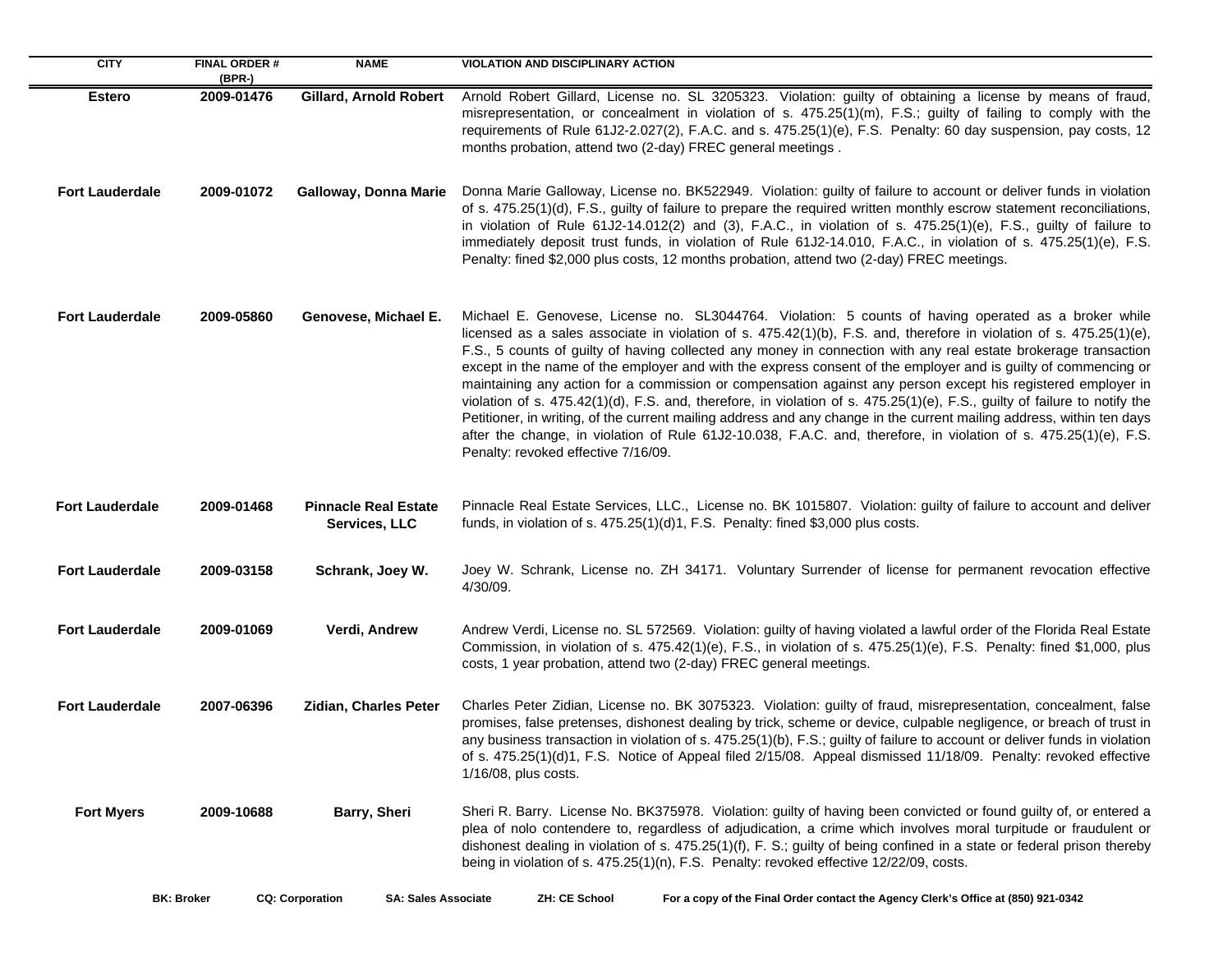| <b>CITY</b>              | <b>FINAL ORDER#</b><br>(BPR-) | <b>NAME</b>          | <b>VIOLATION AND DISCIPLINARY ACTION</b>                                                                                                                                                                                                                                                                                                                                                                                                                                                                                                                                                                                                                                                                                                                                                                                                                                                    |
|--------------------------|-------------------------------|----------------------|---------------------------------------------------------------------------------------------------------------------------------------------------------------------------------------------------------------------------------------------------------------------------------------------------------------------------------------------------------------------------------------------------------------------------------------------------------------------------------------------------------------------------------------------------------------------------------------------------------------------------------------------------------------------------------------------------------------------------------------------------------------------------------------------------------------------------------------------------------------------------------------------|
| <b>Fort Myers</b>        | 2009-03004                    | Benson, Ryan         | Ryan Benson, License no. BK 3039459. Violation: guilty of failure to comply with the continuing education<br>requirements of Rule 61J2-3.009, F.A.C., and is in violation of s. 475.25(1)(e), F.S. Penalty: fined \$500 plus<br>costs, 6 months probation, attend two (2-day) FREC meetings.                                                                                                                                                                                                                                                                                                                                                                                                                                                                                                                                                                                                |
| <b>Fort Myers</b>        | 2009-02989                    | Cabrera, P.A., Samir | Samir Cabrera, P.A., License no. SL 3054190. Violation: guilty of having been convicted or found guilty of, or<br>entering a plea of nolo contendere to, regardless of adjudication, a crime in any jurisdiction which directly relates<br>to the activities of a licensed broker or sales associate, or involves moral turpitude or fraudulent or dishonest<br>dealing, in violation of s. 475.25(1)(f), F.S. Penalty: permanent revocation of license, plus costs.                                                                                                                                                                                                                                                                                                                                                                                                                        |
| <b>Fort Myers</b>        | 2008-10570                    | Steele, Linda Kay    | Steele, Linda Kay, License nos. BK 709119 and 3182394. Violation: guilty of having been convicted or found<br>guilty of, or entering a plea of nolo contendere to, regardless of adjudication, a crime in any jurisdiction which<br>directly relates to the activities of a licensed broker or sales associate, or involves moral turpitude or fraudulent or<br>dishonest dealing, in violation of s. 475.25(1)(f), F.S.; guilty of failing to supplement the application with any<br>material change in any circumstance or condition as set forth in s. 455.213, F.S. in violation of s. 475.25(1)(e),<br>F.S. Penalty: permanent revocation of license, plus costs. Penalty appealed; appealed dismissed. Penalty<br>effective 4/15/2009.                                                                                                                                                |
| <b>Fort Walton Beach</b> | 2009-00957                    |                      | Amason, James Franklin James Franklin Amason, License no. BK 362877. Violation: guilty of obtaining a license by means of fraud,<br>misrepresentation, or concealment in violation of s. 475.25(1)(m), F.S., guilty of failure to comply with the<br>continuing education requirements of Rule 61J2-3.011, F.A.C., therefore in violation of s. 475.25(1)(e), F.S.<br>Penalty: fined \$1,000 plus costs, 9 months probation, attend two (2-day) FREC general meetings.                                                                                                                                                                                                                                                                                                                                                                                                                      |
| <b>Fort Walton Beach</b> | 2009-03003                    | Haley, Anna Marie    | Anna Marie Haley, License no. ZH 1000067. Violation: guilty of failure to comply with the continuing education<br>requirements of Rule 61J2-3.011, F.A.C., in violation of s. 475.25(1)(e), F.S. Penalty: fined \$500 plus costs, 6<br>months probation, attend two (2-day) FREC meetings.                                                                                                                                                                                                                                                                                                                                                                                                                                                                                                                                                                                                  |
| <b>Fort Worth</b>        | 2009-01978                    | Borden, Linda A.     | Linda A. Borden, License no. SL 3077904. Violation: guilty of having been convicted or found guilty of, or entered<br>a plea of nolo contendere to, regardless of adjudication, a crime which involves moral turpitude or fraudulent or<br>dishonest dealing in violation of s. 475.25(1)(f), F.S.; guilty of not having informed the FREC in writing within 30<br>days of having pled guilty or having been convicted of a felony in violation of s. 475.25(1)(p), F.S.; guilty of being<br>confined in a state or federal prison, in violation of s. 475.25(1)(n), F.S. Penalty: Revoked effective 3/20/09, plus<br>costs.                                                                                                                                                                                                                                                                |
| Gainesville              | 2009-01979                    | Beuning, Elisia M.   | Elisia M. Beuning, License no. BK 674392. Violation: failed to account or deliver funds in violation of s.<br>475.25(1)(d),1,F.S.; guilty of failing to immediately place and maintain trust funds in the real estate brokerage<br>escrow bank account or some other proper depository until disbursement thereof was properly authorized, in<br>violation of s. 475.25(1)(k), F.S.; guilty of failing to prepare the required written monthly escrow statement-<br>reconciliation in violation of Rule 61J2-14.012(2) and (3), F.A.C., and s. 475.25(1)(e), F.S.; guilty of failing to<br>preserve and make available to the Petitioner, all books, records, and supporting documents, and failed to keep<br>an accurate account of all trust fund transactions, in violation of Rule 61J2-14.012(1), F.A.C., and s. 475.25(1)(e),<br>F.S. Penalty: Revoked effective 3/20/09, plus costs. |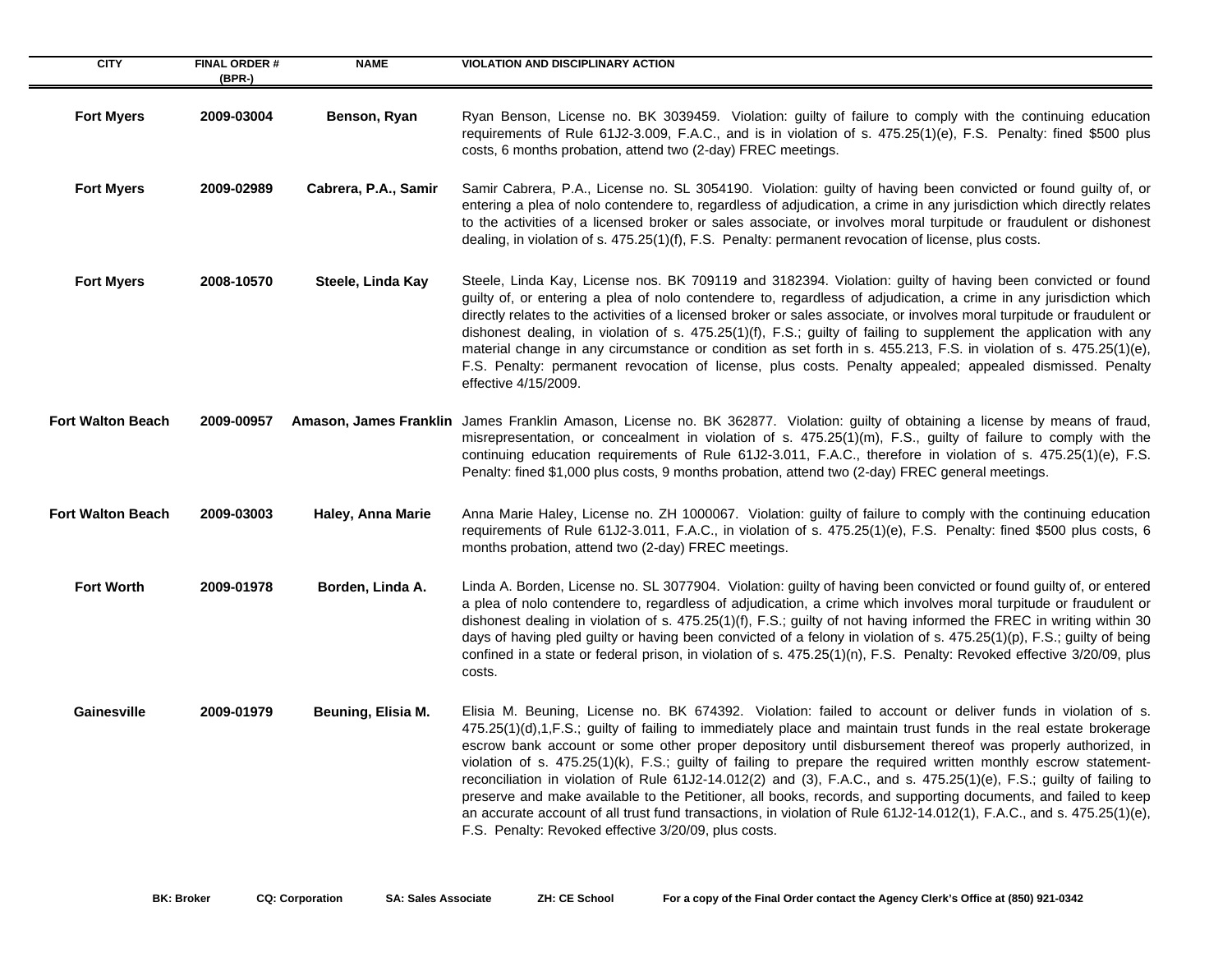| <b>CITY</b>        | <b>FINAL ORDER#</b><br>(BPR-) | <b>NAME</b>                                          | <b>VIOLATION AND DISCIPLINARY ACTION</b>                                                                                                                                                                                                                                                                                                                                                                                                                                                                                                                                                                                                                                                                                                                                                                                                                                                              |
|--------------------|-------------------------------|------------------------------------------------------|-------------------------------------------------------------------------------------------------------------------------------------------------------------------------------------------------------------------------------------------------------------------------------------------------------------------------------------------------------------------------------------------------------------------------------------------------------------------------------------------------------------------------------------------------------------------------------------------------------------------------------------------------------------------------------------------------------------------------------------------------------------------------------------------------------------------------------------------------------------------------------------------------------|
| Gainesville        | 2009-01979                    | <b>Macor Realty, Inc.</b>                            | Macor Realty, Inc. License no. CQ1008919. Violation: guilty of failing to account or deliver funds in violation of s.<br>475.25(1)(d)1, F.S.; guilty of failing to immediately place and maintain trust funds in the real estate brokerage<br>escrow bank account or some other proper depository until disbursement thereof was properly authorized, in<br>violation of s. 475.25(1)(k), F.S.; guilty of failing to prepare the required written monthly escrow statement-<br>reconciliation in violation of Rule 61J2-14.012(2) and (3), F.A.C., and s. 475.25(1)(e), F.S.; guilty of failing to<br>preserve and make available to the Petitioner all books, records, and supporting documents and failed to keep an<br>accurate account of all trust fund transactions in violation of Rule 61J2-14.012(1), F.A.C. and s. 475.25(1)(e), F.S.<br>Penalty: Revoked effective 3/20/09 plus costs.     |
| Gainesville        | 2009-01068                    | <b>Wolford, Marc Alan</b>                            | Marc Alan Wolford, License no. 304218. Violation: guilty of fraud, misrepresentation, concealment, false<br>promises, false pretenses, dishonest dealing by trick, scheme, or device, culpable negligence, or breach of trust<br>in any business transaction in this state or any other state, nation, or territory; has violated a duty imposed upon<br>her or him by law or by the terms of a listing contract, written, oral express, or implied, in a real estate transaction;<br>has aided, assisted, or conspired with any other person engaged in any such misconduct and in furtherance<br>thereof; or has formed an intent, design, or scheme to engage in any such misconduct and committed an overt<br>act in furtherance of such intent, design, or scheme, violation of s. 475.42(1)(f), F.S., in violation of s.<br>455.227(1)(m), F.S. Penalty: revoked effective 2/12/09, plus costs. |
| Grant              |                               |                                                      | 2009-02987 Connery, Charles Thomas Charles Thomas Connery, License no. ZH 1000207. Violation: guilty of failing to comply with the continuing<br>education requirements of Rule 61J2-3.011, F.A.C., in violation of s. 475.25(1)(e), F.S. Penalty: \$500 fine plus<br>costs, 12 months probation, attend two (2-day) FREC general meetings.                                                                                                                                                                                                                                                                                                                                                                                                                                                                                                                                                           |
| <b>Greenacres</b>  | 2009-08973                    | Louis, Victoria Pierre                               | Victoria Pierre Louis, License no. SL 3106118. Violation: guilty of having violated a lawful order of the Florida<br>Real Estate Commission in violation of s. 475.42(1)(e), F.S. and, therefore, in violation of s. 475.25(1)(e), F.S.<br>Penalty: fined \$500, plus costs, 90 day suspension, 6 month probation, attend one (2-day) FREC general<br>meeting.                                                                                                                                                                                                                                                                                                                                                                                                                                                                                                                                        |
| <b>Gulf Breeze</b> | 2009-02610                    | Long, Thomas R., Jr.                                 | Thomas R. Long, Jr., License no. SL 3186920. Violation: guilty of failing to comply with the requirements of Rule<br>61J2-2.027(2), F.A.C., in violation of s. 475.25(1)(e), F.S. Penalty: fined \$2,000 plus costs, 6 months probation,<br>attend two (2-day) FREC general meetings.                                                                                                                                                                                                                                                                                                                                                                                                                                                                                                                                                                                                                 |
| <b>Haines City</b> | 2009-05045                    | Carpenter, Patrick G.                                | Patrick G. Carpenter, License no. ZH 1002504. Violation: obtained a license by means of fraud,<br>misrepresentation, or concealment in violation of s. 475.25(1)(m), F. S. Penalty: fined \$500, plus costs, 6 months<br>probation, 7 hours of continuing education courses, attend one (2-day) FREC general meeting.                                                                                                                                                                                                                                                                                                                                                                                                                                                                                                                                                                                 |
| Hialeah            | 2009-01553                    |                                                      | Rabatie, Arthur Thomas Arthur Thomas Rabatie, License No. SL 3018032. Violation: guilty of having violated a lawful order of the Florida<br>Real Estate Commission in violation of s. 475.25(1)(e), F.S., and, therefore, in violation of s. 475.25(1)(e), F. S.<br>Penalty: underlying citation of \$500, plus costs, 12 months probation, attend one (2-day) FREC meeting.                                                                                                                                                                                                                                                                                                                                                                                                                                                                                                                          |
| <b>Holly Hill</b>  | 2009-08740                    | Apicella, David D.                                   | David D. Apicella, License no. BK 3078541. Violation: guilty of having violated a lawful order of the Florida Real<br>Estate Commission in violation of s. 475.42(1)(e), F.S. and, therefore, in violation of s. 475.25(1)(e), F.S. Penalty:<br>revoked effective 10/22/09, plus costs.                                                                                                                                                                                                                                                                                                                                                                                                                                                                                                                                                                                                               |
|                    | <b>BK: Broker</b>             | <b>CQ: Corporation</b><br><b>SA: Sales Associate</b> | For a copy of the Final Order contact the Agency Clerk's Office at (850) 921-0342<br>ZH: CE School                                                                                                                                                                                                                                                                                                                                                                                                                                                                                                                                                                                                                                                                                                                                                                                                    |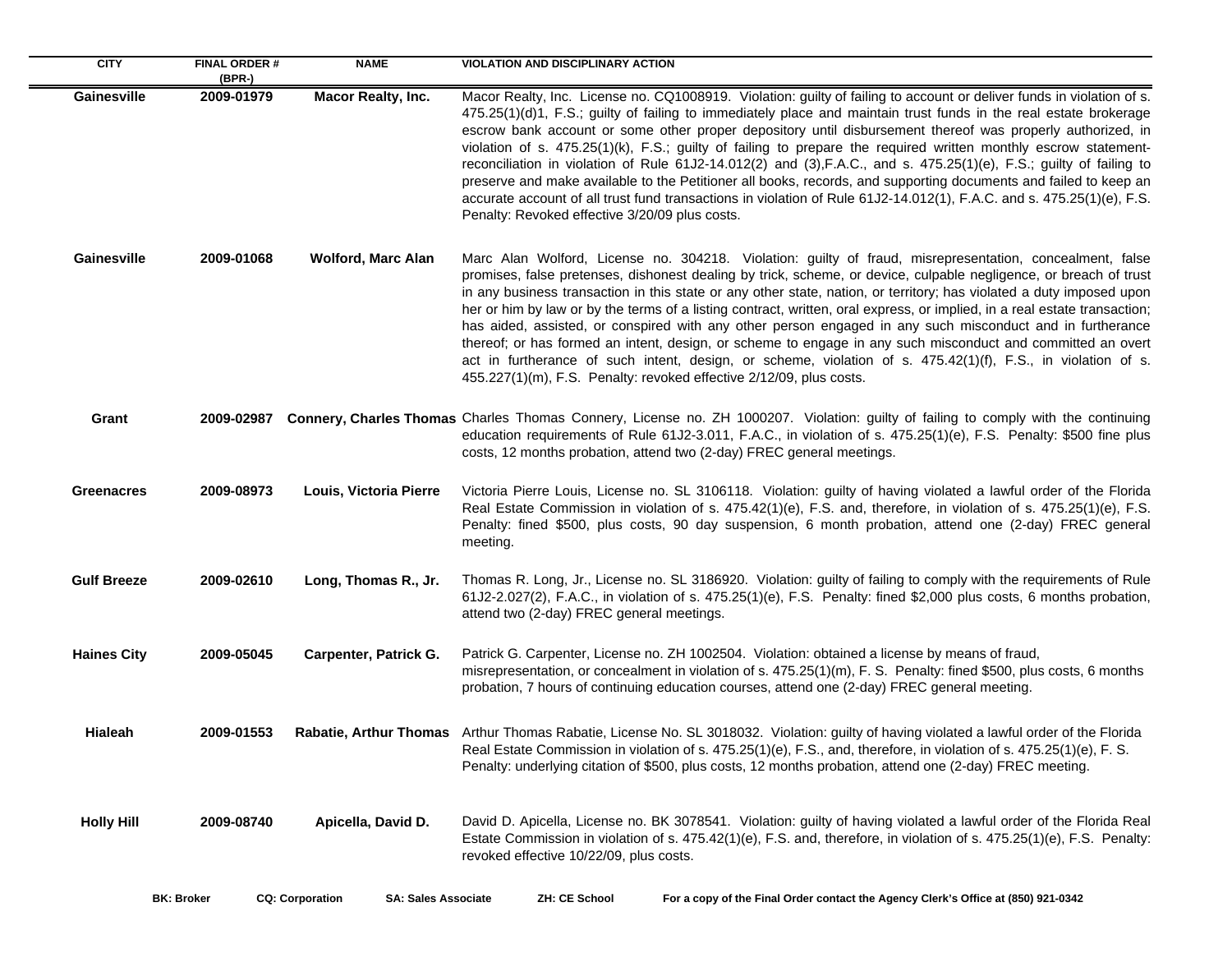| <b>CITY</b>         | <b>FINAL ORDER#</b> | <b>NAME</b>                                                           | <b>VIOLATION AND DISCIPLINARY ACTION</b>                                                                                                                                                                                                                                                                                                                                                                                                                                                                                                                        |
|---------------------|---------------------|-----------------------------------------------------------------------|-----------------------------------------------------------------------------------------------------------------------------------------------------------------------------------------------------------------------------------------------------------------------------------------------------------------------------------------------------------------------------------------------------------------------------------------------------------------------------------------------------------------------------------------------------------------|
|                     | (BPR-)              |                                                                       |                                                                                                                                                                                                                                                                                                                                                                                                                                                                                                                                                                 |
| Hollywood           | 2009-04158          | Kessel, Yamila                                                        | Yamila Kessel, License no. SL 3132210. Violation: failure to account or deliver funds in violation of s.<br>475.15(1)(d)1, F. S. Penalty: 90 day suspension, plus costs.                                                                                                                                                                                                                                                                                                                                                                                        |
| <b>Irving</b>       | 2009-01661          | Pay, III, James Elbert                                                | James Elbert Pay, III. License no. BK 415720. Voluntary Surrender of license for permanent revocation effective<br>2/19/09.                                                                                                                                                                                                                                                                                                                                                                                                                                     |
| <b>Irving</b>       | 2009-01661          | <b>Exsel Properties, Inc.</b>                                         | Exsel Properties, Inc. License no. CQ 256042. Voluntary Surrender of license for permanent revocation effective<br>2/19/09.                                                                                                                                                                                                                                                                                                                                                                                                                                     |
| <b>Jacksonville</b> | 2009-04014          | Council, Patricia A.                                                  | Patricia A. Council, License no. BK 546387. Violation: guilty of having operated as a broker without being the<br>holder of a valid and current license as a broker in violation of s. 475.42(1)(a), F.S., in violation of s. 475.25(1)(e),<br>F.S., guilty of failure to have current registration of the corporation and officers with the Petitioner, in violation of<br>Rule 61J2-5.019, F.A.C., in violation of s. 475.25(1)(e), F.S. Penalty: fined \$2,000 plus costs, 5 year suspension,<br>5 year probation, attend two (2-day) FREC general meetings. |
| <b>Jacksonville</b> | 2009-07490          | Crawford, Donna K.                                                    | Donna K. Crawford, License no. Sly 683475. Violation: guilty of having violated a lawful order of the Florida Real<br>Estate Commission in violation of s. 475.42(1)(e), F.S. and, therefore, in violation of s. 475.25(1)(e), F.S. Penalty:<br>revoked effective 9/16/09.                                                                                                                                                                                                                                                                                      |
| <b>Jacksonville</b> | 2009-01870          |                                                                       | Dioneda, Eleanor Borling Eleanor Borling Dioneda, License no. SL3035990. Violation: guilty of aiding, assisting, procuring, employing, or<br>advising any unlicensed person or entity to practice a profession contrary to Chapter 455, 475 or the rules of the<br>Petitioner, in violation of s. 455.227(1)(j), F.S. Penalty: revoked effective 3/17/09.                                                                                                                                                                                                       |
| <b>Jacksonville</b> | 2009-07494          | Kern, Jeffrey S.                                                      | Jeffrey S. Kern, License no. BK 3009245. Violation: guilty of failure to preserve and make available to the<br>Petitioner, all books, records, and supporting documents and failed to keep an accurate account of all trust fund<br>transactions in violation of Rule 61J2-14.012(i), F.S., and therefore, in violation of s. 475.25(1)(e), F. S. Penalty:<br>fined \$1000, plus costs, 1 year suspension, 1 year probation with early termination, attend two (2-day) FREC<br>general meetings.                                                                |
| <b>Jacksonville</b> | 2009-08791          | Mong, Kenneth D.                                                      | Kenneth D. Mong, License no. SL 619641. Violation: guilty of having advertised property or services in a manner<br>which is fraudulent, false, deceptive, or misleading in form or content in violation of Rule 61J2-10.25, F.A.C. and<br>s. 475.25(1)(c), F.S. Penalty: fined \$1500, plus costs, 1 yr. probation, attend two (2-day) FREC general<br>meetings.                                                                                                                                                                                                |
| <b>Jacksonville</b> | 200904014           | S & J Enterprises of<br>Jacksonville t/a Remax<br><b>Alpha Realty</b> | S&J Enterprises of Jacksonville t/a Remax Alpha Realty. License no. CQ1003310. Violation: guilty of having<br>operated as a broker without being the holder of a valid and current license as a broker in violation of s.<br>475.42(1)(a), F.S., in violation of s. 475.25(1)(e), F.S.; guilty of failure to have current registration of the<br>corporation and officers with the Petitioner, in violation of Rule 61J2-5.019, F.A.C., in violation of s. 475.25(1)(e),<br>F.S. Penalty: revoked effective 5/26/09.                                            |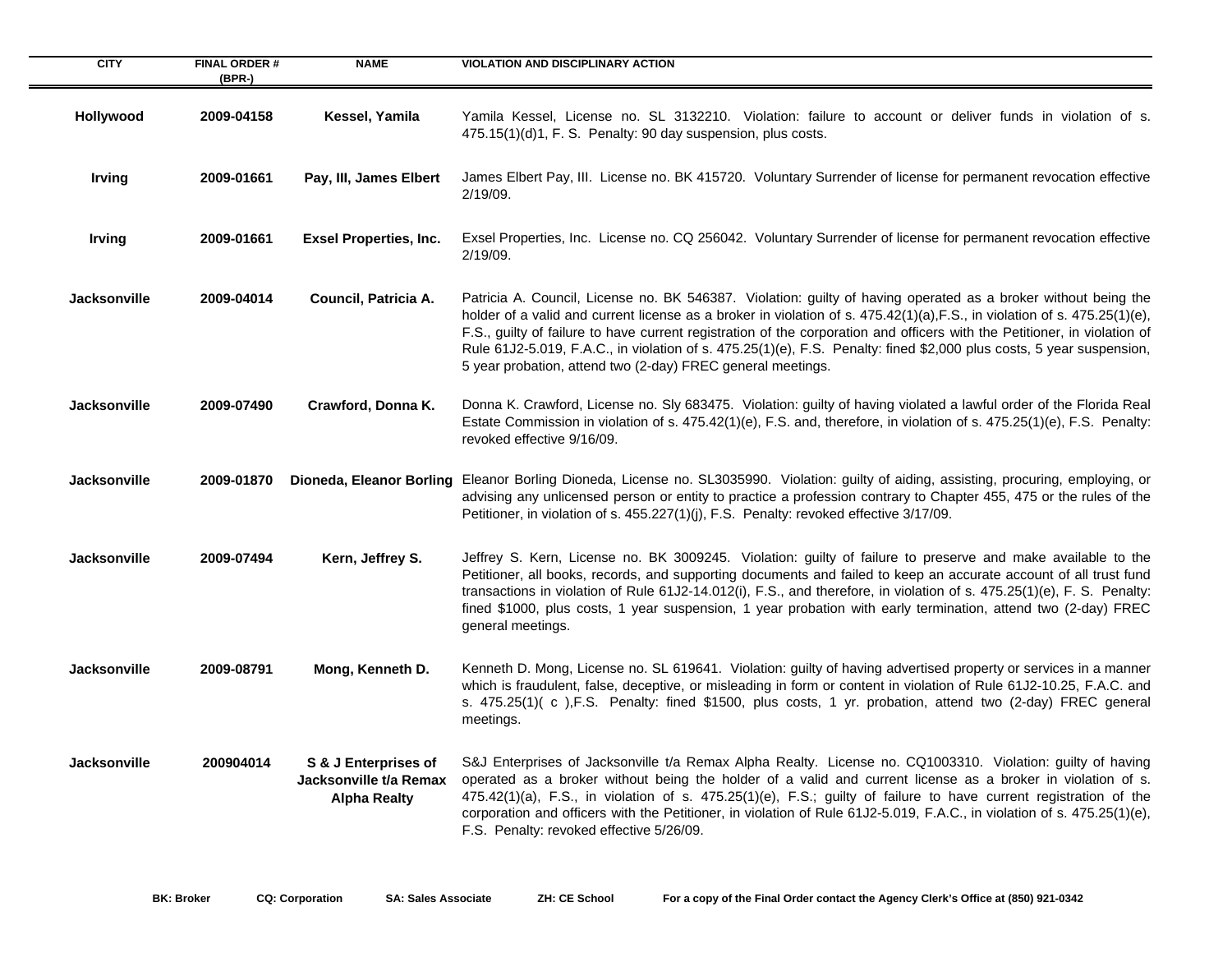| <b>CITY</b>         | <b>FINAL ORDER#</b><br>(BPR-) | <b>NAME</b>               | <b>VIOLATION AND DISCIPLINARY ACTION</b>                                                                                                                                                                                                                                                                                                                                                                                                                                                                                                                                                                                                                                                                                                                                                                                                                                     |
|---------------------|-------------------------------|---------------------------|------------------------------------------------------------------------------------------------------------------------------------------------------------------------------------------------------------------------------------------------------------------------------------------------------------------------------------------------------------------------------------------------------------------------------------------------------------------------------------------------------------------------------------------------------------------------------------------------------------------------------------------------------------------------------------------------------------------------------------------------------------------------------------------------------------------------------------------------------------------------------|
| <b>Jacksonville</b> | 2009-10921                    | <b>Sneed, Christopher</b> | Christopher Sneed, License no. BK 689860. Violation: guilty of having had a registration suspended, revoked, or<br>otherwise acted against in any jurisdiction in violation of s.475.25(1)(s), F.S.; guilty of fraud, misrepresentation,<br>concealment, false promises, false pretenses, dishonest dealing by trick, scheme or device, culpable negligence,<br>or breach of trust in any business transaction in violation of s.475.25(1)(b), F.S. Penalty: revoked.                                                                                                                                                                                                                                                                                                                                                                                                        |
| <b>Jacksonville</b> | 2009-02789                    | Vansandt, Patricia        | Patricia Vansandt, License no. BK 0091282. Voluntary Surrender of license for permanent revocation effective<br>4/17/09.                                                                                                                                                                                                                                                                                                                                                                                                                                                                                                                                                                                                                                                                                                                                                     |
| Jupiter             | 2009-01555                    | Cox, Scott                | Scott Cox, License no. BK3045750. Violation: guilty of having violated a lawful order of the Florida Real Estate<br>Commission, in violation of s. 475.42(1)(e), F.S., in violation of s. 475.25(1)(e), F.S. Penalty: pay costs, 12<br>months probation, attend one (2-day) FREC general meeting.                                                                                                                                                                                                                                                                                                                                                                                                                                                                                                                                                                            |
| Jupiter             | 2009-00044                    | Harbur, Meredith          | Meredith Harbur, License no. BK 704635. Violation: guilty of failure to immediately place with the registered<br>employer any money, fund, deposit, check or draft entrusted to her as agent of the registered employer in violation<br>of Rule 61J2-14.009, F.A.C., and s. 475.25(1)(k), F.S., in violation of s. 475.25(1)(e), F.S.; guilty of having<br>collected any money in connection with any real estate brokerage transaction except in the name of the employer<br>and with the express consent of the employer and is guilty of commencing or maintaining any action for a<br>commission or compensation against any person except his registered employer in violation of s. 475.42(1)(d),<br>F.S., in violation of s. 475.25(1)(e), F.S. Penalty: \$2,000 fine plus costs, 6 month suspension, 6 month probation,<br>attend two (2-day) FREC general meetings. |
| Jupiter             | 2009-10919                    | Pivnick, Jay G.           | Jay G. Pivnick, License no. SL 3051317. Violation: guilty of failure to deposit money in an escrow account when<br>the licensee is the purchaser of real estate under a contract where the contract requires the purchaser to place<br>deposit money in an escrow account to be applied to the purchase price if the sale is consummated in violation of<br>s. 475.25(1)(d)2, F.S. Penalty: fined \$1000, costs, 30 day suspension, attend two (2-day) FREC general<br>meetings.                                                                                                                                                                                                                                                                                                                                                                                             |
| <b>Kennesaw</b>     | 2009-02986                    | Dell, Lonnie              | Lonnie Dell, License no. SL 3038446. Violation: guilty of having violated a lawful order of the FREC, in violation<br>of s. 475.42(1)(e), F.S., and s. 475.25(1)(e), F.S. Penalty: revoked effective 4/23/09 plus costs.                                                                                                                                                                                                                                                                                                                                                                                                                                                                                                                                                                                                                                                     |
| <b>Kissimmee</b>    | 2009-05855                    | Access Realty, Inc.       | Access Realty, Inc., License no. CQ 1011922. Violation: voluntary surrender of license for permanent revocation<br>effective 7/16/09.                                                                                                                                                                                                                                                                                                                                                                                                                                                                                                                                                                                                                                                                                                                                        |
| <b>Kissimmee</b>    | 2009-01075                    | Cayo, Alan B.             | Alan B. Cayo, License no. ZH 1002459. Voluntary Surrender of license for permanent revocation effective<br>1/20/09.                                                                                                                                                                                                                                                                                                                                                                                                                                                                                                                                                                                                                                                                                                                                                          |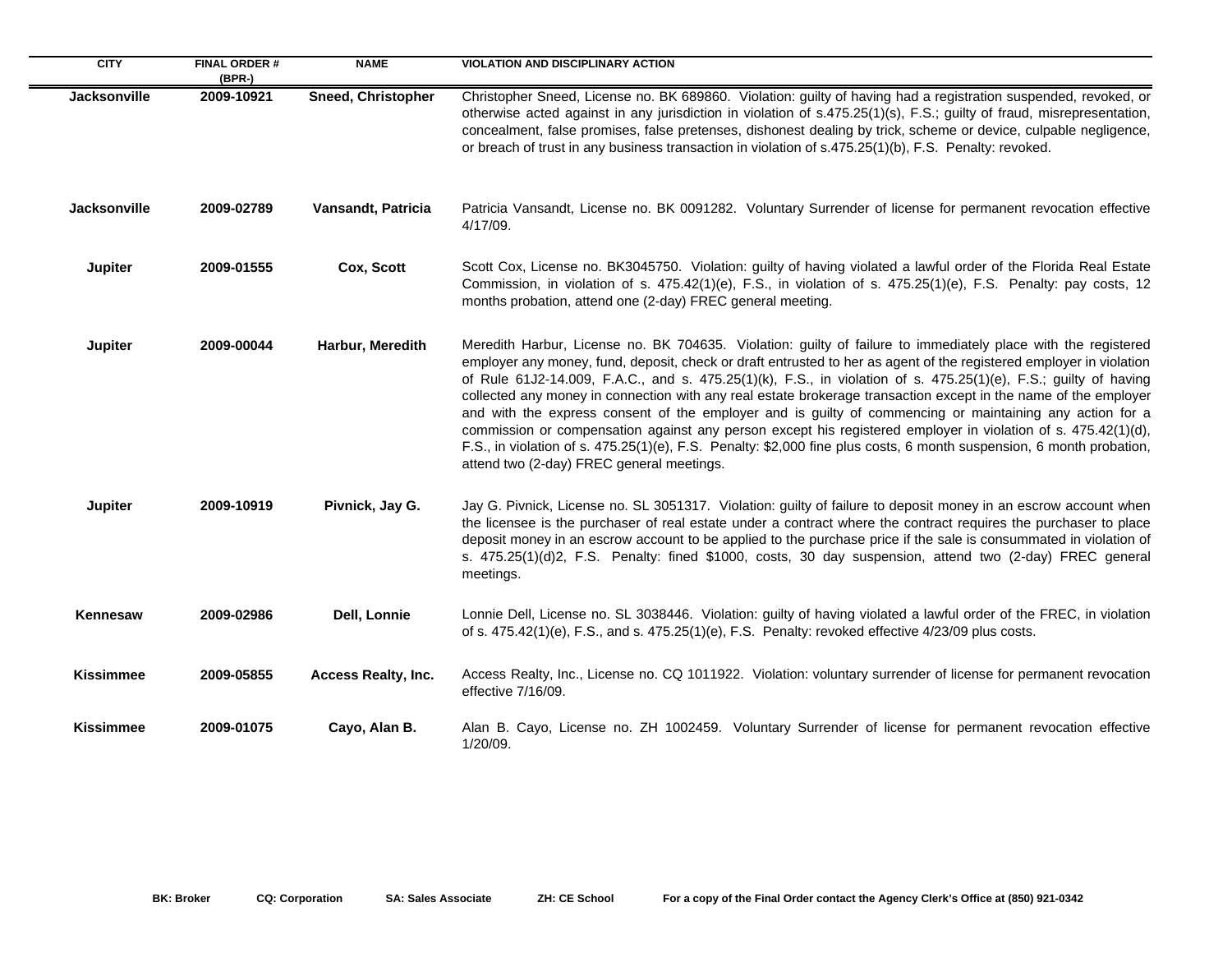| <b>CITY</b>      | <b>FINAL ORDER#</b><br>(BPR-) | <b>NAME</b>         | <b>VIOLATION AND DISCIPLINARY ACTION</b>                                                                                                                                                                                                                                                                                                                                                                                                                                                                                       |
|------------------|-------------------------------|---------------------|--------------------------------------------------------------------------------------------------------------------------------------------------------------------------------------------------------------------------------------------------------------------------------------------------------------------------------------------------------------------------------------------------------------------------------------------------------------------------------------------------------------------------------|
| <b>Kissimmee</b> | 2009-08788                    | Perez, Jamicell J.  | Jamicell J. Perez, License no. SL 3083321. Violation: guilty of failure to immediately place with the registered<br>employer any money, fund, deposit, check or draft entrusted to her as agent of the registered employer in violation<br>of Rule 61J2-14.009, F.A.C. and s. 475.25(1)(k), F.S. and, therefore, in violation of s. 475.25(1)(e), F.S. Penalty:<br>fined \$250, costs, 60 day suspension, 1 year probation, attend four (2-day) FREC general meetings.                                                         |
| <b>Kissimmee</b> | 2009-01552                    | Ramirez, Antonio R. | Antonio R. Ramirez, License no. BK 643367. Violation: guilty of failure to maintain trust funds in the real estate<br>brokerage escrow bank account or some other proper depository until disbursement thereof was properly<br>authorized in violation of s. 475.25(1)(k), F.S.; guilty of failure to immediately deposit trust funds in violation of s.<br>Rule 61J2-14.010, F.A.C., in violation of s. 475.25(1)(e), F.S. Penalty: \$250 fine plus costs, 12 month probation,<br>attend three (2-day) FREC general meetings. |
| <b>Kissimmee</b> |                               | Inc.                | 2009-04904 Sundance of Florida C.F., Sundance of Florida C.F., Inc., License no. CQ265080. Violation: guilty of failure to prepare the required written<br>monthly escrow statement-reconciliations in violation of Rule 61J2-14.012(2) and (3) of the F.A.C and is,<br>therefore, in violation of s. 475.25(1)(e), F.S. Penalty: plus costs.                                                                                                                                                                                  |
| <b>Kissimmee</b> | 2009-04904                    | Young, Melody D.    | Melody D. Young, License no. SL548130. Violation: guilty of failure to prepare the required written monthly<br>escrow statement-reconciliations in violation of Rule 61J2-14.012(2) and (3) of the F.A.C. and is, therefore, in<br>violation of s. 475.25(1)(e), F.S. Penalty: fined \$250.00, plus costs, 6 month probation, attend one (two-day)<br>FREC general meeting.                                                                                                                                                    |
| Labelle          | 2009-04169                    |                     | Burson, James Frederick James Frederick Burson, License no. ZH1000921. Violation: Failure to comply with the continuing education<br>requirements of Rule 61J2-3.009, F.A.C. and in violation of s. 475.25(1)(e), F.S. Penalty: \$1,000 fine plus costs,<br>6 mos. probation, two (2-day) FREC general meetings.                                                                                                                                                                                                               |
| <b>Lake City</b> |                               |                     | 2009-04968 Lancaster, James Rodney James Rodney Lancaster, License no. SL3071544. Violation: guilty of having violated a lawful order of the<br>FREC in violation of s. 475.42(1)(e), F.S. and, therefore, in violation of s. 475.25(1)(e), F.S. Penalty: one year<br>suspension, plus costs.                                                                                                                                                                                                                                  |
| Lakeland         | 2009-08965                    | Seyfer, Alton       | Alton Seyfer, License no. BK 251527. Violation: guilty of fraud, misrepresentation, concealment, false promises,<br>false pretenses, dishonest dealing by trick, scheme or device, culpable negligence, or breach of trust in any<br>business transaction in violation of s. 475.25(1)(b), F.S. Penalty: fined \$500, plus costs, 6 month probation,<br>attend two (2-day) FREC general meetings.                                                                                                                              |
| Lakeland         | 2009-02798                    | Yopp, Curtis Lemar  | Curtis Lemar Yopp, License no. BK 670392 & BK 3206291. Violation: guilty of misrepresentation, concealment,<br>culpable negligence, or breach of trust in any business transaction, in violation of s. 475.25(1)(b), F.S. Penalty:<br>fined \$1,000 plus costs for each case number, attend one (2-day) FREC general meeting, 6 months probation                                                                                                                                                                               |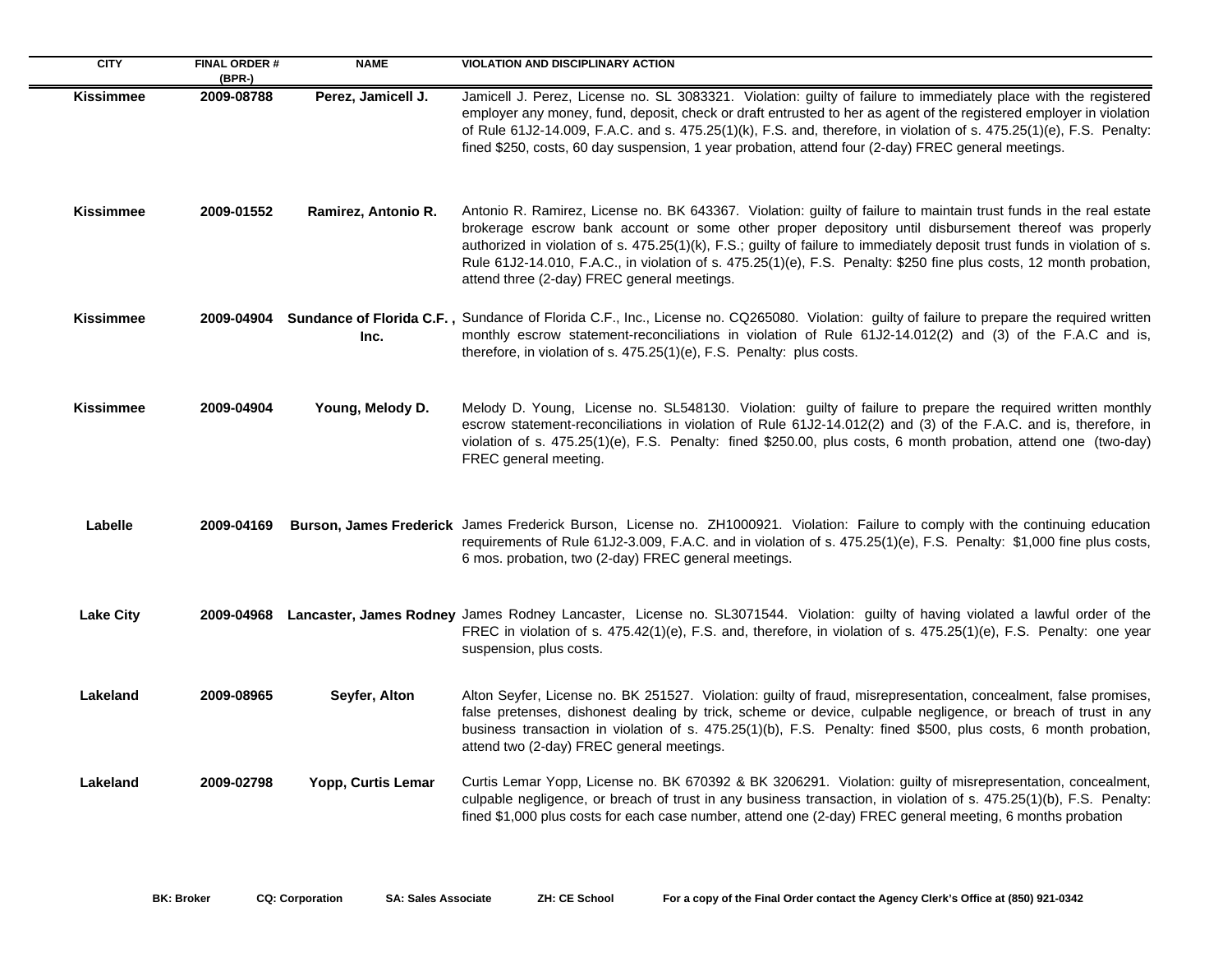| <b>CITY</b>             | <b>FINAL ORDER#</b><br>(BPR-) | <b>NAME</b>                  | <b>VIOLATION AND DISCIPLINARY ACTION</b>                                                                                                                                                                                                                                                                                                                                                                                                                                                                                                                                                                                                                                                                                                                                                                                                                                                                                                                                                       |
|-------------------------|-------------------------------|------------------------------|------------------------------------------------------------------------------------------------------------------------------------------------------------------------------------------------------------------------------------------------------------------------------------------------------------------------------------------------------------------------------------------------------------------------------------------------------------------------------------------------------------------------------------------------------------------------------------------------------------------------------------------------------------------------------------------------------------------------------------------------------------------------------------------------------------------------------------------------------------------------------------------------------------------------------------------------------------------------------------------------|
| <b>Lake Worth</b>       | 2009-08735                    | Futterman, Allan W.          | Allan W. Futterman, License no. BK 452773, 3134692, 3008610. Violation: guilty of having obstructed or<br>hindered in any manner the enforcement of Chapter 475, F.S. or the performance of any lawful duty by any<br>person acting under the authority of Chapter 475, F. S. in violation of s. 475.42(1)(i), F.S. and, therefore, in<br>violation of s. 475.25(1)(e), F.S.; guilty of failure to preserve and make available to the Petitioner, all books,<br>records, and supporting documents and failed to keep an accurate account of all trust fund transactions in<br>violation of Rule 61J2-14.012(1), F.A.C. and s. 475.5015, F.S., and therefore, in violation of s. 475.25(1)(e), F.S.;<br>guilty of having operated as a corporation or as an officer unless the corporation is the holder of a valid and<br>current registration in violation of s. 475.42(1)(k), F.S. and, therefore, in violation of s. 475.25(1)(e), F.S. Penalty:<br>revoked effective 10/22/09, plus costs. |
| <b>Lake Worth</b>       | 2009-08967                    | Salonsky, Marc               | Marc Salonsky, License no. SL 3124643. Violation: guilty of having operated as a broker while licensed as a<br>sales associate in violation of s. 475.42(1)(b), F.S. and, therefore in violation of s. 475.25(1)(e), F.S.; guilty of<br>aiding, assisting, procuring, employing, or advising any unlicensed person or entity to practice a profession<br>contrary to Chapter 455, 475 or the rules of the Petitioner in violation of s. 455.227(1)(j), F.S. Penalty: revoked<br>effective 10/28/09, plus costs.                                                                                                                                                                                                                                                                                                                                                                                                                                                                                |
| <b>Lake Worth</b>       | 2009-08968                    | Salonsky, Marc               | Marc Salonsky, License no. SL 3124643. Violation: guilty of having operated as a broker while licensed as a<br>sales associate in violation of s. 475.42(1)(b), F.S. and, therefore in violation of s. 475.25(1)(e), F.S.; guilty of<br>aiding, assisting, procuring, employing, or advising any unlicensed person or entity to practice a profession<br>contrary to Chapter 455, 475 or the rules of the Petitioner in violation of s. 455.227(1)(j), F.S.; guilty of having<br>collected any money in connection with any real estate brokerage transaction except in the name of the employer<br>and with the express consent of the employer and is guilty of commencing or maintaining any action for a<br>commission or compensation against any person except his registered employer in violation of s. 475.42(1)(d),<br>F.S. and, therefore, in violation of s. 475.25(1)(e), F.S. Penalty: revoked effective 10/28/09, plus costs.                                                   |
| <b>Lake Worth</b>       | 2009-01666                    | <b>Stein, Mitchell Henry</b> | Mitchell Henry Stein, License no. ZH 1002089. Voluntary Surrender of license for permanent revocation effective<br>1/26/09.                                                                                                                                                                                                                                                                                                                                                                                                                                                                                                                                                                                                                                                                                                                                                                                                                                                                    |
| Lauderhill              | 2009-05044                    | <b>Home Show Specialist</b>  | Home Show Specialist, Inc., License no. CQ 1013031. Violation: guilty of having violated a lawful order of the<br>Florida Real Estate Commission in violation of s. 475.42(1)(e), F. S. and, therefore, in violation of s. 475.25(1)(e),<br>F. S. Penalty: revoked effective 6/22/09.                                                                                                                                                                                                                                                                                                                                                                                                                                                                                                                                                                                                                                                                                                          |
| <b>Lighthouse Point</b> | 2009-01477                    | <b>Colameco, Adrian Park</b> | Adrian Park Colameco, License no. SL 3114813. Violation: guilty of having been convicted or found guilty of, or<br>entered a plea of nolo contendere to, regardless of adjudication, a crime which directly relates to the activities of a<br>licensed real estate sales associates or that involves moral turpitude or fraudulent or dishonest dealing in violation<br>of s. 475.25(1)(f), F.S.; guilty of not having informed the FREC in writing within 30 days of having pled guilty or<br>having been convicted of a felony in violation of s. 475.25(1)(p), F.S. Penalty: \$1,000 fine plus costs, 12 months<br>probation, 12 months suspension, attend two (2-day) FREC general meetings.                                                                                                                                                                                                                                                                                               |
| <b>Madison</b>          | 2009-01657                    |                              | Stalvey, Teresa Roebuck Teresa Roebuck Stalvey, License no. ZH 1002541. Voluntary Surrender of license for permanent revocation<br>effective 12/31/08.                                                                                                                                                                                                                                                                                                                                                                                                                                                                                                                                                                                                                                                                                                                                                                                                                                         |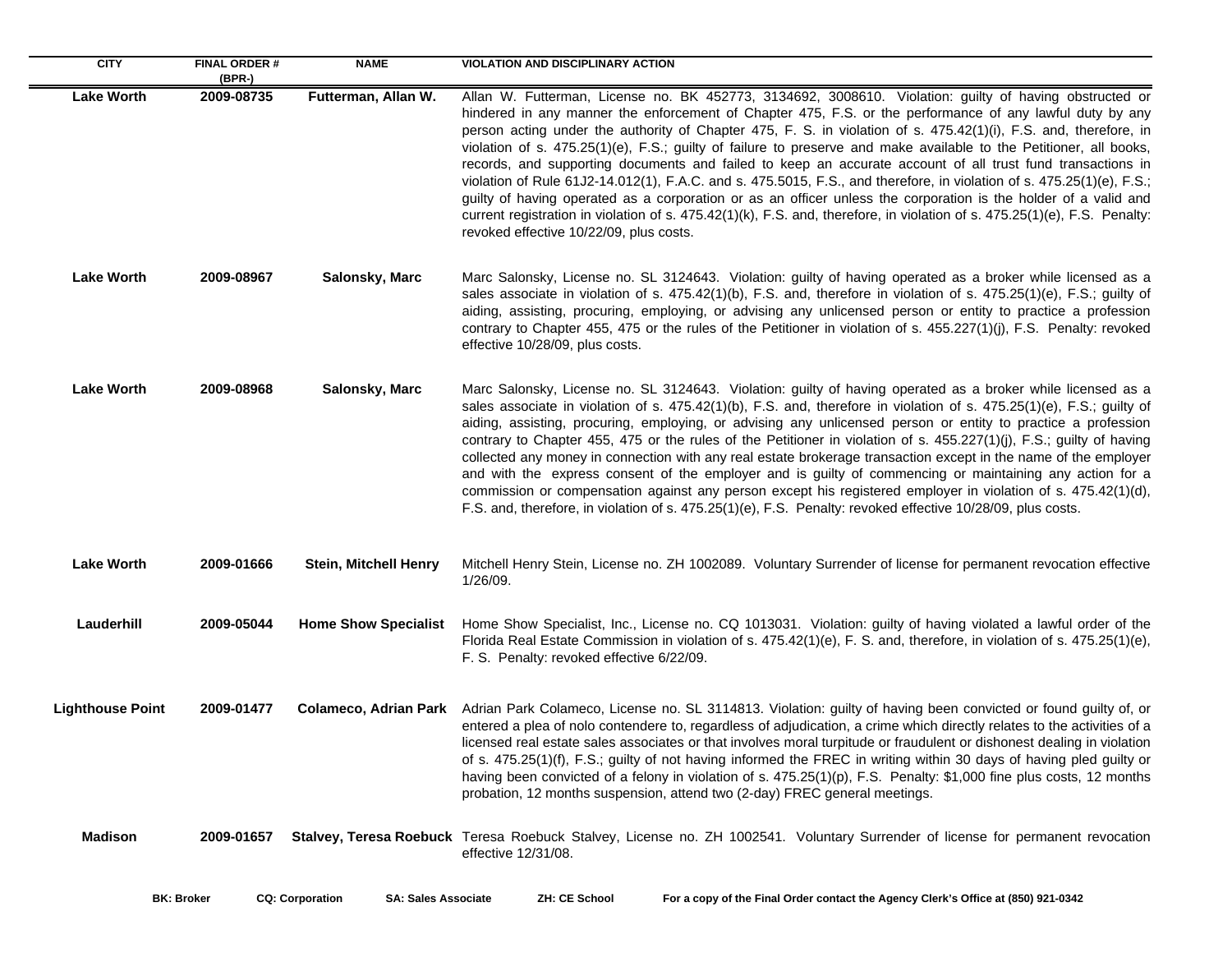| <b>CITY</b>           | <b>FINAL ORDER#</b> | <b>NAME</b>               | <b>VIOLATION AND DISCIPLINARY ACTION</b>                                                                                                                                                                                                                                                                                                                                                                                                                                                                                                                                                                                                                                                                                                                                                                                                                                                                                                                                                                                                                   |
|-----------------------|---------------------|---------------------------|------------------------------------------------------------------------------------------------------------------------------------------------------------------------------------------------------------------------------------------------------------------------------------------------------------------------------------------------------------------------------------------------------------------------------------------------------------------------------------------------------------------------------------------------------------------------------------------------------------------------------------------------------------------------------------------------------------------------------------------------------------------------------------------------------------------------------------------------------------------------------------------------------------------------------------------------------------------------------------------------------------------------------------------------------------|
|                       | (BPR-)              |                           |                                                                                                                                                                                                                                                                                                                                                                                                                                                                                                                                                                                                                                                                                                                                                                                                                                                                                                                                                                                                                                                            |
| <b>Maitland</b>       |                     | Services, LLC             | 2009-01981 Gold Standard Real Estate Gold Standard Real Estate Services, LLC. Violation: guilty of having violated a lawful order of the FREC in<br>violation of s. $475.42(1)(e)$ , F.S. and s. $475.25(1)(e)$ , F.S. Penalty: Revoked effective $3/20/09$ plus costs.                                                                                                                                                                                                                                                                                                                                                                                                                                                                                                                                                                                                                                                                                                                                                                                    |
| <b>Maitland</b>       | 2009-02997          | Tremblay, Craig J.        | Craig J. Tremblay, License no. SL 3061943. Violation: guilty of having violated a lawful order of the FREC, in<br>violation of s. $475.42(1)(e)$ , F.S. and s. $475.25(1)(e)$ , F.S. Penalty: revoked effective $4/23/09$ plus costs.                                                                                                                                                                                                                                                                                                                                                                                                                                                                                                                                                                                                                                                                                                                                                                                                                      |
| <b>Maitland</b>       | 2009-02136          | Vargas, Joseph            | Joseph Vargas, License no. SL701977. Violation: guilty of having violated a lawful order of the Florida Real<br>Estate Commission in violation of s. 475.42(1)(e), F.S., in violation of s. 475.25(1)(e), F.S. Penalty: costs;<br>probation until June 16, 2009; 28hrs in reactivation education course                                                                                                                                                                                                                                                                                                                                                                                                                                                                                                                                                                                                                                                                                                                                                    |
| <b>Mariana</b>        | 2009-01467          | <b>Williams, Tony Ray</b> | Tony Ray Williams, License no. SL 3066582. Violation: guilty of fraud, dishonest dealing by trick, scheme or<br>device, culpable negligence, or breach of trust in any business transaction in violation of s. 475.25(1)(b),F.S.;<br>guilty of having collected any money in connection with any real estate brokerage transaction except in the name<br>of the employer and is guilty of commencing or maintaining any action for the commission or compensation<br>against any person except his registered employer in violation of s. $475.42(1)(d)$ , F.S., and in violation of s.<br>475.25(1)(e), F.S.; guilty of having operated as a broker while licensed as a sales associate, in violation of s.<br>$475.42(1)(b)$ , F.S., in violation of s. $475.25(1)(e)$ , F.S. Penalty: revoked effective $3/3/09$ .                                                                                                                                                                                                                                      |
| <b>Merritt Island</b> | 2009-07551          | Teague, Todd R.           | Todd R. Teague, License no. SL 3016346. Violation: guilty of having been convicted or found guilty of, or entered<br>a plea of nolo contendere to, regardless of adjudication, a crime which involves moral turpitude or fraudulent or<br>dishonest dealing in violation of s. 475.25(1)(f), F.S. Penalty: revoked effective 9/17/09, costs if license<br>reinstated.                                                                                                                                                                                                                                                                                                                                                                                                                                                                                                                                                                                                                                                                                      |
| Miami                 | 2009-08737          | Charnin, Donald           | Donald Charnin, License no. BK 567199. Violation: guilty of failure to maintain trust funds in the real estate<br>brokerage escrow bank account or some other proper depository until disbursement thereof was properly<br>authorized in violation of s. 475.25(1)(k), F.S.; guilty of failure to review the brokerage's trust accounting<br>procedures in order to ensure compliance with Chapter 475, F.S. and is, therefore, in violation of s. 475.25(1)(v),<br>F.S.; guilty of two counts of failure to preserve and make available to the Petitioner, all books, records, and<br>supporting documents and failed to keep an accurate account of all trust fund transactions in violation of Rule<br>61J2-14.012(1), F.A.C. and, therefore, in violation of s. 475.25(1)(e), F.S.; guilty of failure to prepare the required<br>written monthly escrow statement-reconciliation in violation of Rule 61J2-14.012(2) and (3) of the F.A.C. and is,<br>therefore, in violation of s. 475.25(1)(e), F.S. Penalty: revoked effective 10/22/9, plus costs. |
| Miami                 | 2009-04015          | Comas, Martha             | Martha Comas, License no. SL680721. Violation: guilty of having had a registration suspended, revoked, or<br>otherwise acted against in any jurisdiction in violation of s.475.25(1)(s), F.S.; guilty of fraud, misrepresentation,<br>concealment, false promises, false pretenses, dishonest dealing by trick, scheme or device, culpable negligence,<br>or breach of trust in any business transaction in violation of s.475.25(1)(b), F.S. Penalty: revoked, costs.                                                                                                                                                                                                                                                                                                                                                                                                                                                                                                                                                                                     |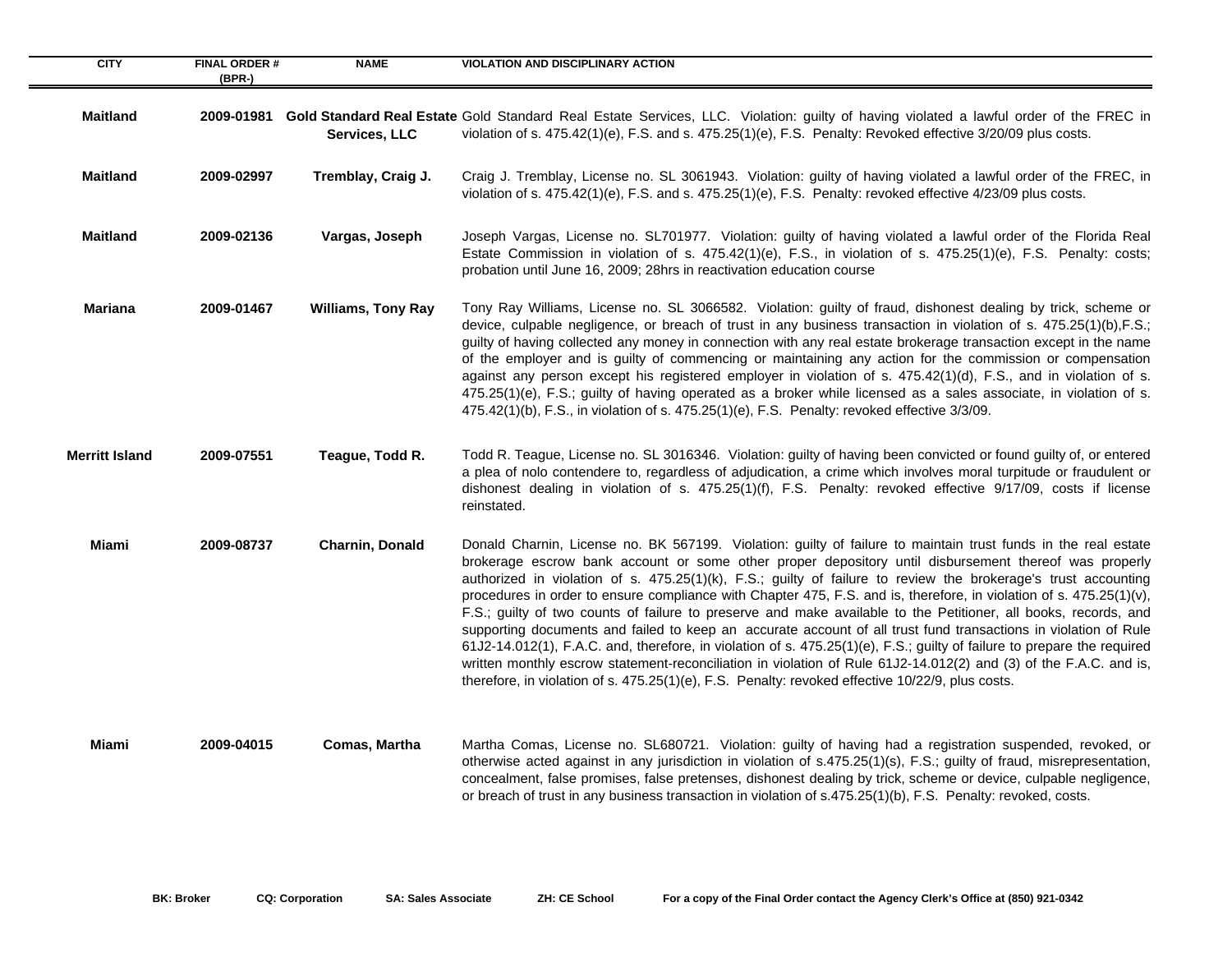| <b>CITY</b>  | <b>FINAL ORDER#</b><br>$(BPR-)$ | <b>NAME</b>                  | <b>VIOLATION AND DISCIPLINARY ACTION</b>                                                                                                                                                                                                                                                                                                                                                                                                                                                                                                                                                                                                                                                                                                                                                                                                                                                                                                                                                                                                                                                                        |
|--------------|---------------------------------|------------------------------|-----------------------------------------------------------------------------------------------------------------------------------------------------------------------------------------------------------------------------------------------------------------------------------------------------------------------------------------------------------------------------------------------------------------------------------------------------------------------------------------------------------------------------------------------------------------------------------------------------------------------------------------------------------------------------------------------------------------------------------------------------------------------------------------------------------------------------------------------------------------------------------------------------------------------------------------------------------------------------------------------------------------------------------------------------------------------------------------------------------------|
| Miami        | 2009-10190                      | Diaz, Luis                   | Luis Diaz, License No. BK3107916. Voluntary surrender license for permanent revocation effective 12/4/09.                                                                                                                                                                                                                                                                                                                                                                                                                                                                                                                                                                                                                                                                                                                                                                                                                                                                                                                                                                                                       |
| Miami        | 2009-05852                      | Fernandez, Rosa              | Rosa Fernandez, License no. BK 3000310. Violation: 6 counts of failure to preserve and make available to the<br>Petitioner, all books, records, and supporting documents and failed to keep an accurate account of all trust fund<br>transactions in violation of Rule 61J2-14.012(1), F.A.C and s. 475.5015, F.S., and therefore, in violation of s.<br>475.25(1)(e), F.S. Penalty: fined \$3,000.00, plus costs, 8 year suspension, attend two (2-day) FREC general<br>meetings.                                                                                                                                                                                                                                                                                                                                                                                                                                                                                                                                                                                                                              |
| Miami        | 2009-00043                      | Ferrando, P.A., Horacio      | Horacio Ferrando, P.A., License no. ZH 1002294. Violation: obtained a license by means of fraud,<br>misrepresentation, or concealment, in violation of s. 475.25(1)(m), F.S. Guilty of failure to comply with the<br>continuing education requirements in violation of Rule 61J2-3.011, F.A.C., in violation of s. 475.25(1)(e), F.S.<br>Penalty: fined \$1,000 plus costs, 6 mos. probation, attend three (2-day) FREC general meetings.                                                                                                                                                                                                                                                                                                                                                                                                                                                                                                                                                                                                                                                                       |
| Miami        | 2009-02983                      | Ferreira, Alice              | Alice Ferreira, License no. SL 3136067. Violation: guilty of having collected any money in connection with any<br>real estate brokerage transaction except in the same of the employer and with the express consent of the<br>employer and is guilty of commencing or maintaining any action for a commission or compensation against any<br>person except his/her registered employer, in violation of s. 475.42(1)(d), F.S., in violation of s. 475.25(1)(e), F.S.;<br>guilty of fraud, misrepresentation, concealment, false promises, false pretenses, dishonest dealing by trick,<br>scheme or device, culpable negligence, or breach of trust in any business transaction, in violation of s.<br>475.25(1)(b), F.S.; guilty of failure to immediately place with the registered employer any money, fund, deposit,<br>check draft entrusted to her as agent of the registered employer, in violation of Rule 61J2-14.009, F.A.C., and s.<br>475.25(1)(k), F.S., in violation of s. 475.25(1)(e), F.S. Penalty: fined \$1,000 plus costs, 6 months probation, attend<br>two (2-day) FREC general meetings. |
| Miami        | 2009-01466                      | <b>Francis, Curt Douglas</b> | Curt Douglas Francis, License no. BK 668736. Violation: guilty of fraud, misrepresentation, concealment, false<br>promises, false pretenses, dishonest dealing by trick, scheme or device, culpable negligence, or breach of trust in<br>any business transaction, in violation of s. 475.25(1)(b), F.S.; guilty of failure to maintain trust funds in the real<br>estate brokerage escrow bank account or some other proper depository until disbursement thereof was properly<br>authorized, in violation of s. 475.25(1)(k), F.S.; guilty of failure to account and deliver funds in violation of s.<br>475.25(1)(d), 1, F.S. Penalty: fined \$1,000, ninety day suspension.                                                                                                                                                                                                                                                                                                                                                                                                                                 |
| Miami        | 2009-01554                      | Leon, Roberto L.             | Roberto L. Leon, License no. BK 3166034. Violation: guilty of obtaining a license by means of fraud,<br>misrepresentation, or concealment in violation of s. 475.42(1)(m), F. S.; guilty of failure to comply with the<br>continuing education requirement of Rule 61J2-3.011, F.A.C., and is, therefore, in violation of s. 475.25(1)(e), F.S.<br>Penalty: fined \$1000, plus costs, 1 year probation, attend two (2-day) FREC general meetings.                                                                                                                                                                                                                                                                                                                                                                                                                                                                                                                                                                                                                                                               |
| <b>Miami</b> | 2009-04940                      | Longo, Alejandra P.          | Alejandra P. Longo, License no. SL 641830. Violation: guilty of misrepresentation in any business transaction in<br>violation of s. 475.25(1)(b), F.S. Penalty: fined \$500.00, plus costs, 6 months probation, attend one (2-day)<br>FREC general meeting.                                                                                                                                                                                                                                                                                                                                                                                                                                                                                                                                                                                                                                                                                                                                                                                                                                                     |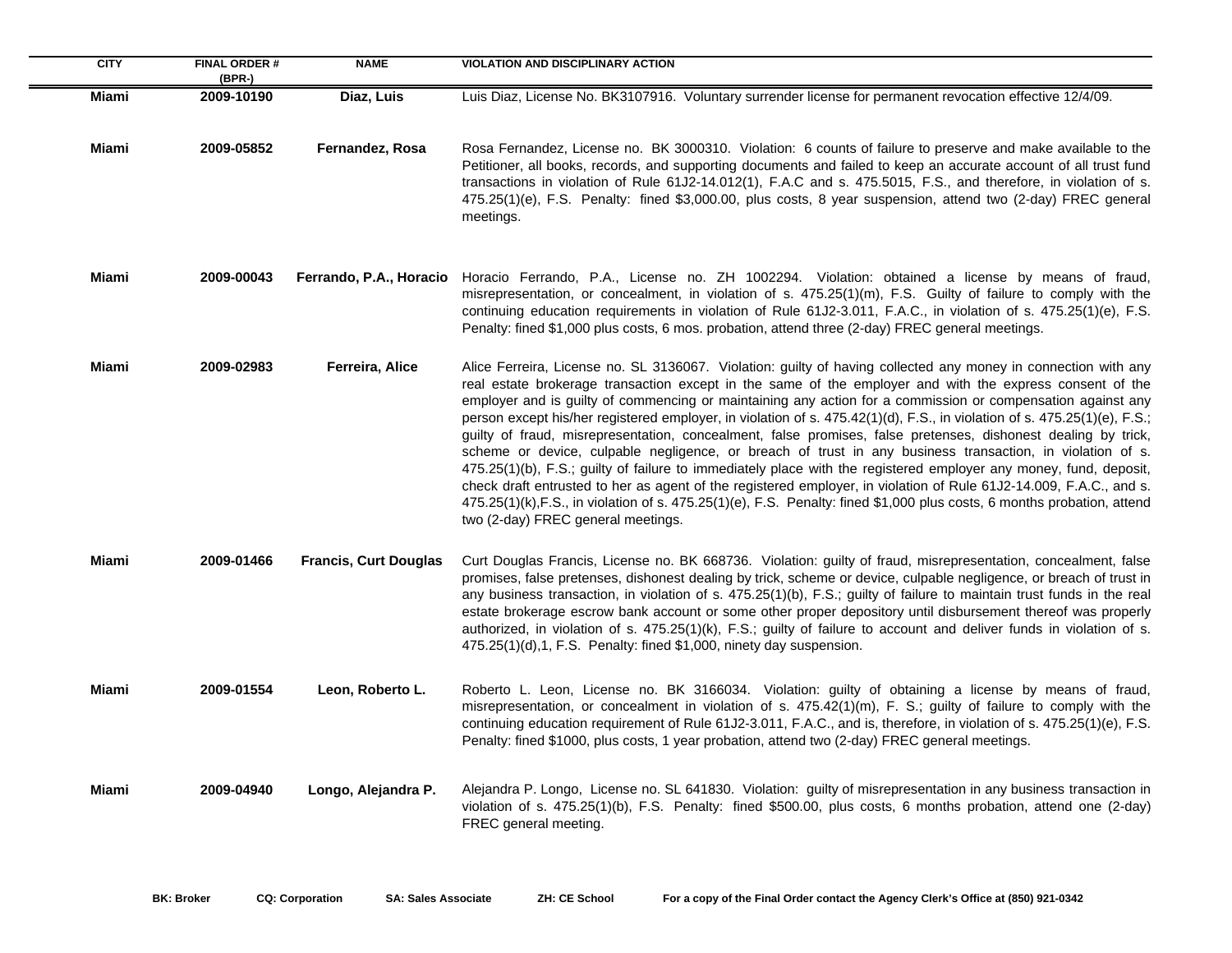| <b>CITY</b> | <b>FINAL ORDER#</b><br>$(BPR-)$ | <b>NAME</b>                                     | <b>VIOLATION AND DISCIPLINARY ACTION</b>                                                                                                                                                                                                                                                                                                                                                                                                                                                                                                                                                                                                                                                                                                                                                                                                                                                                                                                                                                                                                                           |
|-------------|---------------------------------|-------------------------------------------------|------------------------------------------------------------------------------------------------------------------------------------------------------------------------------------------------------------------------------------------------------------------------------------------------------------------------------------------------------------------------------------------------------------------------------------------------------------------------------------------------------------------------------------------------------------------------------------------------------------------------------------------------------------------------------------------------------------------------------------------------------------------------------------------------------------------------------------------------------------------------------------------------------------------------------------------------------------------------------------------------------------------------------------------------------------------------------------|
| Miami       | 2009-08751                      | Prosperi, Sandra                                | Sandra Prosperi, License no. SL 3061451. Violation: Voluntary Surrender of license for permanent revocation<br>effective 10/22/09.                                                                                                                                                                                                                                                                                                                                                                                                                                                                                                                                                                                                                                                                                                                                                                                                                                                                                                                                                 |
| Miami       | 2009-08790                      | Morales, Ramon C.                               | Ramon C. Morales, License no. BK 685901. Violation: guilty of failure to comply with the continuing education<br>requirements of Rule 61J2-3.011, F.A.C. in violation of s. 475.25(1)(e), F.S. Penalty: fined \$500, plus costs, 6<br>mos. Probation, attend two (2-day) FREC general meetings.                                                                                                                                                                                                                                                                                                                                                                                                                                                                                                                                                                                                                                                                                                                                                                                    |
| Miami       | 2009-08737                      | <b>Nationwide Real Estate</b><br>Services, Inc. | Nationwide Real Estate Services, Inc., License no. CQ 1002202. Violation: guilty of failure to maintain trust funds<br>in the real estate brokerage escrow bank account or some other proper depository until disbursement thereof was<br>properly authorized in violation of s. 475.25(1)(k), F.S.; guilty of failure to review the brokerage's trust accounting<br>procedures in order to ensure compliance with Chapter 475, F.S. and is, therefore, in violation of s. 475.25(1)(v),<br>F.S.; guilty of two counts of failure to preserve and make available to the Petitioner, all books, records, and<br>supporting documents and failed to keep an accurate account of all trust fund transactions in violation of Rule<br>61J2-14.012(1), F.A.C. and, therefore, in violation of s. 475.25(1)(e), F.S.; guilty of failure to prepare the required<br>written monthly escrow statement-reconciliation in violation of Rule 61J2-14.012(2) and (3) of the F.A.C. and is,<br>therefore, in violation of s. 475.25(1)(e), F.S. Penalty: revoked effective 10/22/9, plus costs. |
| Miami       | 2009-05649                      | <b>Shelley, Robert</b>                          | Robert J. Shelley, License no. BK 670536. Violation: guilty of fraud, misrepresentation, concealment, false<br>promises, false pretenses, dishonest dealing by trick, scheme or device, culpable negligence, or breach of trust in<br>any business transaction in violation of s.475.25(1)(b), F.S., guilty of failure to preserve and make available to the<br>petitioner, all books, records, and supporting documents and failed to keep an accurate account of all trust fund<br>transactions in violation of r.61J2-14.012(1), F.A.C. and s.475.5015, F. S., and, therefore, in violation of<br>s.475.25(1)(e), F.S., guilty of having obstructed or hindered in any manner the enforcement of c.475, F.S. or the<br>performance of any lawful duty by any person acting under the authority of c.475, F.S. in violation of<br>s.475.42(1)(i), F.S. and, therefore, in violation of s.475.25(1)(i), F.S. and, therefore, in violation of s.475.25(1)(e),<br>F.S. Penalty: fined \$750, costs, 8 mth suspension, escrow procedures class.                                      |
| Miami       | 2009-05649                      | <b>Shelley Realty Corp.</b>                     | Shelley Realty Corp., License no. CQ 1011477. Violation: guilty of fraud, misrepresentation, concealment, false<br>promises, false pretenses, dishonest dealing by trick, scheme or device, culpable negligence, or breach of trust in<br>any business transaction in violation of s.475.25(1)(b), F.S., guilty of failure to preserve and make available to the<br>petitioner, all books, records, and supporting documents and failed to keep an accurate account of all trust fund<br>transactions in violation of r.61J2-14.012(1), F.A.C. and s.475.5015, F.S. and therefore, in violation of<br>s.475.25(1)(e), F.S., guilty of having obstructed or hindered in any manner the enforcement of c.475, F.S. or the<br>performance of any lawful duty by any person acting under the authority of c.475, F.S. in violation of<br>s.475.42(1)(i), F.S. and, therefore, in violation of s.475.25(1)(e), F.S. Penalty: fined \$750, costs.                                                                                                                                        |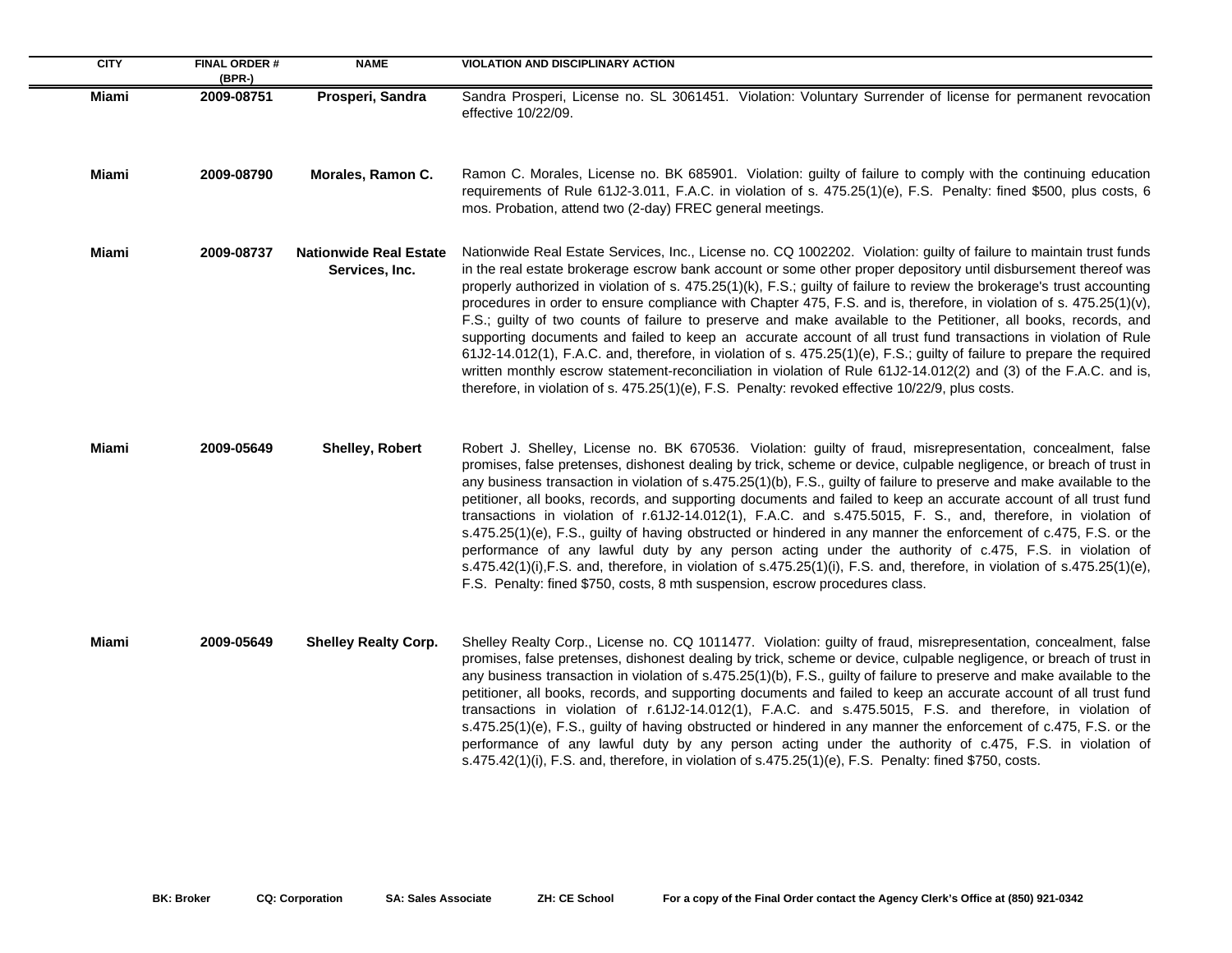| <b>CITY</b>        | <b>FINAL ORDER#</b><br>$(BPR-)$ | <b>NAME</b>                    | <b>VIOLATION AND DISCIPLINARY ACTION</b>                                                                                                                                                                                                                                                                                                                                                                                                                                                                                                                                                                                                                                                                                                                                                                                                                                                                                                                                                                                                                       |
|--------------------|---------------------------------|--------------------------------|----------------------------------------------------------------------------------------------------------------------------------------------------------------------------------------------------------------------------------------------------------------------------------------------------------------------------------------------------------------------------------------------------------------------------------------------------------------------------------------------------------------------------------------------------------------------------------------------------------------------------------------------------------------------------------------------------------------------------------------------------------------------------------------------------------------------------------------------------------------------------------------------------------------------------------------------------------------------------------------------------------------------------------------------------------------|
| <b>Miami</b>       | 2009-02775                      | Spann, James Jr.               | James Spann, Jr., License no. BK 357456. Violation: guilty of failure to comply with the continuing education<br>requirement of Rule 61J2-3.011, F.A.C., and is, therefore, in violation of s. 475.25(1)(e), F.S. Penalty: fined \$500,<br>plus costs, 6 months probation, attend two (2-day) FREC general meetings.                                                                                                                                                                                                                                                                                                                                                                                                                                                                                                                                                                                                                                                                                                                                           |
| Miami              | 2009-10183                      | Suarez, Enrique                | Enrique Suarez, License no. BK 126121. Violation: guilty of failure to, once a month, make a written statement<br>comparing the broker's total liability with the reconciled bank balances(s) of all trust accounts and when the trust<br>liability and the balances do not agree, failure to note a description or explanation for the difference(s) and any<br>corrective action taken in reference to shortages or overages of funds in the account(s) in violation of r. 61J2-<br>14.012(2) and (3) of the F.A.C. and is an additional violation in s. 475.25(1)(v), F.S. and, therefore, in violation of<br>s. 475.25(1)(e), F. S. Penalty: costs, reprimand.                                                                                                                                                                                                                                                                                                                                                                                             |
| Miami              | 2009-08748                      | Thomas, Iris D.                | Iris D. Thomas, License no. BK 68925. Violation: guilty of failure to account or deliver funds in violation of s.<br>475.25(1)(d)1, F.S.; guilty of two counts of fraud, misrepresentation, concealment, false promises, false<br>pretenses, dishonest dealing by trick, scheme or device, culpable negligence, or breach of trust in any business<br>transaction in violation of s. 475.25(1)(b), F.S.; guilty of failure to maintain trust funds in the real estate brokerage<br>escrow bank account or some other proper depository until disbursement thereof was properly authorized in<br>violation of s. 475.25(1)(k), F.S.; guilty of failure to ensure a corporation is properly registered with the Petitioner<br>in violation of Rule 61J2-5.019, F.A.C. and, therefore, in violation of s. 475.25(1)(e), F.S.; guilty of having failed to<br>include the last name as registered with the Petitioner in an advertisement in violation of Rule 61J2-10.025(2),<br>F.A.C. and s. 475.25(1)(c), F.S. Penalty: revoked effective 10/22/09, plus costs. |
| Miami              | 2009-03002                      | <b>Torrez, Pedro Francisco</b> | Pedro Francisco Torrez, License no. SL 3018769. Violation: guilty of aiding, assisting, procuring, employing, or<br>advising any unlicensed person or entity to practice a profession contrary to Chapter 455, 475 or the Rules of the<br>Petitioner, in violation of s. 455.227(1)(j), F.S. and guilty of dishonest dealing by trick, schemes or devices,<br>culpable negligence, or breach of trust in any business transaction in violation of s. 475.25(1)(b), F.S. Penalty:<br>fined \$1,000 plus costs, 1 year suspension, 12 months probation, attend one (2-day) FREC meeting.                                                                                                                                                                                                                                                                                                                                                                                                                                                                         |
| <b>Miami Lakes</b> | 2009-00046                      | Patton, Ken                    | Ken Patton, License no. BK 695959. Violation: obtained a license by means of fraud, misrepresentation, or<br>concealment, in violation of s. 475.25(1)(m), F.S. Guilty of failing to comply with the requirements of Rule 61J2-<br>2.027(2)F.A.C., in violation of s. 475.25(1)(e), F.S. Penalty: fined \$500 plus costs, 6 mos. probation, attend one 2<br>day FREC meeting.                                                                                                                                                                                                                                                                                                                                                                                                                                                                                                                                                                                                                                                                                  |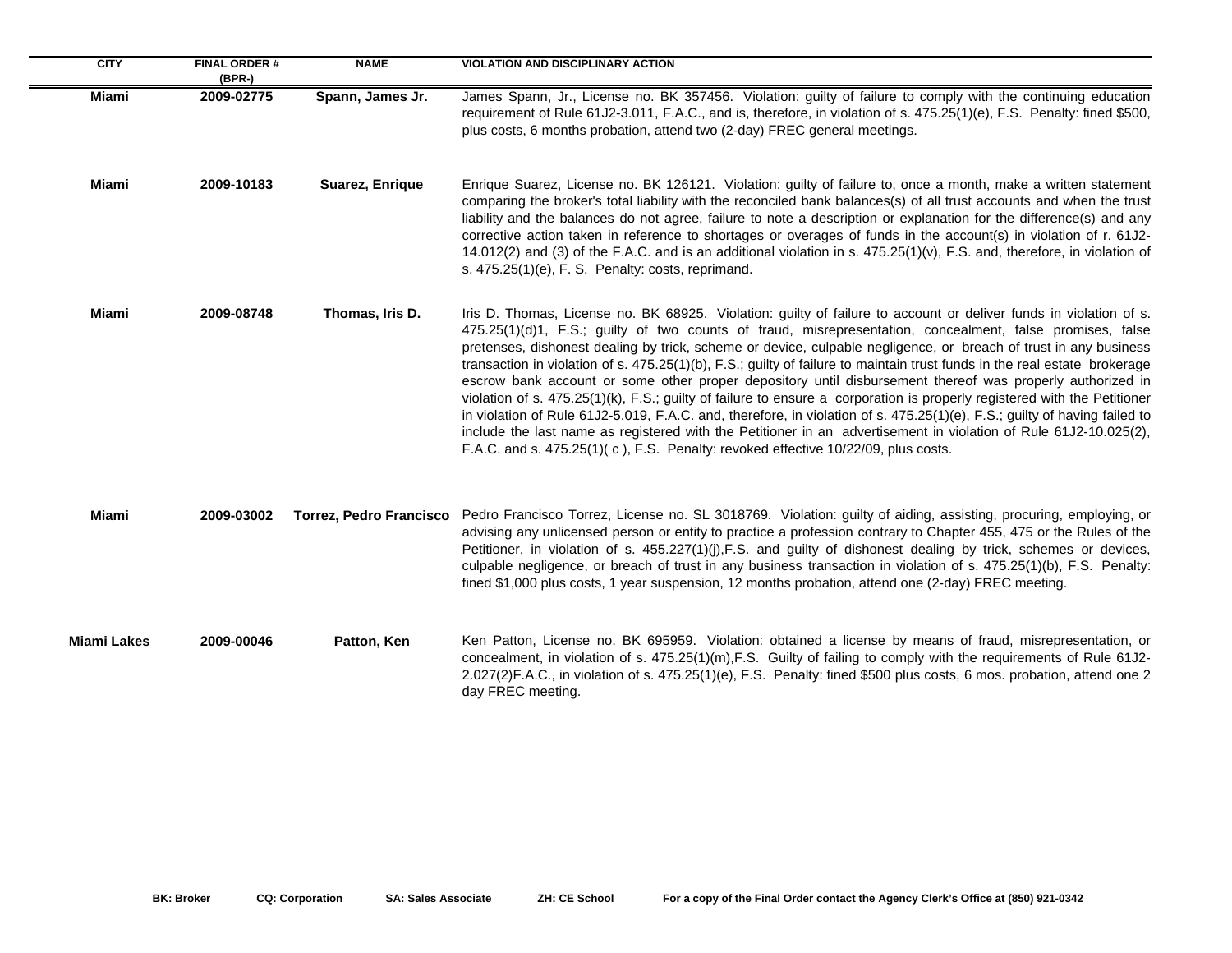| <b>CITY</b>       | <b>FINAL ORDER#</b><br>(BPR-) | <b>NAME</b>           | <b>VIOLATION AND DISCIPLINARY ACTION</b>                                                                                                                                                                                                                                                                                                                                                                                                                                                                                                                                                                                                                                                                                                                                                                                                                                                                                                                                                                                                                                                                                                                                                                                                                                                                                             |
|-------------------|-------------------------------|-----------------------|--------------------------------------------------------------------------------------------------------------------------------------------------------------------------------------------------------------------------------------------------------------------------------------------------------------------------------------------------------------------------------------------------------------------------------------------------------------------------------------------------------------------------------------------------------------------------------------------------------------------------------------------------------------------------------------------------------------------------------------------------------------------------------------------------------------------------------------------------------------------------------------------------------------------------------------------------------------------------------------------------------------------------------------------------------------------------------------------------------------------------------------------------------------------------------------------------------------------------------------------------------------------------------------------------------------------------------------|
| <b>Miramar</b>    | 2009-04012                    | McCulloch, Shawn T.   | Shawn T. McCulloch, License no. SL 3161531. Violation: guilty of fraud, misrepresentation, concealment, false<br>promises, false pretenses, dishonest dealing by trick, scheme or device, culpable negligence, or breach of trust in<br>any business transaction in violation of s. 475.25(1)(b), F. S.; guilty of failure to account or deliver funds in<br>violation of s. 475.25(1)(d)1, F. S.; guilty of having operated as a broker while licensed as a sales associate in<br>violation of s. 475.42(1)(b), F. S. and, therefore, in violation of s. 475.25(1)(e), F. S.; guilty of having collected any<br>money in connection with any real estate brokerage transaction except in the name of the employer and is guilty<br>of commencing or maintaining any action for a commission or compensation against any person except his<br>registered employer in violation of s. 475.42(1)(d), F. S.; guilty of aiding, assisting, procuring, employing or<br>advising any unlicensed person or entity to practice a profession contrary to Chapter 455, 475 or the rules of the<br>Petitioner in violation of s. 475.227(1)(j), F. S. Penalty: revoked, plus costs.                                                                                                                                                             |
| Miramar           | 2009-08971                    | McCulloch, Shawn T.   | Shawn T. McCulloch, License no. SL 3161531. Violation: two counts of fraud, misrepresentation, concealment,<br>false promises, false pretenses, dishonest dealings by trick, scheme or device, culpable negligence, or beach of<br>trust in any business transaction in violation of s. 475.25(1)(b), F. S.; two counts of failure to account or deliver<br>funds in violation of s. 475.25(1)(d)1, F.S.; two counts of having operated as a broker while licensed as sales<br>associate in violation of s. 475.42(1)(b), F.S. and, therefore, in violation of s. 475.25(1)(e), F.S.; two counts of<br>having collected any money in connection with any real estate brokerage transaction except in the name of the<br>employer and with express consent of the employer and is guilty of commencing or maintaining any action for a<br>commission or compensation against any person except his registered employer in violation of s. 475.42(1)(d),<br>F.S. and, therefore, in violation of s. 475.25(1)(e), F.S.; two counts of aiding, assisting, procuring, employing, or<br>advising any unlicensed person or entity to practice a profession contrary to Chapter 455, 475, or the rules of the<br>Petitioner in violation of s. 455.227(1)(j), F. S. and therefore, in violation of s. 475.25(1)e), F.S. Penalty: revoked ef |
| <b>Monteverde</b> | 2009-02635                    | Abboud, James Gregory | James Gregory Abboud, License no. BK 3011554. Violation: guilty of violating s. 475.42(1)(j) and henceforth s.<br>475.25(1)(e), F.S., by placing or causing to be placed upon the public records of any county, any contract,<br>assignment, deed, will, mortgage, lien, affidavit, or other writing which purports to affect the title of, or encumber,<br>any real property if the same is known to him to be false, void, or not authorized to be placed of record. Penalty:<br>pay costs, 6 months probation, attend one (2-day) FREC meeting.                                                                                                                                                                                                                                                                                                                                                                                                                                                                                                                                                                                                                                                                                                                                                                                   |
| <b>Naples</b>     | 2009-10189                    | Forbes, Yvonne E.     | Yvonne E. Forbes, License no. SL 3159096. Violation: guilty of having been convicted or found guilty of, or<br>entered a plea of nolo contendere to, regardless of adjudication, a crime in any jurisdiction which directly relates<br>to the activities of a licensed broker or sales associate, or involves moral turpitude or fraudulent or dishonest<br>dealing in violation of s. 475.25(1)(f), F.S., guilty of not having informed the FREC in writing within thirty (30) days<br>of having pled guilty or having been convicted of a felony and, therefore, is in violation of s. 475.25(1)(p), F.S.<br>Penalty: costs, 60 days suspension, 6 mth probation, attend one (2-day) FREC general meeting.                                                                                                                                                                                                                                                                                                                                                                                                                                                                                                                                                                                                                         |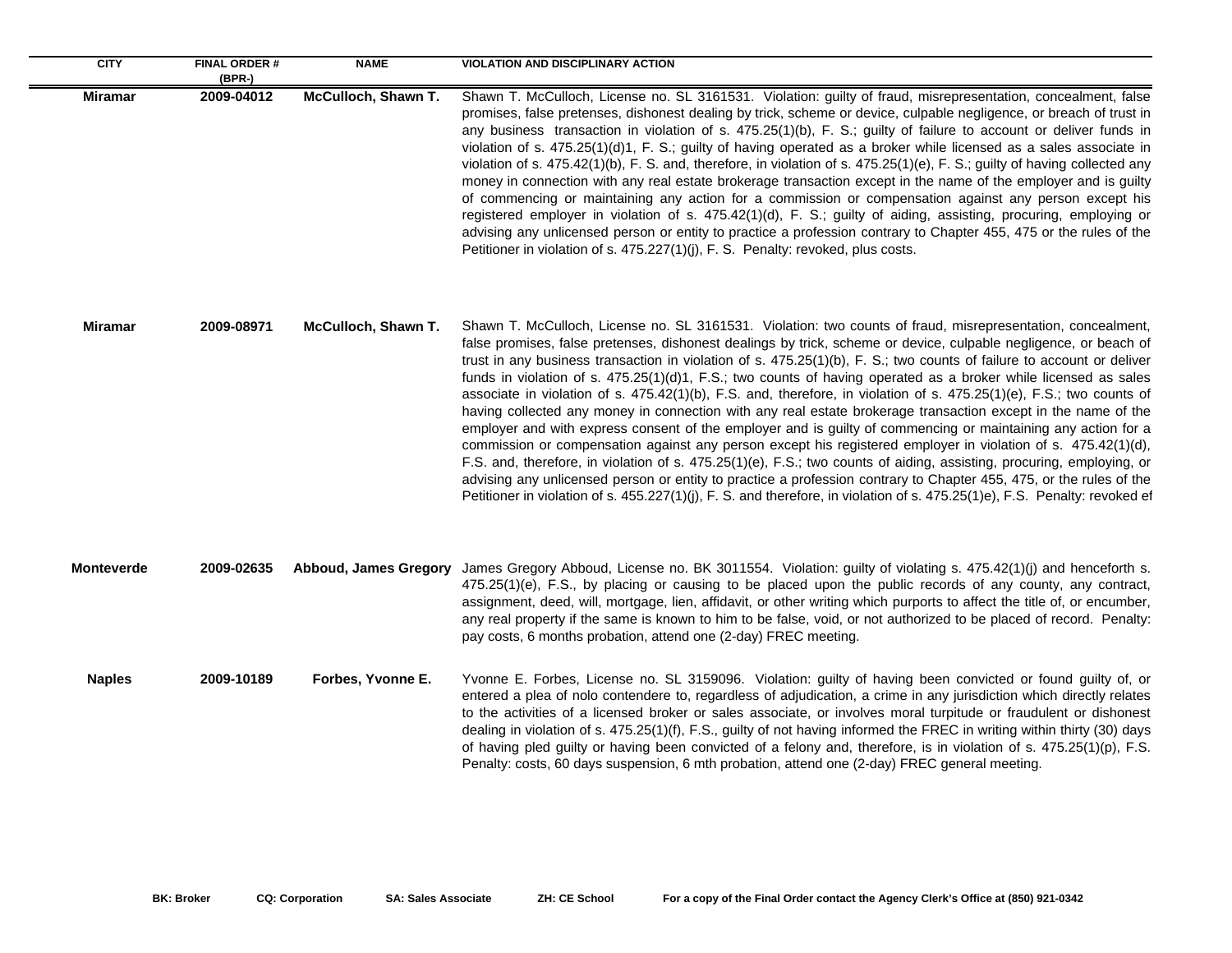| <b>CITY</b>    | <b>FINAL ORDER#</b><br>(BPR-) | <b>NAME</b>                                        | <b>VIOLATION AND DISCIPLINARY ACTION</b>                                                                                                                                                                                                                                                                                                                                                                                                                                                                                                                                                                                                                                                                                                                                                                                                                                                                                                         |
|----------------|-------------------------------|----------------------------------------------------|--------------------------------------------------------------------------------------------------------------------------------------------------------------------------------------------------------------------------------------------------------------------------------------------------------------------------------------------------------------------------------------------------------------------------------------------------------------------------------------------------------------------------------------------------------------------------------------------------------------------------------------------------------------------------------------------------------------------------------------------------------------------------------------------------------------------------------------------------------------------------------------------------------------------------------------------------|
| <b>Naples</b>  | 2009-02614                    | Hoeft, Richard J.                                  | Richard J. Hoeft, License no. BK 3189552. Violation: guilty of having placed, or caused to be placed, upon the<br>public records of the County, any contract, assignment, deed, will, mortgage, lien, affidavit, or other writing which<br>purports to affect the title of, or encumber, any real property if the same is known to him to be false, void, or not<br>authorized to be placed of record or not executed in the form entitling it to be recorded, or the execution or<br>recording whereof has not been authorized by the owner of the property, maliciously or for the purpose of<br>collecting a commission, or to coerce the payment of money to the broker or salesperson or other person, or for<br>any unlawful purpose in violation of s. 475.42(1)(j), F.S., in violation of s. 475.25(1)(e), F.S. Penalty: fined \$1,000<br>plus costs, 4 months suspension, 12 months probation, attend two (2-day) FREC general meetings |
| <b>Naples</b>  | 2009-07579                    | Morin, Wilfred A.                                  | Wilfred A. Morin, License no. BK 481386. Violation: guilty of failure to immediately deposit trust funds in violation<br>of Rule 61J2-14.010 of F.A.C. and, therefore, in violation of s. 475.25(1)(e), F.S. Penalty: fined \$1500, plus costs,<br>6 months suspension, attend two (2-day) FREC general meetings.                                                                                                                                                                                                                                                                                                                                                                                                                                                                                                                                                                                                                                |
| <b>Naples</b>  | 2009-01469                    | Pelican Bay Realty, Inc.                           | Pelican Bay Realty, Inc. License no. CQ1014952. Violation: guilty of failure to account or deliver funds, in<br>violation of s. 475.25(1)(d), F.S. Penalty: fined \$1,000 plus costs.                                                                                                                                                                                                                                                                                                                                                                                                                                                                                                                                                                                                                                                                                                                                                            |
| <b>Naples</b>  | 2009-01658                    | Pope, Kathryn L.                                   | Kathryn L. Pope, License no. ZH 1000008. Voluntary Surrender of license for permanent revocation effective<br>2/17/09.                                                                                                                                                                                                                                                                                                                                                                                                                                                                                                                                                                                                                                                                                                                                                                                                                           |
| <b>Navarre</b> | 2009-07499                    | Kozlowski, Renee C.                                | Renee C. Kozlowski, License no. BK 3174945. Violation: guilty of failure to account or deliver funds in violation of<br>s. 475.25(1)(d)1, F.S., guilty of fraud, misrepresentation, concealment, false promises, false pretenses, dishonest<br>dealing by trick, schemes, or devices, culpable negligence, or breach of rust in any business transaction in<br>violation of s. 475.25(1)(b), F.S. Penalty: fined \$500, costs, 60 day suspension, attend three (2-day) FREC<br>general meetings.                                                                                                                                                                                                                                                                                                                                                                                                                                                 |
| <b>Navarre</b> | 2009-07499                    | <b>Emerald Coast Realtor</b><br><b>Broker, LLC</b> | Emerald Coast Realtor Broker, LLC, License no. CQ 1031275. Violation: guilty of failure to account or deliver<br>funds in violation of s. 475.25(1)(d)1, F.S., guilty of fraud, misrepresentation, concealment, false promises, false<br>pretenses, dishonest dealing by trick, schemes, or devices, culpable negligence, or breach of rust in any business<br>transaction in violation of s. 475.25(1)(b), F.S. Penalty: reprimand, costs.                                                                                                                                                                                                                                                                                                                                                                                                                                                                                                      |
| <b>Navarre</b> | 2009-07582                    | Rasch, Guillermo                                   | Guillermo Rasch, License no. SL 3144849. Violation: guilty of fraud, misrepresentation, concealment, false<br>promises, false pretenses, dishonest dealing by trick, scheme or device, culpable negligence, or breach of trust in<br>any business transaction in violation of s. 475.25(1)(b), F.S. Penalty: revoked effective 9/17/09, plus costs.                                                                                                                                                                                                                                                                                                                                                                                                                                                                                                                                                                                              |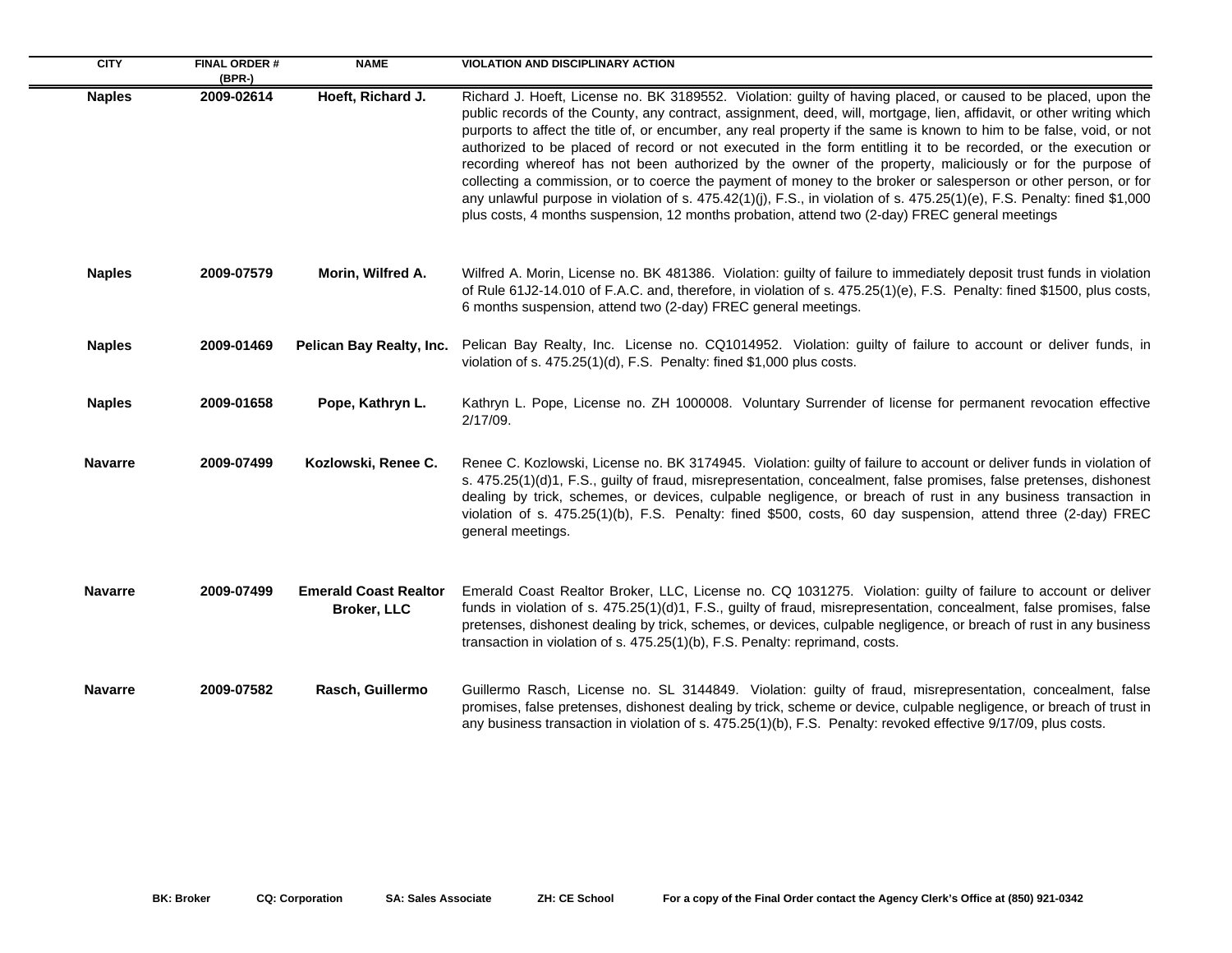| <b>CITY</b>              | <b>FINAL ORDER#</b><br>(BPR-) | <b>NAME</b>                                    | <b>VIOLATION AND DISCIPLINARY ACTION</b>                                                                                                                                                                                                                                                                                                                                                                                                                                                                                                                                                                                                                       |
|--------------------------|-------------------------------|------------------------------------------------|----------------------------------------------------------------------------------------------------------------------------------------------------------------------------------------------------------------------------------------------------------------------------------------------------------------------------------------------------------------------------------------------------------------------------------------------------------------------------------------------------------------------------------------------------------------------------------------------------------------------------------------------------------------|
| <b>Navarre</b>           | 2009-07583                    | <b>Williams, Stephen</b>                       | Stephen Williams, License no. BK 3067240. Violation: failed to comply with the requirements of Rule 61J2-<br>2.027(2)(d), F.A.C. and, therefore, is in violation of s. 475.25(1)(e), F. S.; guilty of failing to comply with s. 455.213,<br>F.S., and therefore, is in violation of s. 475.25(1)(d)(2), F.S.; guilty of having had a brokers license revoked,<br>suspended, or otherwise acted against, or has had an application for such licensure denied, by the real estate<br>licensing agency of another state, territory, or country in violation of s. 475.25(1)(g), F. S. Penalty: revoked<br>effective 9/17/09, plus costs.                          |
| <b>New Smyrna Beach</b>  | 2009-10862                    | Floyd, Joy M.                                  | Joy M. Floyd, License no. BK 457238. Violation: guilty of failure to account or deliver funds in violation of s.<br>475.25(1)(d)1, F. S. Penalty: costs, reprimand, 6 mth probation, attend two (2-day) FREC general meetings.                                                                                                                                                                                                                                                                                                                                                                                                                                 |
| <b>Nokomis</b>           | 2009-05858                    | Porfirio, Janice L.                            | Janice L. Porfirio, License no. BK691297. Violation: guilty of failure to account or deliver funds in violation of s.<br>475.52(1)(d)1., F.S. Penalty: revoked effective 7/16/09.                                                                                                                                                                                                                                                                                                                                                                                                                                                                              |
| <b>Nokomis</b>           | 2008-05858                    | Realty Quest, Inc.                             | Realty Quest Inc., License no. CQ1028938. Violation: guilty of failure to account or deliver funds in violation of<br>s. 475.25(1)(d)1., F.S. Penalty: revoked effective 7/16/09.                                                                                                                                                                                                                                                                                                                                                                                                                                                                              |
| <b>North Miami</b>       | 2009-07581                    | Meyers, Christopher D.                         | Christopher D. Meyers, License no. SL 401614. Violation: guilty of having been convicted or found guilty of, or<br>entered a plea of nolo contendere to, regardless of adjudication, a crime which directly relates to the activities of a<br>licensed real estate sales associate or that involves moral turpitude or fraudulent or dishonest dealing in violation<br>of s. 475.25(1)(f), F.S. Penalty: revoked effective 9/17/09, plus costs.                                                                                                                                                                                                                |
| <b>North Miami Beach</b> | 2009-01471                    | Mowatt, Osbourne G.                            | Osbourne G. Mowatt, License no. BK 644844. Violation: guilty of failure to maintain trust funds in the real estate<br>brokerage escrow bank account or some other proper depository until disbursement thereof was properly<br>authorized in violation of s. 475.25(1)(k), F.S.; guilty of failure to account or deliver funds in violation of s.<br>475.25(1)(d)1, F.S.; guilty of failure to prepare the required written monthly escrow statement-reconciliations, in<br>violation of Rule 61J2-14.012(2) and (3), F.A.C., in violation of s. 475.25(1)(e), F.S. Penalty: fined \$1,000 plus<br>costs, 12 months probation, attend two 2-day FREC meetings. |
| <b>North Miami Beach</b> | 2009-01471                    | <b>NuConcept Realty of</b><br>North Dade, Inc. | NuConcept Realty of North Dade, Inc., License no. CQ 1016782. Violation: guilty of failure to maintain trust funds<br>in the real estate brokerage escrow bank account or some other properly depository until disbursement thereof<br>was properly authorized in violation of s. 475.25(1)(k), F.S.; guilty of failure to account or deliver funds, in violation<br>of s. 475.25(1)(d)1, F.S.; guilty of failure to prepare the required written monthly escrow statement-reconciliations<br>in violation of Rule 61J2-14.012(2) and (3), F.A.C., in violation of s. 475.25(1)(e), F.S. Penalty: fined \$1,000 plus<br>costs.                                 |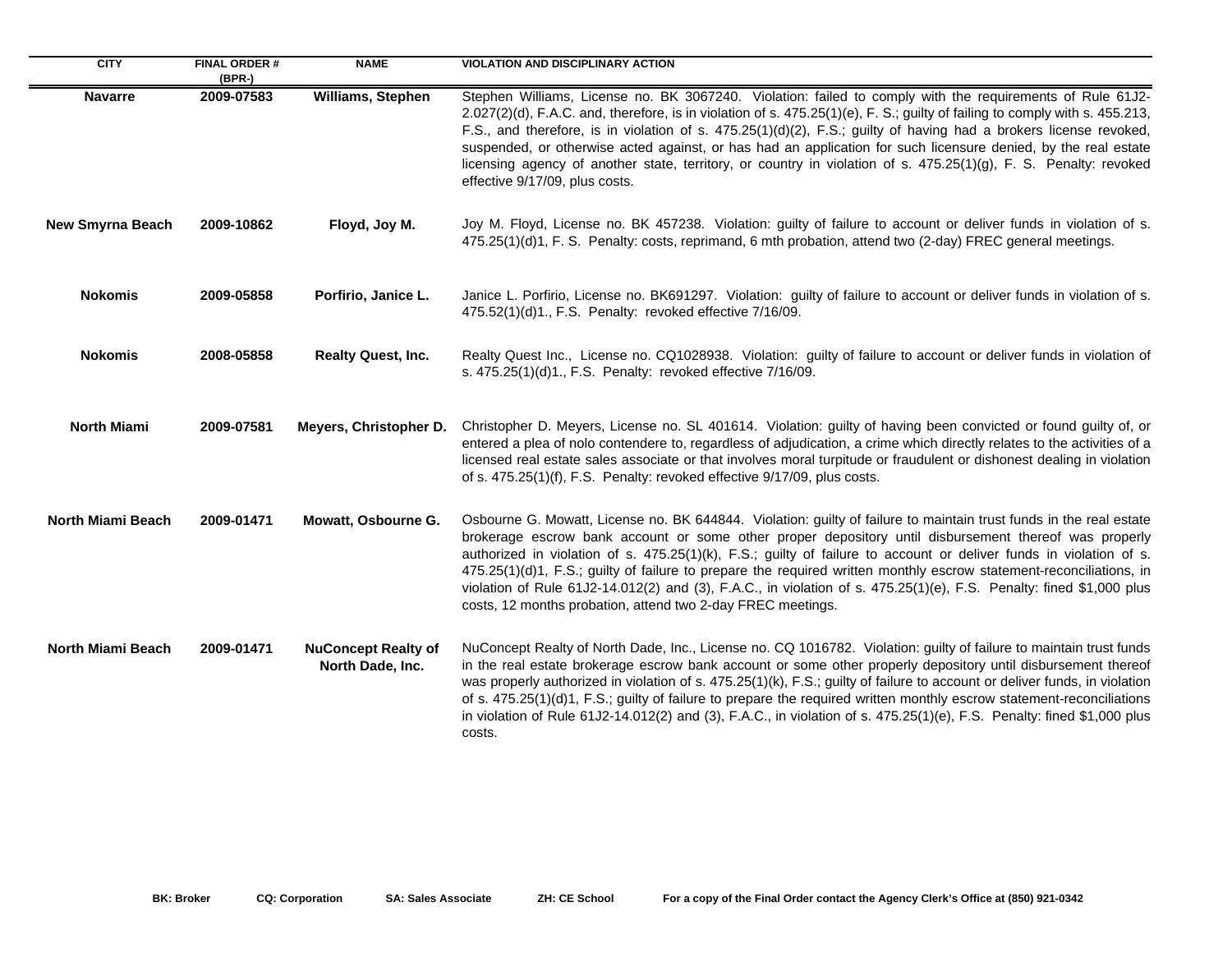| <b>CITY</b>          | <b>FINAL ORDER#</b><br>$(BPR-)$ | <b>NAME</b>                   | <b>VIOLATION AND DISCIPLINARY ACTION</b>                                                                                                                                                                                                                                                                                                                                                                                                                                                                                                                                                                                                                                                                                                                                                                                                                                                                                                                                                                                                                                                                                                                                                                                                                                                                                         |
|----------------------|---------------------------------|-------------------------------|----------------------------------------------------------------------------------------------------------------------------------------------------------------------------------------------------------------------------------------------------------------------------------------------------------------------------------------------------------------------------------------------------------------------------------------------------------------------------------------------------------------------------------------------------------------------------------------------------------------------------------------------------------------------------------------------------------------------------------------------------------------------------------------------------------------------------------------------------------------------------------------------------------------------------------------------------------------------------------------------------------------------------------------------------------------------------------------------------------------------------------------------------------------------------------------------------------------------------------------------------------------------------------------------------------------------------------|
| <b>Oakland Park</b>  | 2009-02926                      | Kuruvila, Joe                 | Joe Kuruvila, License no. BK 3018145 & 3073051. Violation: guilty of having placed, or caused to be placed,<br>upon the public records of any county, any contract, assignment, deed, will, mortgage, lien, affidavit, or other<br>writing which purports to affect the title of, or encumber, any real property if the same is known to him to be false,<br>void, or not authorized to be placed of record or not executed in the form entitling it to be recorded, or the<br>execution or recording whereof has not been authorized by the owner of the property, maliciously or for the<br>purpose of collecting a commission, or to coerce the payment of money to the broker or salesperson or other<br>person, or for any unlawful purpose in violation of s. 475.42(1)(j), F.S., and s. 475.25(1)(e), F.S. Penalty: fined<br>\$2,000 plus costs, 1 year probation, attend one (2-day) FREC general meeting.                                                                                                                                                                                                                                                                                                                                                                                                               |
| Ocala                | 2009-08736                      | Fiato, Barbara Ann            | Barbara Ann Fiato, License no. SL 625719. Violation: guilty of obtaining a license by means of fraud,<br>misrepresentation, or concealment in violation of s.475.25(1)(m), F.S., guilty of failing to comply with the<br>requirements of r.61J2-2.027(2), F.A.C. and, therefore, is in violation of s.475.25(1)(e), F.S. Penalty: reprimand,<br>costs.                                                                                                                                                                                                                                                                                                                                                                                                                                                                                                                                                                                                                                                                                                                                                                                                                                                                                                                                                                           |
| Ocala                | 2008-06701                      | Herren, S. Wesley             | S. Wesley Herren, License no. BK 645538. Violation: guilty of seven counts of failure to account or deliver funds<br>in violation of s. 475.25(1)(d)1, F.S.; guilty of seven counts of fraud, misrepresentation, concealment, false<br>promises, false pretenses, dishonest dealing by trick, scheme or device, culpable negligence, or breach of trust in<br>any business transaction in violation of s. 475.25(1)(b), F.S.; guilty of failure to prepare the required written<br>monthly escrow statement-reconciliations in violation of Rule 61J2-14.012(2) and (3), F.A.C. and is, therefore in<br>violation of s. 475.25(1)(e), F.S.; guilty of four counts of having obstructed or hindered in any manner the<br>enforcement of Chapter 475, F.S. or the performance of any lawful duty by any person acting under the authority<br>of Chapter 475, F.S. in violation of s. 475.42(1)(i), F.S. and, therefore, in violation of s. 475.25(1)(e), F.S.; guilty of<br>two counts of failure to preserve and make available to the Petitioner, all books, records, and supporting<br>documents and failed to keep an accurate account of all trust fund transactions in violation of Rule 61J2-<br>10.012(1), F.A.C. and, therefore, in violation of s. 475.25(1)(e), F.S.; guilty of one count of failure to describe or exp |
| Ocala                | 2009-014742                     | Morales, John C.              | John C. Morales, License no. ZH 1000567. Violation: guilty of obtaining a license by means of fraud,<br>misrepresentation, or concealment in violation of s. 475.25(1)(m), F.S.; guilty of failing to comply with the<br>continuing education requirements of Rule 61J2-3.011, F.A.C. and s. 475.25(1)(e), F.S. Penalty: fined \$500 plus<br>costs, 6 months probation, attend two (2-day) FREC general meetings.                                                                                                                                                                                                                                                                                                                                                                                                                                                                                                                                                                                                                                                                                                                                                                                                                                                                                                                |
| <b>Oklahoma City</b> | 2009-01980                      | <b>Alderette, Marc Daniel</b> | Marc Daniel Alderette, License no. ZH 1002556. Violation: guilty of obtaining a license by means of fraud,<br>misrepresentation, or concealment in violation of s. 475.25(1)(m), F.S. Guilty of failing to comply with the<br>continuing education requirements of Rule 61J2-3.009, F.A.C., and s. 475.25(1)(e), F.S. Penalty: \$1,000 fine plus<br>costs, 12 months probation, attend two (2-day) FREC general meetings.                                                                                                                                                                                                                                                                                                                                                                                                                                                                                                                                                                                                                                                                                                                                                                                                                                                                                                        |
| Orlando              | 2009-08977                      | Alexander, Anthony            | Anthony Alexander, License no. BK 684990. Violation: guilty of having violated a lawful order of the Florida Real<br>Estate Commission, in violation of s. 475.42(1)(e), F.S. and, therefore, in violation of s. 475.25(1)(e), F.S.<br>Penalty: fined \$1000, plus costs, 90 day suspension, 90 day probation, attend two (2-day) FREC general<br>meetings.                                                                                                                                                                                                                                                                                                                                                                                                                                                                                                                                                                                                                                                                                                                                                                                                                                                                                                                                                                      |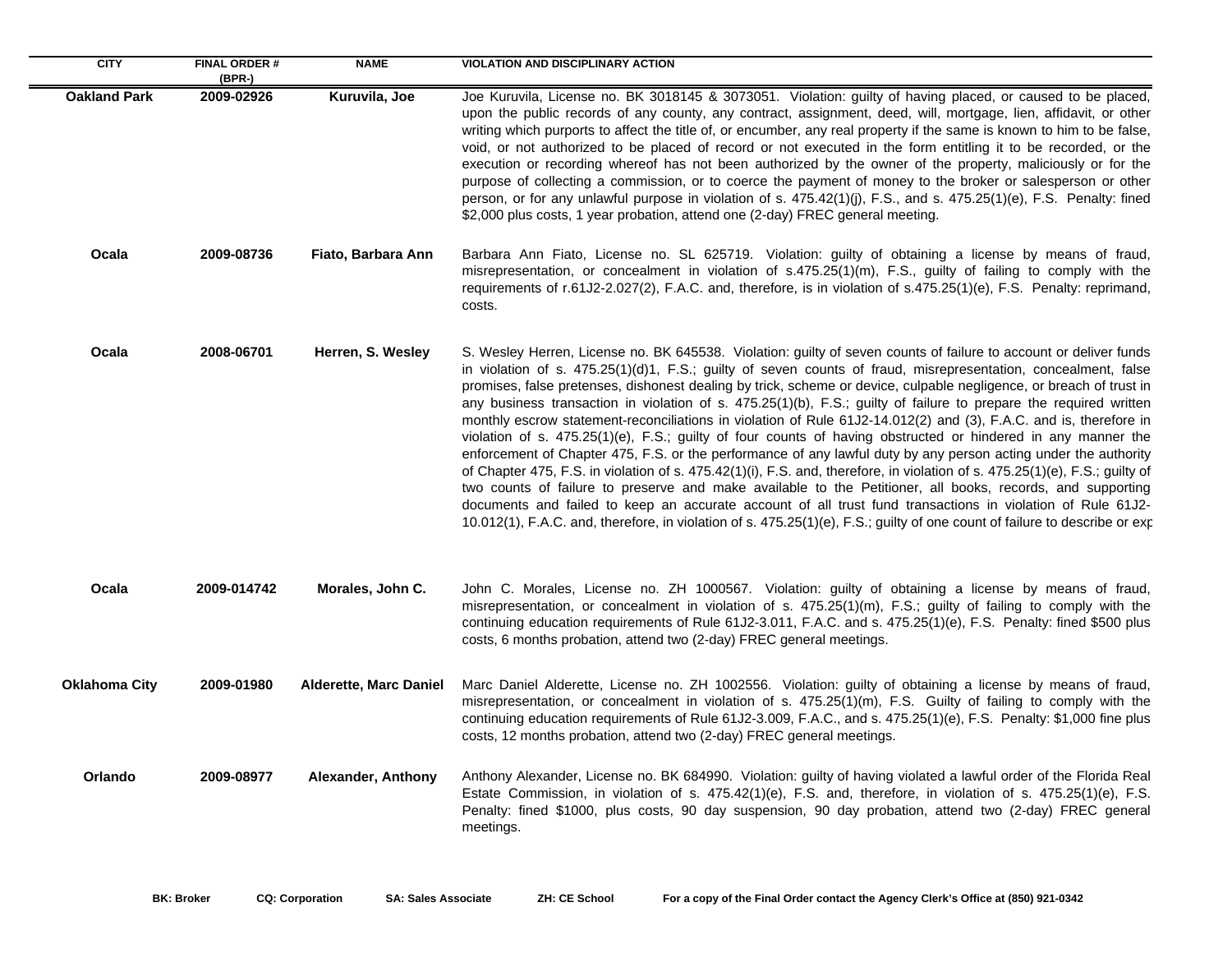| <b>CITY</b> | <b>FINAL ORDER#</b><br>(BPR-) | <b>NAME</b>              | <b>VIOLATION AND DISCIPLINARY ACTION</b>                                                                                                                                                                                                                                                                                                                                                                                                                                                                                                                                                                                                                                      |
|-------------|-------------------------------|--------------------------|-------------------------------------------------------------------------------------------------------------------------------------------------------------------------------------------------------------------------------------------------------------------------------------------------------------------------------------------------------------------------------------------------------------------------------------------------------------------------------------------------------------------------------------------------------------------------------------------------------------------------------------------------------------------------------|
| Orlando     | 2009-01478                    | Bowers, Keenan A.        | Keenan A. Bowers, License no. SL3203826. Violation: guilty of having been convicted or found guilty of, or<br>entered a plea of nolo contendere to, regardless of adjudication, a crime which involves moral turpitude or<br>fraudulent or dishonest dealing in violation of s. 475.25(1)(f), F.S. Penalty: costs, 12 months probation, attend (2-<br>day) FREC general meetings.                                                                                                                                                                                                                                                                                             |
| Orlando     | 2009-02988                    | Camacho, Nereida         | Nereida Camacho, License no. ZH 1002296. Violation: guilty of failing to comply with the continuing education<br>requirements of Rule 61J2-3.011, F.A.C., in violation of s. 475.25(1)(e), F.S. Penalty: \$500 plus costs, 6 months<br>probation, attend two (2-day) FREC meetings.                                                                                                                                                                                                                                                                                                                                                                                           |
| Orlando     | 2009-10194                    | DeLeon, Eda A.           | Eda A. DeLeon, License no. SL 3052589. Violation: guilty of failure to maintain trust funds in the real estate<br>brokerage escrow bank account or some other proper depository until disbursement thereof was properly<br>authorized in violation of s. 475.25(1)(k), F.S., guilty of failure to immediately deposit trust funds in violation of r.<br>61J2-14.010, F.A.C. and, therefore, in Violation of s. 475.25(1)(e), F.S. Penalty: costs, 4 mth suspension, attend<br>10 hrs of education is escrow matters.                                                                                                                                                          |
| Orlando     | 2009-02796                    | Echavarria, Juan A.      | Juan A. Echavarria, License no. SL668000. Violation: guilty of aiding, assisting, procuring, employing, or advising<br>any unlicensed person or entity to practice a profession contrary to Chapter 455, 475 or the rules of the Petitioner,<br>in violation of s. 455.227(1)(j), F.S. Penalty: fined \$2,000 plus costs, 12 months suspension, 12 months<br>probation, attend two (2-day) FREC general meetings.                                                                                                                                                                                                                                                             |
| Orlando     | 2009-04971                    | Echavarria, Juan A.      | Juan A. Echavarria, License no. SL 668000. Violation: guilty of not having informed the FREC in writing within<br>thirty (30) days of having pled guilty or having been convicted of a felony and, therefore, is in violation of<br>s.475.25(1)(p), F.S.; guilty of having been convicted or found guilty of, or entered a plea of nolo contendere to,<br>regardless of adjudication, a crime which directly relates to the activities of a licensed real estate sales associate<br>or that involves moral turpitude or fraudulent or dishonest dealing in violation of s.475.25(1)(f), F.S. Penalty:<br>revoked effective 6/18/09, costs.                                    |
| Orlando     | 2009-01071                    | Fecko, Jack              | Jack Fecko, License no. SL 643084. Violation: guilty of not having informed the Florida Real Estate Commission<br>in writing within thirty days of having pled guilty or having been convicted of a felony in violation of s. 475.25(1)(p),<br>F.S. Penalty: \$250 fine plus costs, 9 months probation, attend one (2-day) FREC general meeting.                                                                                                                                                                                                                                                                                                                              |
| Orlando     | 2009-01475                    | Giraldo, Willmar E.      | Willmar E. Giraldo, License no. SL 3092372. Violation: guilty of not having informed the FREC in writing within<br>thirty (30) days of having pled guilty or having been convicted or found guilty of a felony in violation of s.<br>475.25(1)(p), F.S.; guilty of having been convicted or found guilty of, or entered a plea of nolo contendere to,<br>regardless of adjudication, a crime which directly relates to the activities of a licensed real estate sales associate<br>or that involves moral turpitude or fraudulent or dishonest dealing in violation of s. 475.25(1)(f), F.S. Penalty:<br>costs, 12 month probation, attend two (2-day) FREC general meetings. |
| Orlando     | 2009-02791                    | Golden Jade Realty, Inc. | Golden Jade Realty, Inc., License no. CQ1013106. Violation: guilty of failure to immediately deposit trust funds in<br>violation of Rule 61J2-14.010, F.A.C., in violation of s. 475.25(1)(e), F.S. Penalty: pay costs.                                                                                                                                                                                                                                                                                                                                                                                                                                                       |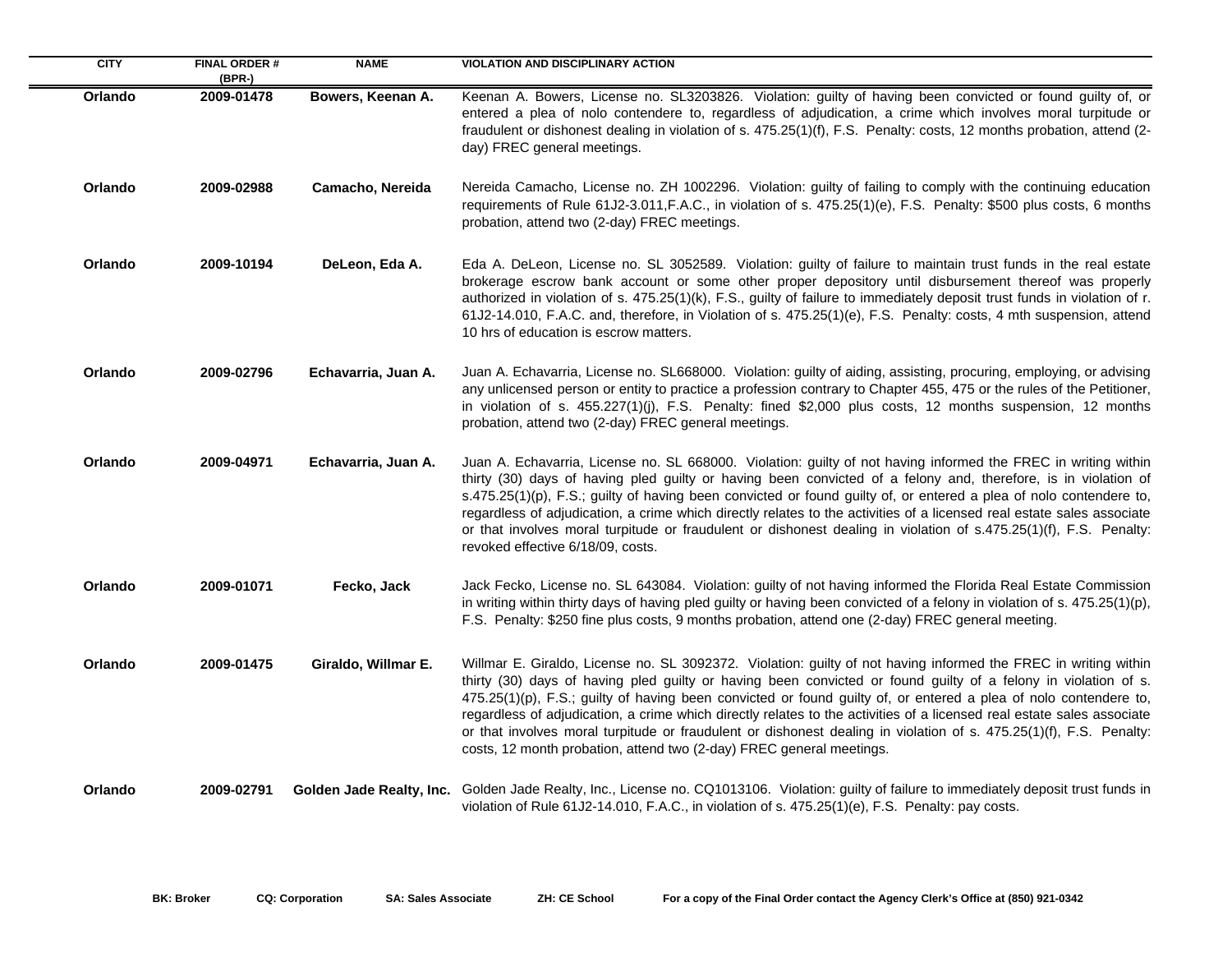| <b>CITY</b> | <b>FINAL ORDER #</b><br>(BPR-) | <b>NAME</b>             | <b>VIOLATION AND DISCIPLINARY ACTION</b>                                                                                                                                                                                                                                                                                                                                                                                                                                                                                                                                                                                                                                                                                                                                                                                                                                                                                                                                                                                                                                                                     |
|-------------|--------------------------------|-------------------------|--------------------------------------------------------------------------------------------------------------------------------------------------------------------------------------------------------------------------------------------------------------------------------------------------------------------------------------------------------------------------------------------------------------------------------------------------------------------------------------------------------------------------------------------------------------------------------------------------------------------------------------------------------------------------------------------------------------------------------------------------------------------------------------------------------------------------------------------------------------------------------------------------------------------------------------------------------------------------------------------------------------------------------------------------------------------------------------------------------------|
| Orlando     | 2009-02624                     | Majeed, Bebe Naseema    | Bebe Naseema Majeed, License no. BK 495656. Violation: guilty of failure to maintain trust funds in the real<br>estate brokerage escrow bank account or some other proper depository until disbursement thereof was properly<br>authorized, in violation of s. 475.25(1)(k), F.S. Penalty: fined \$1,000 plus costs, 12 months probation, attend two<br>(2-day) FREC general meetings.                                                                                                                                                                                                                                                                                                                                                                                                                                                                                                                                                                                                                                                                                                                       |
| Orlando     | 2009-10194                     | Inc.                    | Manhattan Realty Group, Manhattan Realty Group, Inc., License no. CQ 1024134. Violation: guilty of failure to maintain trust funds in the<br>real estate brokerage escrow bank account or some other proper depository until disbursement thereof was<br>properly authorized in violation of s. 475.25(1)(k), F.S., guilty of failure to immediately deposit trust funds in<br>violation of r. 61J2-14.010, F.A.C. and, therefore, in violation of s. 475.25(1)(e), F.S. Penalty: costs.                                                                                                                                                                                                                                                                                                                                                                                                                                                                                                                                                                                                                     |
| Orlando     | 2009-02992                     | <b>Martin, Garry S.</b> | Garry S. Martin, License no. BK 3075232. Violation: guilty of having been convicted or found guilty of, or entered<br>a plea of nolo contendere to, regardless of adjudication, a crime which involves moral turpitude or fraudulent or<br>dishonest dealing, in violation of s. 475.25(1)(f), F.S.; guilty of not having informed the Petitioner in writing within<br>30 days of having pled guilty or having been convicted of a felony, in violation of s. 475.25(1)(p), F.S. Penalty:<br>revoked effective 4/23/09 plus costs.                                                                                                                                                                                                                                                                                                                                                                                                                                                                                                                                                                           |
| Orlando     | 2009-01473                     | Mitchem, Robert J.      | Robert J. Mitchem, License no. ZH 1002376. Violation: guilty of obtaining a license by means of fraud,<br>misrepresentation, or concealment in violation of s. 475.25(1)(m), F.S.; guilty of failing to comply with the<br>continuing education requirements of Rule 61J2-3.011, F.A.C., and s. 475.25(1)(e), F.S. Penalty: fined \$250 plus<br>costs, 12 months probation, attend two (2-day) FREC general meetings.                                                                                                                                                                                                                                                                                                                                                                                                                                                                                                                                                                                                                                                                                        |
| Orlando     | 2009-01070                     | Murphy, Lorena T.       | Lorena T. Murphy, License no. SL 3051747. Violation: guilty of having operated as a broker without being the<br>holder of a valid and current license as a broker in violation of s. 475.42(1)(a), F.S., in violation of s. 475.25(1)(e),<br>F.S.; guilty of having operated as a broker while licensed as a sales associate in violation of s. 475.42(1)(b), F.S.,<br>in violation of s. 475.25(1)(e), F.S.; guilty of aiding, assisting, procuring, employing, or advising any unlicensed<br>person or entity to practice a profession contrary to Chapter 455, 475 or the rules of the Petitioner, in violation of<br>s. 455.227(1)(j), F.S.; guilty of having collected any money in connection with any real estate brokerage<br>transaction except in the name of the employer and with the express consent of the employer and is guilty of<br>commencing or maintaining any action for a commission or compensation against any person except her<br>registered employer, in violation of s. 475.42(1)(d), F.S., in violation of s. 475.25(1)(e), F.S. Penalty: revoked<br>effective 2/12/09, costs. |
| Orlando     | 2009-03001                     | Ш                       | Nowak, Eugene Zigmund Eugene Zigmund Nowak, III, License no. SL 3066755. Violation: guilty of receiving, or making any arrangement<br>or agreement to receive, directly or indirectly, any kickback or rebate, for the placement of, or favor in, any<br>business transaction which forms a part of, or is incident to, any transaction(s) negotiated or handled by said<br>licensee, is a violation of s. 475.25(1)(b) or (d), or both of said subsections, F.S., unless prior to the time of the<br>placement of, or favor in, said business transaction, the licensee shall have fully advised the principal if any and<br>all affected parties in the transaction(s), which the licensee is handling, of all facts pertaining to the arrangements<br>of kickbacks or rebates, in violation of Rule 61J2-10.028, F.A.C., in violation of s. 475.25(1)(e), F.S.; guilty of<br>exercising influence on the client for the purposes of financial gain of the licensee or third party, in violation of s.<br>455.227(1)(n), F.S. Penalty: revoked.                                                            |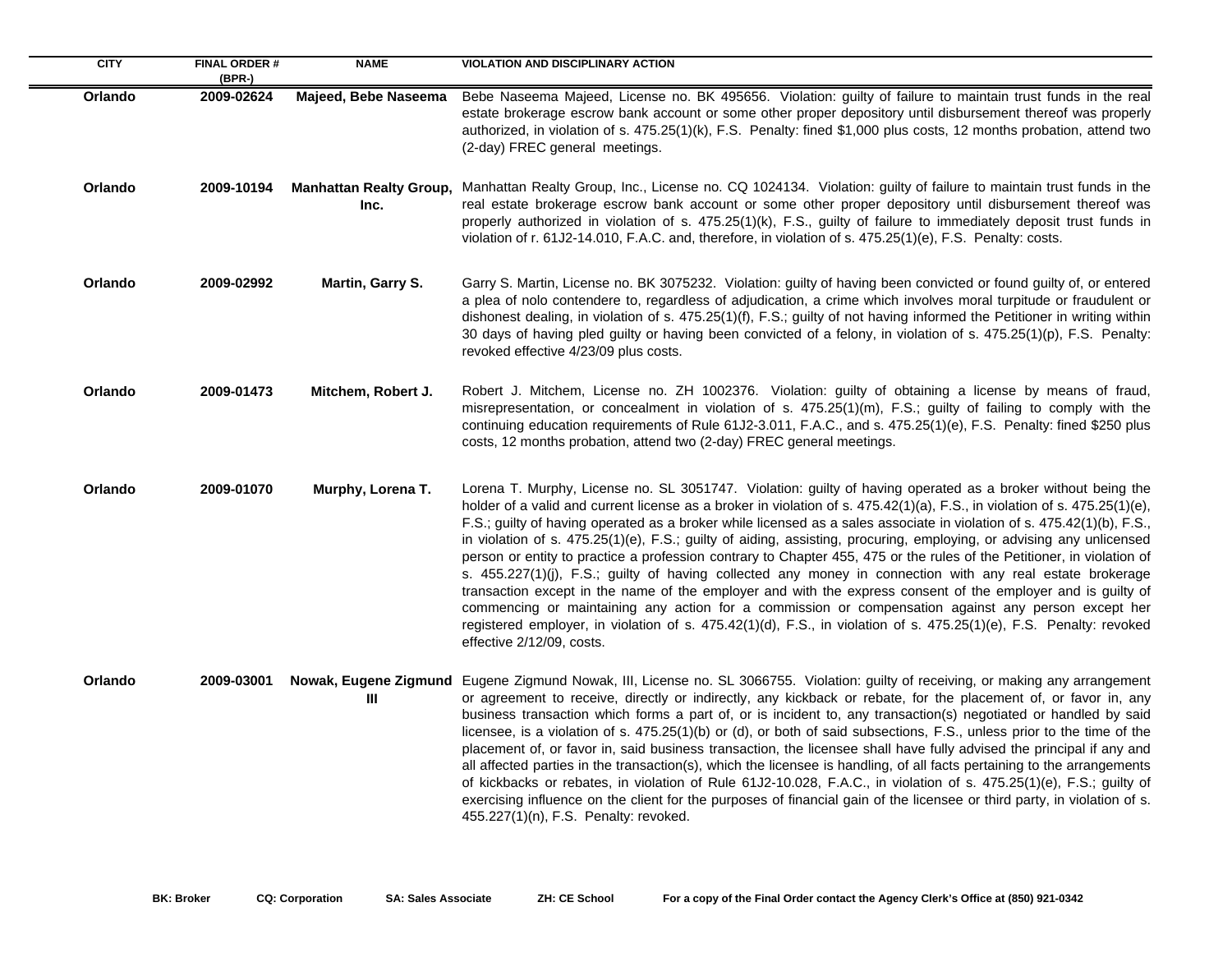| <b>CITY</b> | <b>FINAL ORDER#</b><br>$(BPR-)$ | <b>NAME</b>              | <b>VIOLATION AND DISCIPLINARY ACTION</b>                                                                                                                                                                                                                                                                                                                                                                                                                                                                                                                                                                                                                                                                                                                                                                                                                                                                                                                                                                                                                                                                                                                                                                                |
|-------------|---------------------------------|--------------------------|-------------------------------------------------------------------------------------------------------------------------------------------------------------------------------------------------------------------------------------------------------------------------------------------------------------------------------------------------------------------------------------------------------------------------------------------------------------------------------------------------------------------------------------------------------------------------------------------------------------------------------------------------------------------------------------------------------------------------------------------------------------------------------------------------------------------------------------------------------------------------------------------------------------------------------------------------------------------------------------------------------------------------------------------------------------------------------------------------------------------------------------------------------------------------------------------------------------------------|
| Orlando     | 2009-08970                      | Nylander, Jo Dee         | Jo Dee Nylander, License no. SL 3147583. Violation: guilty of fraud, misrepresentation, concealment, false<br>promises, false pretenses, dishonest dealing by trick, scheme or device, culpable negligence, or breach of trust in<br>any business transaction in violation of s. 475.25(1)(b), F.S.; guilty of having operated as a broker while licensed<br>as a sales associate in violation of s. $475.42(1)(b)$ and, therefore, s. $475.25(1)(e)$ , F.s.; guilty of failure to<br>immediately place with the registered employer any money, fund, deposit, check or draft entrusted to her as agent<br>of the registered employer in violation of Rule 61J2-14.009 of the F.A.C. and s. 475.25(1)(k), F.S. and, therefore,<br>in violation of s. 475.25(1)(e), F.S.; guilty of failing to account or deliver to any person, at the time which has been<br>agreed upon or is required by law or, in the absence of a fixed time, upon demand of the person entitled to such<br>accounting and delivery, any personal property such as money, fund, deposit, check, draft, abstract of title,<br>mortgage, conveyance, lease, or other document or thing of value in violation of s. 475.25(1)(d)1, F.S. Penalty: rev |
| Orlando     | 2009-02999                      | <b>Pearl, Eric David</b> | Eric David Pearl, License no. BK 588406. Violation: guilty of culpable negligence, or breach of trust in any<br>business transaction, in violation of s. 475.25(1)(b), F.S.; guilty of failure to notify the Petitioner, in writing, of the<br>current mailing address and any change in the current mailing address, within ten days after the change, in<br>violation of Rule 61J2-10.038, F.A.C., in violation of s. 475.25(1)(e), F.S.; guilty of having failed to include in any<br>written listing agreement, a definite expiration date, in violation of s. 475.25(1)(r), F.S. Penalty: fined \$500 plus<br>costs, 6 months probation, attend one (2-day) FREC general meeting.                                                                                                                                                                                                                                                                                                                                                                                                                                                                                                                                  |
| Orlando     | 2009-10186                      | Pennington, Charles R.   | Charles R. Pennington, License No. BK 3010751. Violation: guilty of having employed any person as a sales<br>associate in violation of s. 475.42(1)(c), F.S. and, therefore, in violation of s. 475.25(1)(e), F.S. Penalty: fined<br>\$500, costs, 1 yr probation, attend two (2-day) FREC general meetings.                                                                                                                                                                                                                                                                                                                                                                                                                                                                                                                                                                                                                                                                                                                                                                                                                                                                                                            |
| Orlando     | 2009-08752                      | Podvin, Rory M           | Rory M. Podvin, License no. SL 540573. Violation: guilty of three counts of not having informed the Florida Real<br>Estate Commission in writing within thirty (30) days of having been convicted of a felony and, therefore, is in<br>violation of s. $475.25(1)(p)$ , F. S.; three counts of having been convicted or found guilty of, or entered a plea of<br>nolo contendere to, regardless of adjudication, a crime which directly relates to the activities of a licensed real<br>estate sales associate or that involves moral turpitude or fraudulent or dishonest dealing in violation of s.<br>475.25(1)(f), F.S. Penalty: revoked effective 10/22/09, plus costs.                                                                                                                                                                                                                                                                                                                                                                                                                                                                                                                                            |
| Orlando     | 2009-08750                      | Rodriguez, Myava L.      | Myava L. Rodriguez, License no. Bo 674853. Violation: guilty of failure to preserve and make available to the<br>Petitioner, all books, records, and supporting documents and failed to keep an accurate account of all trust fund<br>transactions in violation of Rule 61J2-14.012(1), F.A.C. and s. 475.5015, F.S. and therefore, in violation of s.<br>475.25(1)(e), F.S., guilty of failure to direct, control or manage a sales associate employed by her in violation of s.<br>475.25(1)(u), F.S. Penalty: fined \$1000, plus costs.                                                                                                                                                                                                                                                                                                                                                                                                                                                                                                                                                                                                                                                                              |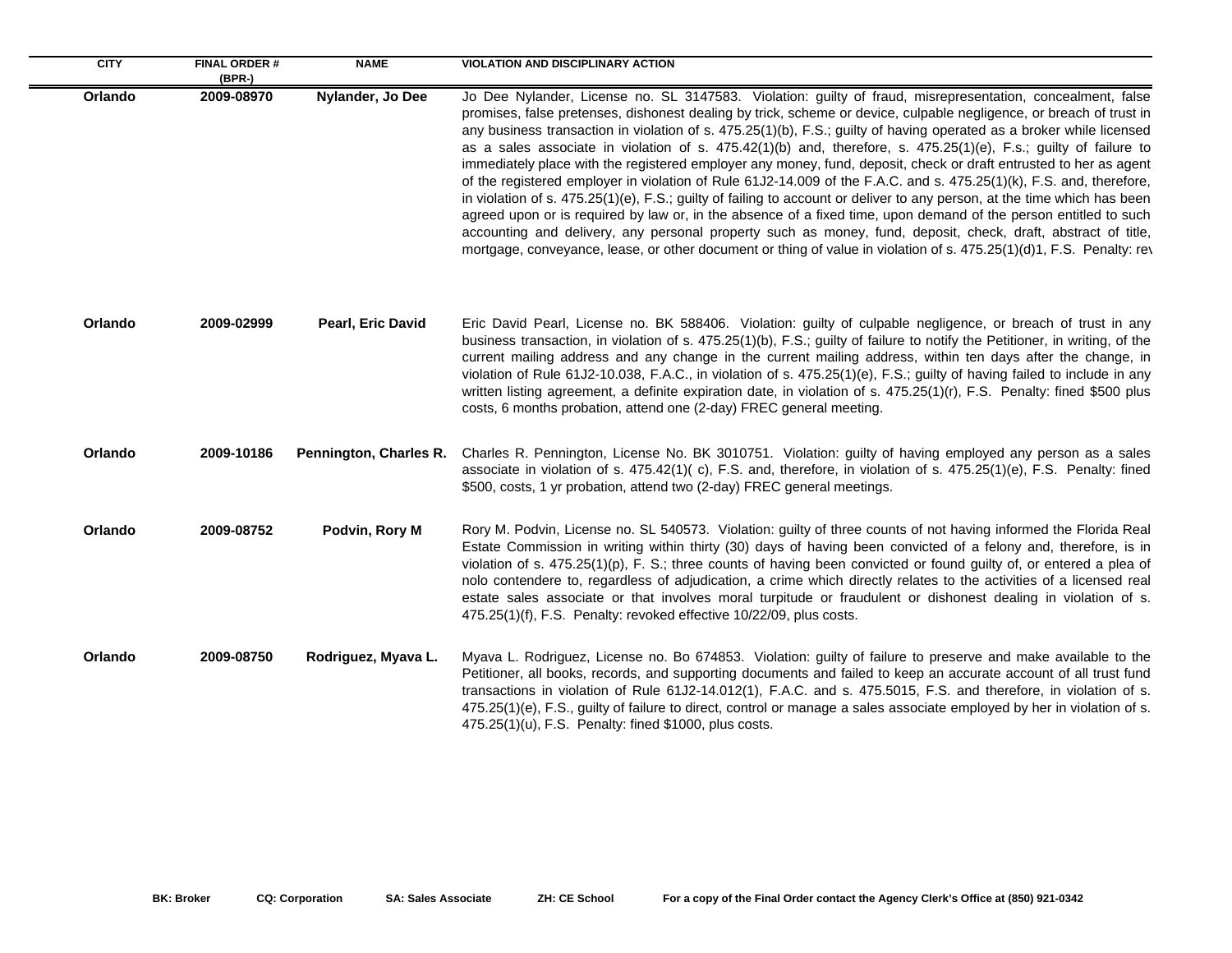| <b>CITY</b>               | <b>FINAL ORDER#</b><br>$(BPR-)$ | <b>NAME</b>                | <b>VIOLATION AND DISCIPLINARY ACTION</b>                                                                                                                                                                                                                                                                                                                                                                                                                                                                                                                                                                                                                                                                                                                                                                                                                                      |
|---------------------------|---------------------------------|----------------------------|-------------------------------------------------------------------------------------------------------------------------------------------------------------------------------------------------------------------------------------------------------------------------------------------------------------------------------------------------------------------------------------------------------------------------------------------------------------------------------------------------------------------------------------------------------------------------------------------------------------------------------------------------------------------------------------------------------------------------------------------------------------------------------------------------------------------------------------------------------------------------------|
| Orlando                   | 2009-02612                      | <b>Tolbert, Kevin</b>      | Kevin Tolbert, License no. BK 3059813. Violation: guilty of failure to maintain trust funds in the real estate<br>brokerage escrow bank account or some other proper depository until disbursement thereof was properly<br>authorized, in violation of s. 475.25(1)(k), F.S.; guilty of failure to immediately place with the registered employer<br>any money, fund, deposit, check or draft entrusted to him as agent of the registered employer in violation of Rule<br>61J2-14.009, F.A.C. and s. 475.25(1)(k), F.S., in violation of s. 475.25(1)(e), F.S.; guilty of fraud,<br>misrepresentation, concealment, false promises, false pretenses, dishonest dealing by trick, scheme or device,<br>culpable negligence, or breach of trust in violation of s. 475.25(1)(b), F.S. Penalty: fined \$500 plus costs, 6<br>months probation, attend one (2-day) FREC meeting. |
| Orlando                   | 2009-02996                      | Vongbandith, Anh Hong      | Anh Hong Vongbandith, License no. SL 3176783. Violation: guilty of having been convicted or found guilty of, or<br>entered a plea of nolo contendere to, regardless of adjudication, a crime which directly relates to the activities of a<br>licensed real estate sales associate or that involves moral turpitude or fraudulent dealing, in violation of s.<br>475.25(1)(f), F.S.; guilty of not having informed the Petitioner in writing within thirty (30) days of having pled guilty<br>or having been convicted of a felony, in violation of 475.25(1)(p), F.S. Penalty: fined \$500 plus costs, 6 months<br>probation, attend one (2-day) FREC meeting.                                                                                                                                                                                                               |
| Orlando                   | 2009-02791                      | Yan, David Sung Fu         | David Fung Su Yan, License no. BK 559329. Violation: guilty of failure to immediately deposit trust funds in<br>violation of Rule 61J2-14.010, F.A.C., in violation of s. 475.25(1)(e), F.S. Penalty: costs, 6 months probation, 7<br>hours escrow management course, attend two (2-day) FREC meetings.                                                                                                                                                                                                                                                                                                                                                                                                                                                                                                                                                                       |
| Orlando                   | 2009-10182                      | Yao, Xin Feng              | Xin Feng Yao, License no. SL 3105509. Violation: guilty of having operated as a broker or sales associate<br>without being the holder of a valid and current license as a broker in violation of s. 475.42(1)(a), F.S. and,<br>therefore, is in violation of s. 475.25(1)(e), F.S. Penalty: fined \$500, costs, 1 yr. probation, attend two (2-day)<br>FREC general meetings.                                                                                                                                                                                                                                                                                                                                                                                                                                                                                                 |
| Oviedo                    | 2009-01474                      | <b>Madsen, Jane Austin</b> | Jane Austin Madsen, License no. ZH 1002043. Violation: guilty of failing to comply with the continuing education<br>requirements of Rule 61J2-3.011, F.A.C., and s. 475.25(1)(e), F.S. Penalty: reprimanded.                                                                                                                                                                                                                                                                                                                                                                                                                                                                                                                                                                                                                                                                  |
| <b>Palm Beach Gardens</b> | 2009-04168                      | Fitzpatrick, Richard A.    | Richard A. Fitzpatrick, License no. ZH1000020. Violation: obtained a license by means of fraud,<br>misrepresentation, or concealment in violation of s. 475.25(1)(m), F.S.; guilty of failure to comply with the<br>continuing education requirements of Rule 61J2-3.011, F.A.C. in violation of s. 475.25(1)(e), F.S. Penalty: \$500<br>fine plus costs, 90 days probation, two (2-day) FREC general meetings.                                                                                                                                                                                                                                                                                                                                                                                                                                                               |
| <b>Palm Coast</b>         | 2008-04903                      | Allison, Robert J.         | Robert J. Allison, License no. SL 3065000. Violation: guilty of having violated a lawful order of the Florida Real<br>Estate Commission in violation of s. 475.42(1)(e), F. S. and, therefore, in violation of s. 475.25(1)(e), F. S.<br>Penalty: revoked effective 6/16/09, plus costs.                                                                                                                                                                                                                                                                                                                                                                                                                                                                                                                                                                                      |
| <b>Palm Coast</b>         |                                 |                            | 2009-01983 Chirco, Salvatore Anthony Anthony Salvatore Chirco, License no. ZH 1002409. Voluntary Surrender of license for permanent revocation<br>effective 2/17/09.                                                                                                                                                                                                                                                                                                                                                                                                                                                                                                                                                                                                                                                                                                          |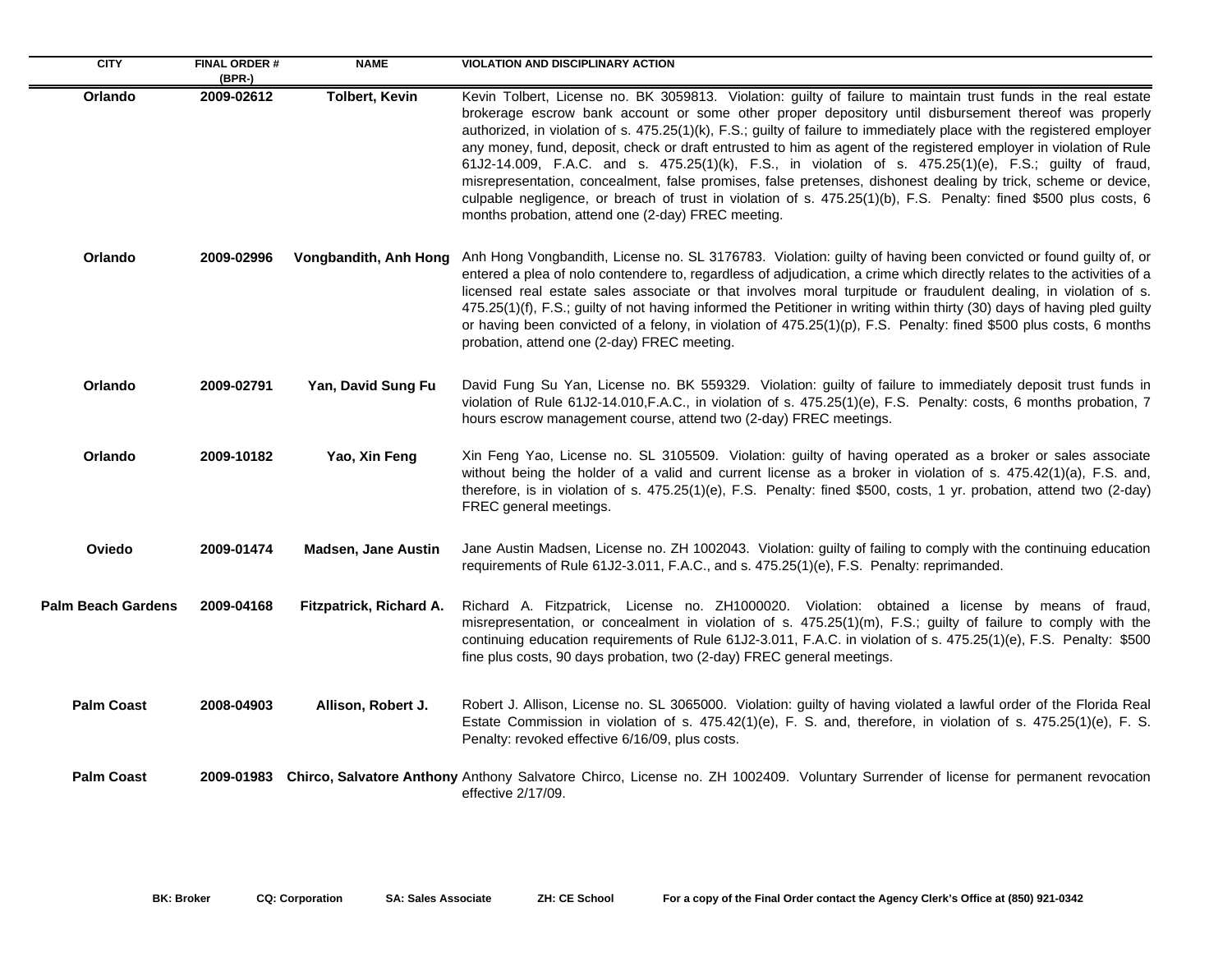| <b>CITY</b>              | <b>FINAL ORDER#</b><br>$(BPR-)$ | <b>NAME</b>                    | <b>VIOLATION AND DISCIPLINARY ACTION</b>                                                                                                                                                                                                                                                                                                                                                                                                                                                                                                                                                                                                                                                                                                                                                                                                                                                                                                                                                                                                                                                                                     |
|--------------------------|---------------------------------|--------------------------------|------------------------------------------------------------------------------------------------------------------------------------------------------------------------------------------------------------------------------------------------------------------------------------------------------------------------------------------------------------------------------------------------------------------------------------------------------------------------------------------------------------------------------------------------------------------------------------------------------------------------------------------------------------------------------------------------------------------------------------------------------------------------------------------------------------------------------------------------------------------------------------------------------------------------------------------------------------------------------------------------------------------------------------------------------------------------------------------------------------------------------|
| <b>Palm Coast</b>        | 2009-04966                      | Gordon, Natalia                | Natalia Gordon, License no. BK 679938. Violation: guilty of culpable negligence in any business transaction.<br>Penalty: fined \$250, plus costs, 12 month probation, 25 hrs of continuing education, attend one (2-day) FREC<br>general meeting.                                                                                                                                                                                                                                                                                                                                                                                                                                                                                                                                                                                                                                                                                                                                                                                                                                                                            |
| <b>Palm Coast</b>        | 2009-07580                      | Moehrlin, Ginerva Ann          | Ginerva Ann Moehrlin, License no. SL 3114526. Violation: failed to comply with the requirements of Rule 61J2-<br>2.027(2), F.A.C., and in violation of s. 475.25(1)(e), F.S. Penalty: fined \$500, plus costs, 1 year probation, attend<br>one (1-day) FREC general meeting.                                                                                                                                                                                                                                                                                                                                                                                                                                                                                                                                                                                                                                                                                                                                                                                                                                                 |
| <b>Palmetto</b>          | 2009-04159                      |                                | Duckett, Robert Orlando Robert Orlando Duckett, License no. ZH 1001134. Voluntary Surrender of license for permanent revocation<br>effective 6/1/09.                                                                                                                                                                                                                                                                                                                                                                                                                                                                                                                                                                                                                                                                                                                                                                                                                                                                                                                                                                         |
| <b>Palmetto</b>          | 2009-02982                      | Green, Angela D.               | Angela D. Green, License no. BK 664628. Violation: guilty of having violated a lawful order of the FREC, in<br>violation of s. $475.42(1)(e)$ , F.S. and s. $475.25(1)(e)$ , F.S. Penalty: revoked effective $4/23/09$ plus costs.                                                                                                                                                                                                                                                                                                                                                                                                                                                                                                                                                                                                                                                                                                                                                                                                                                                                                           |
| <b>Panama City Beach</b> | 2009-05641                      | <b>Sunset Realty PCB, Inc.</b> | Sunset Realty PCB, Inc., License no. CQ 1013300. Violation: guilty of failure to account or deliver to any person<br>including a licensee under this chapter, at the time which has been agreed upon or is required by law or, in the<br>absence of a fixed time, upon demand of the person entitled to such accounting and delivery, any personal<br>property such as money, fund, deposit, check, draft, abstract or title, mortgage, conveyance, lease, or other<br>document or thing of value, including a share of a real estate commission if a civil judgment relating to the<br>practice of the licensee's profession has obtained against the licensee and said judgment has not been satisfied<br>in accordance with the terms of the judgment within a reasonable time or any secret or illegal profit, or any<br>divisible share or portion thereof, which has come into the licensee's hands and which is not the licensee's<br>property or which the licensee is not in law or equity entitled to retain under the circumstances, in violation of s.<br>475.25(1)(d)1, F.S. Penalty: 5 year suspension, costs. |
| <b>Parkland</b>          | 2009-04906                      | Khan, Steven A.                | Steven A. Khan, License no. BK3063818. Violation: guilty of not having informed the FREC in writing within<br>thirty (30) days of having pled guilty or having been convicted of a felony and, therefore, is in violation of s.<br>475.25(1)(p), F.S., guilty of having been convicted or found guilty of, or entered a plea of nolo contendere to,<br>regardless of adjudication, a crime which directly relates to the activities of a licensed real estate sales associate<br>or that involves moral turpitude or fraudulent or dishonest dealing in violation of s. 475.25(1)(f), F.S., guilty of<br>being confined in a state or federal prison thereby being in violation of s. 475.25(1)(n), F.S. Penalty: revoked<br>effective 6/16/09, plus costs.                                                                                                                                                                                                                                                                                                                                                                  |
| <b>Parkland</b>          | 2009-08969                      | Rodgers, Marie                 | Marie E. Rodgers, License no. SL 651611. Violation: guilty of having operated as a broker while licensed as a<br>sales associate in violation of s. 475.42(1)(b), F.S. and, therefore, in violation of s. 475.25(1)(e), F. S.; guilty of<br>failure to immediately place with the registered employer any money, fund, deposit, check or draft entrusted to her<br>as agent of the registered employer in violation of Rule 61J2-14.009 of the F.A.C. and s. 475.25(1)(k), F.S. and,<br>therefore, in violation of s. 475.25(1)(e), F.S.; guilty of having collected any money in connection with any real<br>estate brokerage transaction except in the name of the employer and with the express consent of the employer<br>and is guilty of commencing or maintaining any action for a commission or compensation against any person<br>except his registered employer in violation of s. $475.42(1)(d)$ , F.S. and, therefore, in violation of s. $475.25(1)(e)$ ,<br>F.S. Penalty: revoked effective 10/28/09, plus costs.                                                                                              |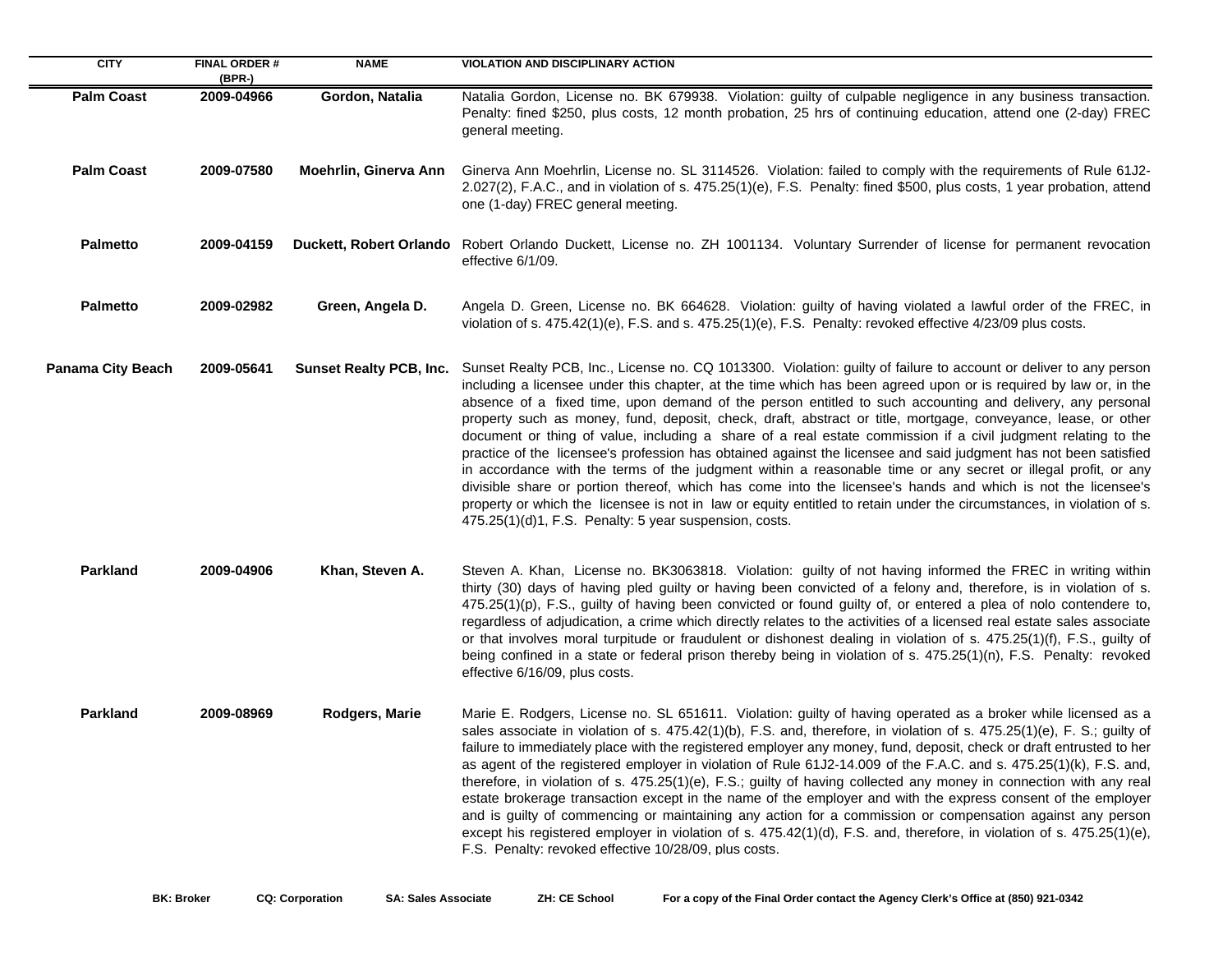| <b>CITY</b>           | <b>FINAL ORDER#</b><br>(BPR-) | <b>NAME</b>                           | <b>VIOLATION AND DISCIPLINARY ACTION</b>                                                                                                                                                                                                                                                                                                                                                                                                                                                                                                                                                                                                                                                                                                                                                                                                                                                                                                                                                                                                                                                                                                                                                                                                                                        |
|-----------------------|-------------------------------|---------------------------------------|---------------------------------------------------------------------------------------------------------------------------------------------------------------------------------------------------------------------------------------------------------------------------------------------------------------------------------------------------------------------------------------------------------------------------------------------------------------------------------------------------------------------------------------------------------------------------------------------------------------------------------------------------------------------------------------------------------------------------------------------------------------------------------------------------------------------------------------------------------------------------------------------------------------------------------------------------------------------------------------------------------------------------------------------------------------------------------------------------------------------------------------------------------------------------------------------------------------------------------------------------------------------------------|
| Pensacola             | 2009-10193                    | Green, James W.                       | James W. Green, License no. BK 0666394. Violation: guilty of failing to account or deliver a share of a real estate<br>commission if a civil judgment relating to the practice of the licensee's profession has been obtained against the<br>licensee and said judgment has not been satisfied in accordance with s.475.25(1)(d)(1), F.S.; guilty of violating a<br>duty imposed upon him by law or by the terms of a listing contract, written, oral, express, or implied in a real estate<br>transaction in accordance with s.475.25(b), F.S. Penalty: fined \$500, costs, 1 yr. probation, attend one (2-day)<br>FREC general meeting.                                                                                                                                                                                                                                                                                                                                                                                                                                                                                                                                                                                                                                       |
| Pensacola             | 2009-01550                    | <b>Street, Audie Kay</b>              | Audie Kay Street, License no. ZH 1002260. Violation: guilty of failure to comply with the continuing education<br>requirements of Rule 61J2-3.011, F.A.C., in violation of s. 475.25(1)(e), F.S. Penalty: fined \$1,000 and costs, 1yr<br>probation, attend two (2-day) FREC general meetings.                                                                                                                                                                                                                                                                                                                                                                                                                                                                                                                                                                                                                                                                                                                                                                                                                                                                                                                                                                                  |
| <b>Pinellas Park</b>  | 2009-07552                    | Le, Hai Dang Q                        | Hai Dang Q Le, License no. SL3040875. Voluntary Surrender of license for permanent revocation effective<br>8/26/2009.                                                                                                                                                                                                                                                                                                                                                                                                                                                                                                                                                                                                                                                                                                                                                                                                                                                                                                                                                                                                                                                                                                                                                           |
| <b>Plantation</b>     | 2009-05043                    | Hurley, James C.                      | James C. Hurley, License no. ZH 1002278. Violation: failure to comply with the continuing education<br>requirements of Rule 61J2-3.011, F.A.C. and in violation of s. 475.25(1)(e), F. S. Penalty: fined \$500, plus costs,<br>12 months probation, attend one (2-day) FREC general meetings.                                                                                                                                                                                                                                                                                                                                                                                                                                                                                                                                                                                                                                                                                                                                                                                                                                                                                                                                                                                   |
| <b>Plantation</b>     | 2009-08756                    | Posey, Virginia                       | Virginia Posey, License no. SL 3018688. Violation: guilty of fraud, misrepresentation, concealment, false<br>promises, false pretenses, dishonest dealing by trick, scheme or device, culpable negligence or breach of trust in<br>any business transaction in violation of s. 475.25(1)(b), F.S.; guilty of having collected any money in connection<br>with any real estate brokerage transaction except in the name of the employer and with the express consent of<br>the employer and is guilty of commencing or maintaining any action for a commission or compensation against<br>any person except her registered employer in violation of s. 475.42(1)(d), F.S. and, therefore, in violation of s.<br>475.25(1)(e), F.S.; guilty of having operated as a broker while licensed as a sales associate in violation of s.<br>475.42(1)(b), F.S. and, therefore, in violation of s. 475.25(1)(e), F.S.; guilty of failure to immediately place with the<br>registered employer any money, fund, deposit, check or draft entrusted to her as agent of the registered employer<br>in violation of Rule 61J2-14.009, F.A.C. and s. 475.25(1)(k), F.S. and, therefore, in violation of s. 475.25(1)(e),<br>F.S. Penalty: revoked effective 10/22/09, fined \$5000, plus costs. |
| Port St. Lucie        | 2009-04941                    | Gore, Arthur E.                       | Arthur E. Gore, License no. BK 3006133. Voluntary Surrender of license for permanent revocation effective<br>6/17/09.                                                                                                                                                                                                                                                                                                                                                                                                                                                                                                                                                                                                                                                                                                                                                                                                                                                                                                                                                                                                                                                                                                                                                           |
| Port St. Lucie        | 2009-04941                    | <b>S A Ennis Enterprises,</b><br>Inc. | S A Enterprises, Inc. License no. CQ 1008127. Voluntary Surrender of license for permanent revocation effective<br>6/17/09.                                                                                                                                                                                                                                                                                                                                                                                                                                                                                                                                                                                                                                                                                                                                                                                                                                                                                                                                                                                                                                                                                                                                                     |
| <b>Port St. Lucie</b> | 2009-01074                    | Zensen, Thomas John                   | Thomas John Zensen, License No. ZH 1002047. Voluntary Surrender of license for permanent revocation.<br>Effective 1/20/09.                                                                                                                                                                                                                                                                                                                                                                                                                                                                                                                                                                                                                                                                                                                                                                                                                                                                                                                                                                                                                                                                                                                                                      |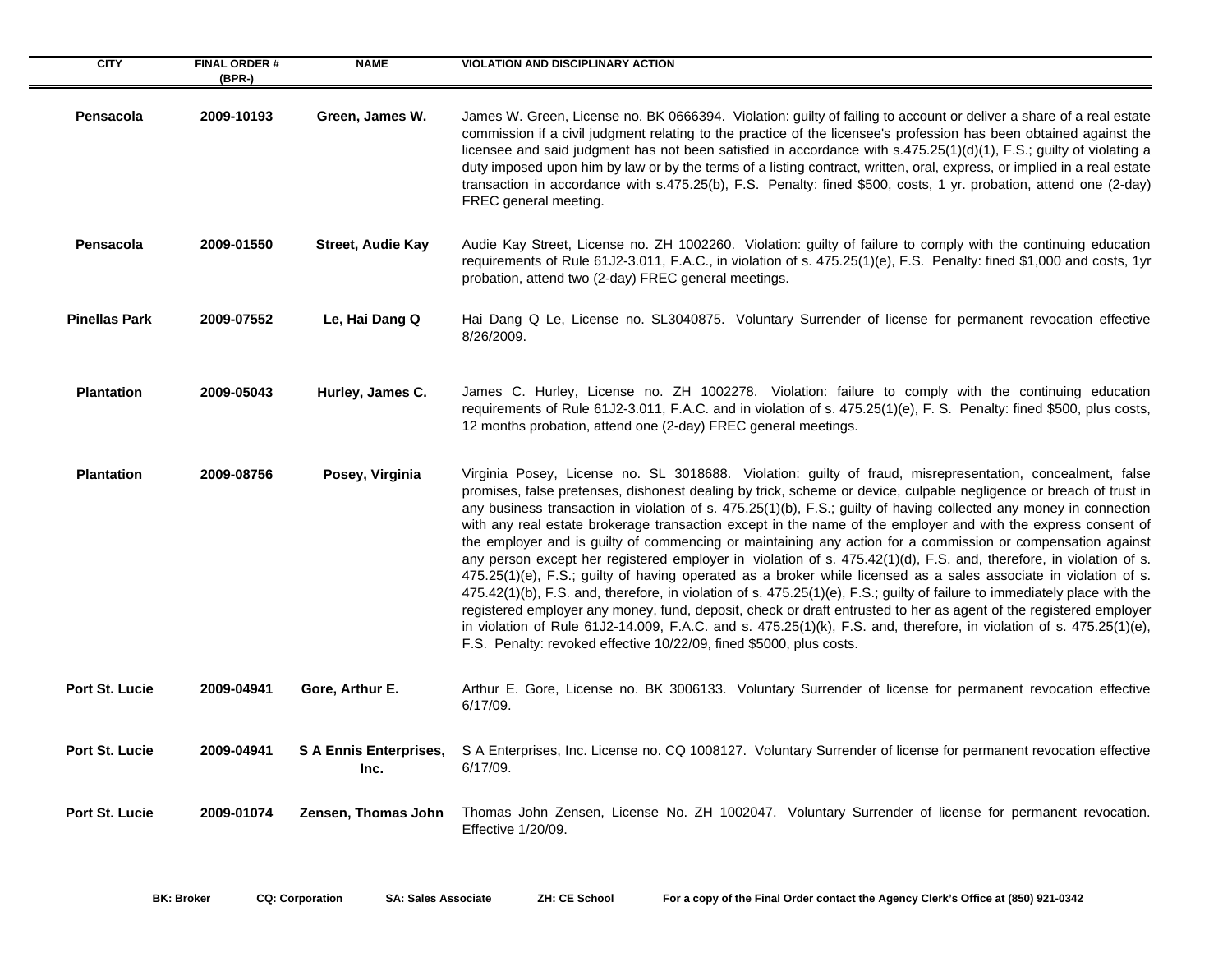| <b>CITY</b>             | <b>FINAL ORDER#</b><br>(BPR-) | <b>NAME</b>                                    | <b>VIOLATION AND DISCIPLINARY ACTION</b>                                                                                                                                                                                                                                                                                                                                                                                                                                                                                                                                                                                                                                                                                                                                                                                                                                                                                                                                                                                                                                                                                                                                                                                                                                                                     |
|-------------------------|-------------------------------|------------------------------------------------|--------------------------------------------------------------------------------------------------------------------------------------------------------------------------------------------------------------------------------------------------------------------------------------------------------------------------------------------------------------------------------------------------------------------------------------------------------------------------------------------------------------------------------------------------------------------------------------------------------------------------------------------------------------------------------------------------------------------------------------------------------------------------------------------------------------------------------------------------------------------------------------------------------------------------------------------------------------------------------------------------------------------------------------------------------------------------------------------------------------------------------------------------------------------------------------------------------------------------------------------------------------------------------------------------------------|
| <b>Ridge Drive</b>      | 2009-10689                    | Almestica, Mavis Regina                        | Mavis Regina Almestica, License no. BK 3028553. Violation: guilty of having obstructed or hindered in any lawful<br>duty by any person acting under the authority of c. 475.F.S. and, therefore, in violation of s. 475.255(1)(e), F.S.,<br>guilty of failure to preserve and make available to the Petitioner, all books, records, and supporting documents<br>and failed to keep an accurate account of all trust fund transactions in violation of r. 61J2-14.012(1), F.A.C. and s.<br>475.5015, F.S. and, therefore, in violation of s. 475.25(1)(e), F.S. Penalty: fined \$500, costs, attend two (2-day)<br>FREC general meetings.                                                                                                                                                                                                                                                                                                                                                                                                                                                                                                                                                                                                                                                                     |
| <b>Sanford</b>          | 2009-03156                    | <b>Thomas, Donna Leslie</b><br><b>Fusilier</b> | Donna Leslie Fusilier Thomas, License no. SL3167918. Violation: guilty of operating as a broker while licensed<br>as a sales associate, in violation of s. 475.42(1)(b), F.S. and henceforth s. 475.25(1)(e), F.S.; guilty of aiding,<br>assisting procuring, employing, or advising any unlicensed person or entity to practice a profession contrary to<br>Chapter 455, 475, or the rules of the Petitioner in violation of s. 455.227(1)(j), F.S. and henceforth s. 475.25(1)(e),<br>F.S. Penalty: fined \$2,500 plus costs, 1yr probation, attend two (2-day) FREC general meetings, complete 63<br>hours of continuing education                                                                                                                                                                                                                                                                                                                                                                                                                                                                                                                                                                                                                                                                        |
| <b>Santa Rosa Beach</b> | 2009-02993                    | Jasin, David A.                                | David A. Jasin, License no. BK 238738. Violation: guilty of obtaining a license by means of fraud,<br>misrepresentation, or concealment in violation of s. 475.25(1)(m), F.S.; guilty of failing to comply with the<br>continuing education requirements of Rule 61J2-3.011, F.A.C., in violation of s. 475.25(1)(e), F.S.; guilty of having<br>had a registration suspended, revoked, or otherwise acted against by any jurisdiction in violation of s.<br>475.25(1)(s), F.S. Penalty: revoked effective 4/23/09 plus costs.                                                                                                                                                                                                                                                                                                                                                                                                                                                                                                                                                                                                                                                                                                                                                                                |
| <b>Sarasota</b>         | 2009-05642                    | Russo, Joseph James                            | Joseph James Russo, License no. BK3040757. Violation: Guilty of having been convicted or found guilty of, or<br>entered a plea of nolo contendere to, regardless of adjudication, a crime which directly related to the activities of a<br>licensed real estate sales association or that involves moral turpitude or fraudulent or dishonest dealing in<br>violation of s. 475.25(1)(f), F.S. Penalty: costs; suspension until completion of probation from an underlying<br>criminal case; attend two (two-day) FREC general meetings.                                                                                                                                                                                                                                                                                                                                                                                                                                                                                                                                                                                                                                                                                                                                                                     |
| <b>Sebring</b>          | 2009-08753                    | Otterman, Richard A.                           | Richard A. Otterman, License no. BK 601445. Violation: two counts of failure to account or deliver to any person<br>including a licensee under this chapter, at the time which has been agreed upon or is required by law or, in the<br>absence of a fixed time, upon demand of the person entitled to such accounting and delivery, any personal<br>property such as money, fund, deposit, check, draft, abstract of title, mortgage, conveyance, lease or other<br>document or thing of value, including a share of a real estate commission if a civil judgment relating to the<br>practice of the licensee's profession has been obtained against the licensee and said judgment has not been<br>satisfied in accordance with the terms of the judgment within a reasonable time, or any secret or illegal profit, or<br>any divisible share or portion thereof, which has come into the licensee's hands and which is not the licensee's<br>property or which the licensee is not in law or equity entitled to retain under the circumstances, in violation of s.<br>475.25(1)(d)1, F.S.; two counts of fraud, misrepresentation, concealment, false promises, false pretenses,<br>dishonest dealing by trick, scheme or device, culpable negligence, or breach of trust in any business transaction in |

 $\sim$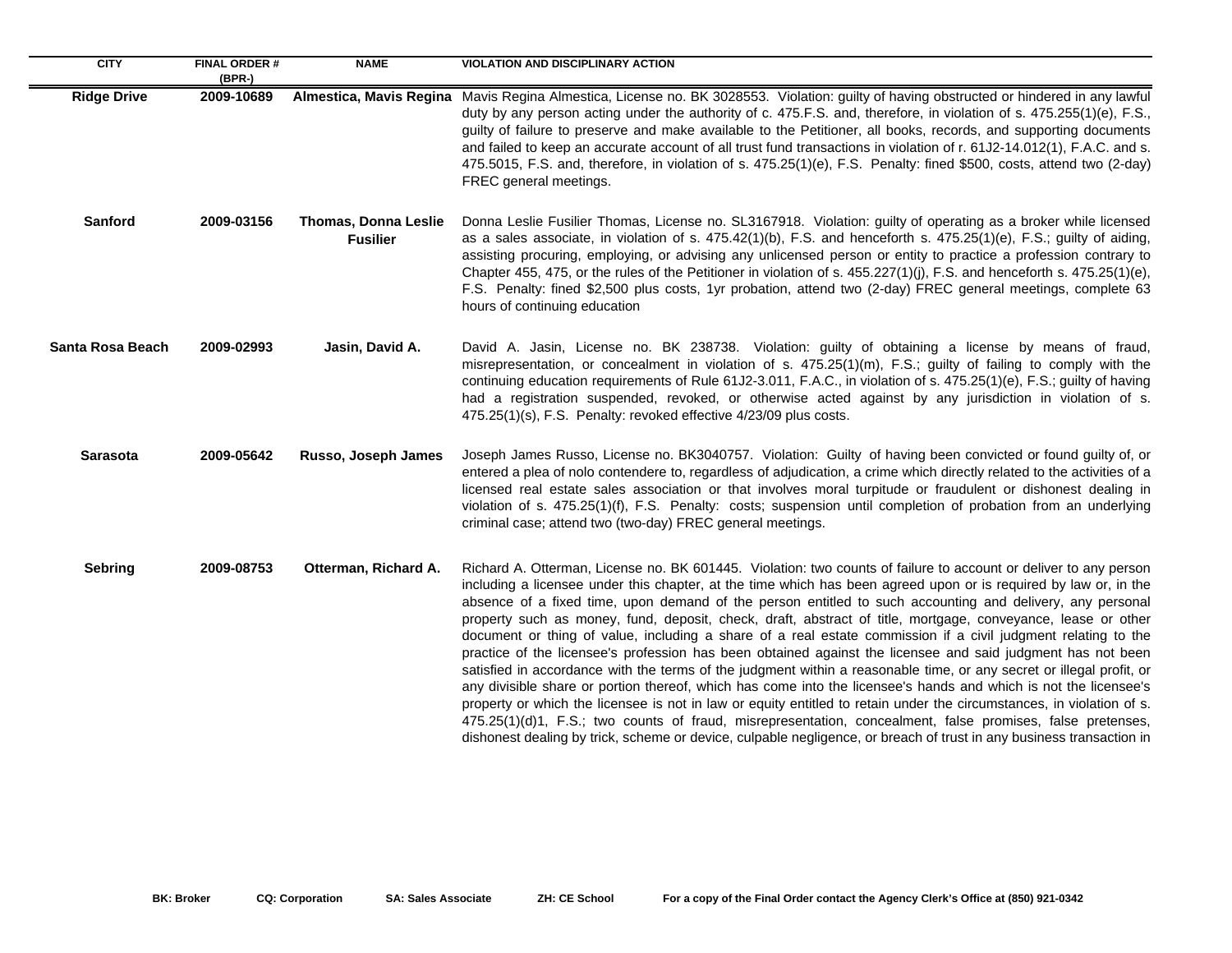| <b>CITY</b>          | <b>FINAL ORDER#</b><br>(BPR-) | <b>NAME</b>                  | VIOLATION AND DISCIPLINARY ACTION                                                                                                                                                                                                                                                                                                                                                                                                                                                                                                                                                                                                                                                                                                      |
|----------------------|-------------------------------|------------------------------|----------------------------------------------------------------------------------------------------------------------------------------------------------------------------------------------------------------------------------------------------------------------------------------------------------------------------------------------------------------------------------------------------------------------------------------------------------------------------------------------------------------------------------------------------------------------------------------------------------------------------------------------------------------------------------------------------------------------------------------|
| <b>Seminole</b>      | 2009-00956                    | Torres, Luisa H.             | Luisa H. Torres, License no. ZH 1002413. Violation: obtained license by means of fraud, misrepresentation, or<br>concealment in violation of s. 475.25(1)(m), F.S., guilty of failure to comply with the continuing education<br>requirements of Rule 61J2-3.011, F.A.C., in violation of s. 475.25(1)(e), F.S. Penalty: fined \$500 plus costs, 6<br>mos. probation, attend one (2-day) FREC general meeting.                                                                                                                                                                                                                                                                                                                         |
| Soddy Daisy, TN      | 2009-02995                    | Howard, Jan B. Rycroft       | Jan B. Rycroft Howard, License no. SL 179552. Violation: guilty of having operated as a broker while licensed as<br>a sales associate, in violation of s. 475.42 (1)(b), F.S., in violation of s. 475.25(1)(e), F.S.; guilty of having<br>collected any money in connection with any real estate brokerage transaction except in the name of the employer<br>and with the express consent of the employer and is guilty of commencing or maintaining any action for a<br>commission or compensation against any person except his registered employer, in violation s. 475.42(1)(d), F.S.,<br>in violation of s. 475.25(1)(e), F.S. Penalty: fined \$1,000 plus costs, 1 year suspension, attend two (2-day) FREC<br>general meetings. |
| <b>St. Augustine</b> | 2009-01073                    | Giza, Frank Paul             | Frank Paul Giza, License no. BK 489017. Violation: guilty of having had a registration suspended, revoked, or<br>otherwise acted against in any jurisdiction, in violation of s. 475.25(1)(s), F.S. Penalty: fined \$1,000 plus costs, 12<br>months probation, attend one (2-day) FREC meeting.                                                                                                                                                                                                                                                                                                                                                                                                                                        |
| <b>St. Augustine</b> | 2009-10184                    | Salonsky, Marc               | Marc Salonsky, License no. SL 3124643. Voluntary surrender of license for permanent revocation effective<br>12/4/09.                                                                                                                                                                                                                                                                                                                                                                                                                                                                                                                                                                                                                   |
| St. Petersburg       | 2009-01197                    | <b>Fischbach, Peter Cole</b> | Peter Cole Fischbach, License no. BK 532780. Violation: guilty of having been convicted or found guilty of, or<br>entered a plea of nolo contendere to, regardless of adjudication, a crime which involves moral turpitude or<br>fraudulent or dishonest dealing, in violation of s. 475.25(1)(f), F.S. Penalty: \$1,000 fine plus costs, 6 months<br>probation, attend three (2-day) FREC meetings.                                                                                                                                                                                                                                                                                                                                   |
| St. Petersburg       | 2008022117                    | Infante, Anthony M.          | Anthony M. Infante, License no. SL 3057646. Violation: voluntary surrender of license for permanent revocation<br>effective 6/18/09.                                                                                                                                                                                                                                                                                                                                                                                                                                                                                                                                                                                                   |
| St. Petersburg       | 2009-10916                    | <b>Smith, Corey</b>          | Corey Smith, License no. SL 3074055. Violation: guilty of having violated a lawful order of the Florida Real Estate<br>Commission in violation of s. 475.42(1)(e), F.S. and, therefore, in violation of s. 475.25(1)(e), F.S. Penalty: costs,<br>reprimand, 6 months probation.                                                                                                                                                                                                                                                                                                                                                                                                                                                        |
| St. Petersburg       | 2009-04167                    | Wilson, Claudia Lisa         | Claudia Lisa Wilson, License no. ZH 1001074. Violation: failure to comply with the continuing education<br>requirements of Rule 61J2-3.009, F.A.C. and in violation of s. 475.25(1)(e), F.S. Penalty: \$500 fine, plus costs, 6<br>mos. probation, two (2-day) FREC general meetings.                                                                                                                                                                                                                                                                                                                                                                                                                                                  |
| <b>Stuart</b>        | 2009-01479                    | Klier, Kevin M.              | Kevin M. Klier, License no. BK 478999. Violation: guilty of having been convicted or found guilty of, or entered a<br>plea of nolo contendere to, regardless of adjudication, a crime which involves moral turpitude or dishonest dealing<br>in violation of s. 475.25(1)(f), F.S.; guilty of not having informed the FREC in writing within thirty (30) days of<br>having pled guilty or having been convicted of a felony in violation of s. 475.25(1)(p), F.S. Penalty: Revoked<br>effective 3/3/09, plus costs.                                                                                                                                                                                                                    |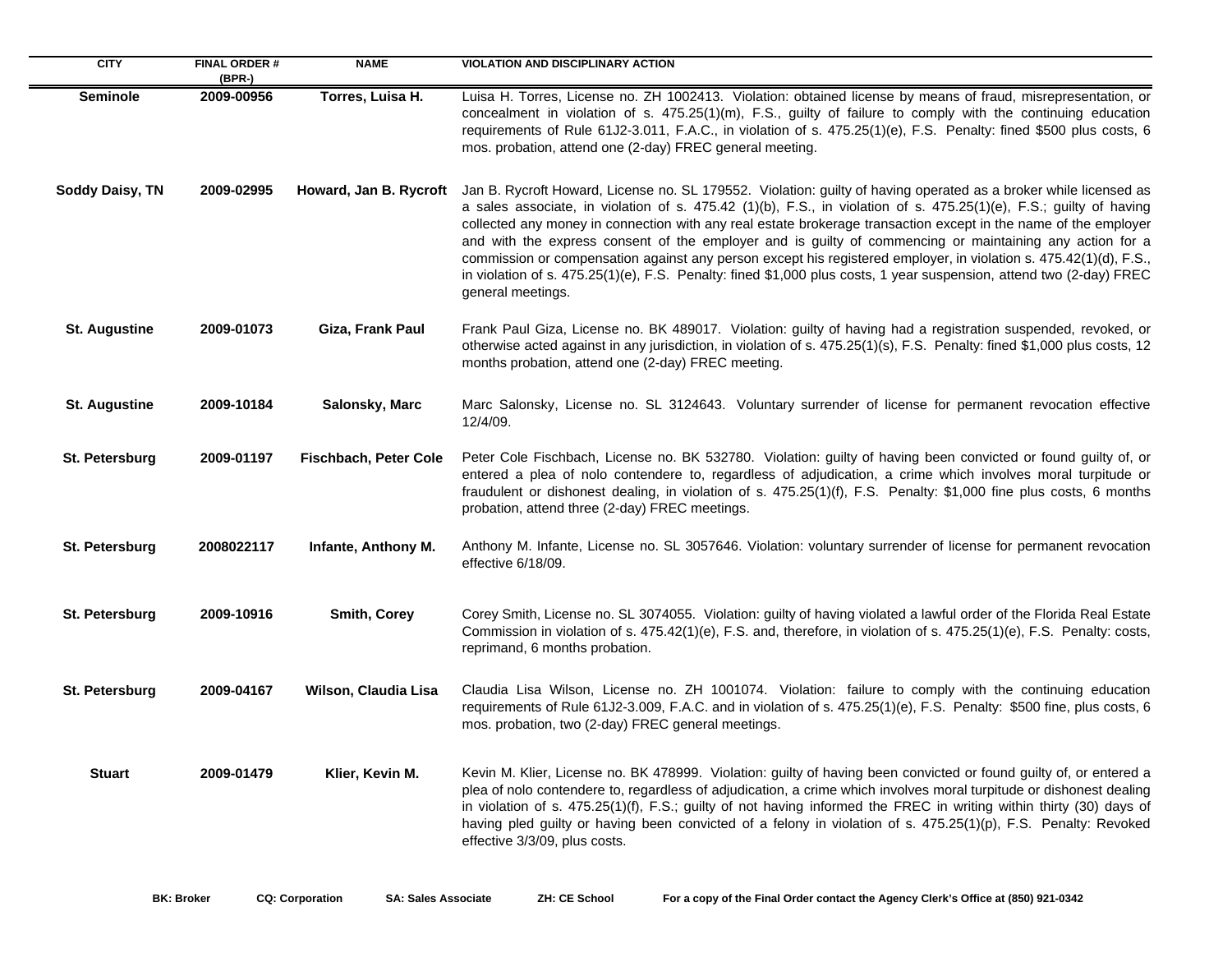| <b>CITY</b>        | <b>FINAL ORDER#</b><br>(BPR-) | <b>NAME</b>                      | <b>VIOLATION AND DISCIPLINARY ACTION</b>                                                                                                                                                                                                                                                                                                                                                                                                                                                                                                                                                                                                                                                                                               |
|--------------------|-------------------------------|----------------------------------|----------------------------------------------------------------------------------------------------------------------------------------------------------------------------------------------------------------------------------------------------------------------------------------------------------------------------------------------------------------------------------------------------------------------------------------------------------------------------------------------------------------------------------------------------------------------------------------------------------------------------------------------------------------------------------------------------------------------------------------|
| <b>Stuart</b>      | 2009-08966                    |                                  | Semprun, Freddy Junior Freddy Junior Semprun. License no. BK 648614. Violation: guilty of failure to account or deliver funds in violation<br>of s. 475.25(1)(d)1, F.S.; guilty of fraud, misrepresentation, concealment, false promises, false pretenses,<br>dishonest dealing by trick, scheme or device, culpable negligence, or breach of trust in any business transaction<br>in violation of s. 475.25(1)(b), F.S. Penalty: revoked effective 10/28/09, plus costs.                                                                                                                                                                                                                                                              |
| <b>Tallahassee</b> | 2009-07492                    | Brainard, Jeff B.                | Jeff B. Brainard, License no. SL3122282. Violation: guilty of not having informed the FREC in writing within thirty<br>(30) days of having pled guilty or having been convicted of a felony and, therefore, is in violation of s.<br>475.25(1)(p), F.S.; guilty of having been convicted or found guilty of, or entered a plea of nolo contendere to,<br>regardless of adjudication, a crime which directly related to the activities of a licensed real estate sales associate<br>or that involves moral turpitude or fraudulent or dishonest dealing in violation of s. 475.25(1)(f), F.S. Penalty:<br>fined \$500.00 for Count II, plus costs, 2 years probation, 2 years suspension, attend one (two-day) FREC general<br>meeting. |
| <b>Tallahassee</b> | 2009-03157                    | Elite Real Estate Group,<br>Inc. | Elite Real Estate Group, Inc., License no. CQ 1018518. Violation: guilty of failure to account or deliver funds in<br>violation of s. 475.25(1)(d)1, F.S.; guilty of fraud, misrepresentation, concealment, false promises, false<br>pretenses, dishonest dealing by trick, scheme or device, culpable negligence, or breach of trust in any business<br>transaction, in violation of s. 475.25(1)(b), F.S. Penalty: permanent revocation of any and all real estate licenses,<br>registrations, certificates and permits issued to or held by respondent.                                                                                                                                                                             |
| <b>Tallahassee</b> | 2009-08733                    | Maxwell, Wayne                   | Wayne Maxwell, License no. SL 3095854. Violation: guilty of having violated a lawful order of the Florida Real<br>Estate Commission in violation of s. 475.42(1)(e), F.S. and, therefore, in violation of s. 475.25(1)(e), F. S.<br>Penalty: revoked effective 10/22/09, plus costs.                                                                                                                                                                                                                                                                                                                                                                                                                                                   |
| <b>Tallahassee</b> | 2009-03000                    | Jr.                              | <b>Palmer, Timothy Howard,</b> Timothy Howard Palmer, Jr., License no. ZH 1002202. Violation: guilty of failing to comply with the continuing<br>education requirements of Rule 61J2-3.011, F.A.C., in violation of s. 475.25(1)(e), F.S. Penalty: fined \$500 plus<br>costs, 6 months probation, attend two (2-day) FREC general meetings.                                                                                                                                                                                                                                                                                                                                                                                            |
| <b>Tallahassee</b> |                               |                                  | 2009-04155 Schuessler, John William John William Schuessler. License no. ZH1001692. Voluntary Surrender of License for Permanent Revocation<br>effective 6/1/09.                                                                                                                                                                                                                                                                                                                                                                                                                                                                                                                                                                       |
| <b>Tamarac</b>     | 2009-08975                    | Franco, Jesus A.                 | Jesus A. Franco, License no. SL 3107713. Violation: guilty of fraud, misrepresentation, concealment, false<br>promises, false pretenses, dishonest dealing by trick, scheme or device, culpable negligence, or breach of trust in<br>any business transaction in violation of s. 475.25(1)(b), F.S. Penalty: fined \$5000, plus costs, 12 month<br>suspension, 12 month probation, attend two (2-day) FREC general meetings.                                                                                                                                                                                                                                                                                                           |
| <b>Tampa</b>       | 2009-07493                    | Alchikh, Ali                     | Ali Alchikh, License no., BK630254. Violation: guilty of having violated a lawful order of the Florida Real Estate<br>Commission in violation of s.475.42(1)(e), F.S. and, therefore, in violation of s. 475.25(1)(e), F.S. Penalty: fined<br>\$250 for previous case no. 2007025076 and costs for case no. 2009002077.                                                                                                                                                                                                                                                                                                                                                                                                                |
| Tampa              | 2009-10915                    | Grissom. Rebecca C.              | Rebecca C. Grissom, License no. SL 3056487. Voluntary Surrender of license for permanent revocation effective<br>12/29/2010.                                                                                                                                                                                                                                                                                                                                                                                                                                                                                                                                                                                                           |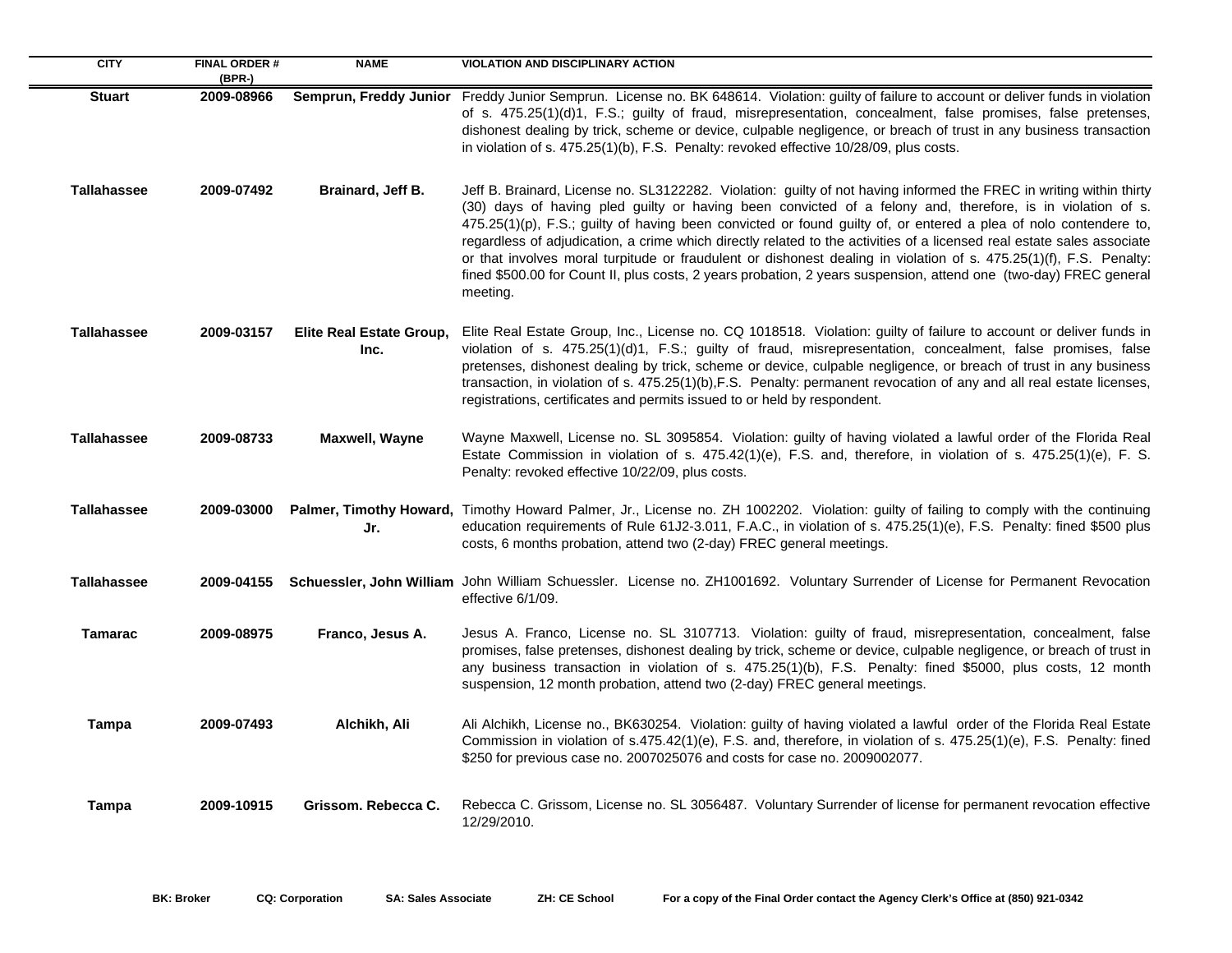| <b>CITY</b>            | <b>FINAL ORDER#</b><br>(BPR-) | <b>NAME</b>                | <b>VIOLATION AND DISCIPLINARY ACTION</b>                                                                                                                                                                                                                                                                                                                                                                                                                                                                                                                                                                                                                                                                                                                                                                                                                                                                                                                                                                                       |
|------------------------|-------------------------------|----------------------------|--------------------------------------------------------------------------------------------------------------------------------------------------------------------------------------------------------------------------------------------------------------------------------------------------------------------------------------------------------------------------------------------------------------------------------------------------------------------------------------------------------------------------------------------------------------------------------------------------------------------------------------------------------------------------------------------------------------------------------------------------------------------------------------------------------------------------------------------------------------------------------------------------------------------------------------------------------------------------------------------------------------------------------|
| <b>Tampa</b>           | 2009-01717                    | Lebron, John               | John Lebron, License no. SL 3098644. Violation: guilty of having been convicted or found guilty, or entered a<br>plea of nolo contendere to, regardless of adjudication, a crime which directly relates to the activities of a licensed<br>real estate sales associate or that involves moral turpitude or fraudulent dealing, in violation of s. 475.25(1)(f),<br>F.S. Penalty: Revoked effective 3/10/09.                                                                                                                                                                                                                                                                                                                                                                                                                                                                                                                                                                                                                    |
| <b>Tampa</b>           | 2009-01988                    | Warfield, Eldon William    | Eldon William Warfield, License no. ZH 1002566. Voluntary Surrender of license for permanent revocation<br>effective 2/17/09                                                                                                                                                                                                                                                                                                                                                                                                                                                                                                                                                                                                                                                                                                                                                                                                                                                                                                   |
| <b>Trinity</b>         | 2009-05856                    | <b>Bankert, Dawn Marie</b> | Dawn Marie Bankert, License no. SL666096. Violation: Guilty of having violated a lawful order of the FREC in<br>violation of s. 475.42(1)(e), F.S. and, therefore, in violation of 475.25(1)(e), F.S. Penalty: pay costs, six months<br>suspension, attend one 2-day FREC general meeting.                                                                                                                                                                                                                                                                                                                                                                                                                                                                                                                                                                                                                                                                                                                                     |
| Wellington             | 2009-04905                    | Palacios, Juan E.          | Juan E. Palacios, License no. SL3031429. Violation: guilty of having collected any money in connection with any<br>real estate brokerage transaction except in the name of the employer and with the express consent of the<br>employer and is guilty of commencing or maintaining any action for a commission or compensation against any<br>person except his registered employer in violation of s. 475.42(1)(d), F.S. and, therefore, in violation of s.<br>475.25(1)(e), F.S. Penalty: fined \$1,000.00, plus costs, attend three (two-day) FREC general meetings, 1 year<br>probation, 1 year suspension, 8 hour residential property management course.                                                                                                                                                                                                                                                                                                                                                                 |
| <b>West Palm Beach</b> | 2009-01480                    | Exline, James              | James Exline, License no. SL 470345. Violation: guilty of having been convicted or found guilty of, or entered a<br>plea of nolo contendere to, regardless of adjudication, a crime which involves moral turpitude or fraudulent or<br>dishonest dealing in violation of s. 475.25(1)(f), F.S.; guilty of not having informed the FREC in writing within thirty<br>(30) days of having pled guilty or having been convicted of a felony in violation of s. 475.25(1)(p), F.S. Penalty:<br>\$1,000 fine plus costs, 6 months suspension, 12 months probation, attend two (2-day) FREC general meetings.                                                                                                                                                                                                                                                                                                                                                                                                                         |
| <b>West Palm Beach</b> | 2009-02994                    | Haley, Brenda V.           | Brenda V. Haley, License no. BK 3021032. Violation: guilty of failing to notify the Petitioner, in writing, of the<br>current mailing address and any change in the current mailing address, within 10 days after the change, in<br>violation of s. Rule 61J2-10.038, F.A.C., in violation of s. 475.25(1)(e), F.S.; guilty of failing to maintain the<br>required office in violation of 61J2-10.022, F.A.C., and s. 475.25(1)(e), F.S.; guilty of failing to preserve and make<br>available to the Petitioner, all books, records, and supporting documents and failed to keep an accurate account<br>of all trust fund transactions, in violation of Rule 61J2-14.012(1), F.A.C. and s. 475.5015, F.S.; guilty of<br>obstructing or hindered in any manner the enforcement of Chapter 475, F.S., or the performance of any lawful<br>duty by any person acting under the authority of Chapter 475, F.S., in violation of s. 475.42(1)(i), F.S., and s.<br>475.25(1)(e), F.S. Penalty: revoked effective 4/23/09 plus costs. |
| <b>West Palm Beach</b> | 2009-05648                    | LaPlante, Emmanuel         | Emmanuel LaPlante, License no. SL 3129274. Violation: guilty of fraud, misrepresentation, concealment, false<br>promises, dishonest dealing by trick, scheme or device, culpable negligence, or breach of trust in any business<br>transaction in violation of s. 475.25(1)(b), F.S. Penalty: fined \$1000, plus costs, 12 months probation, attend two<br>(2-day) FREC general meetings.                                                                                                                                                                                                                                                                                                                                                                                                                                                                                                                                                                                                                                      |